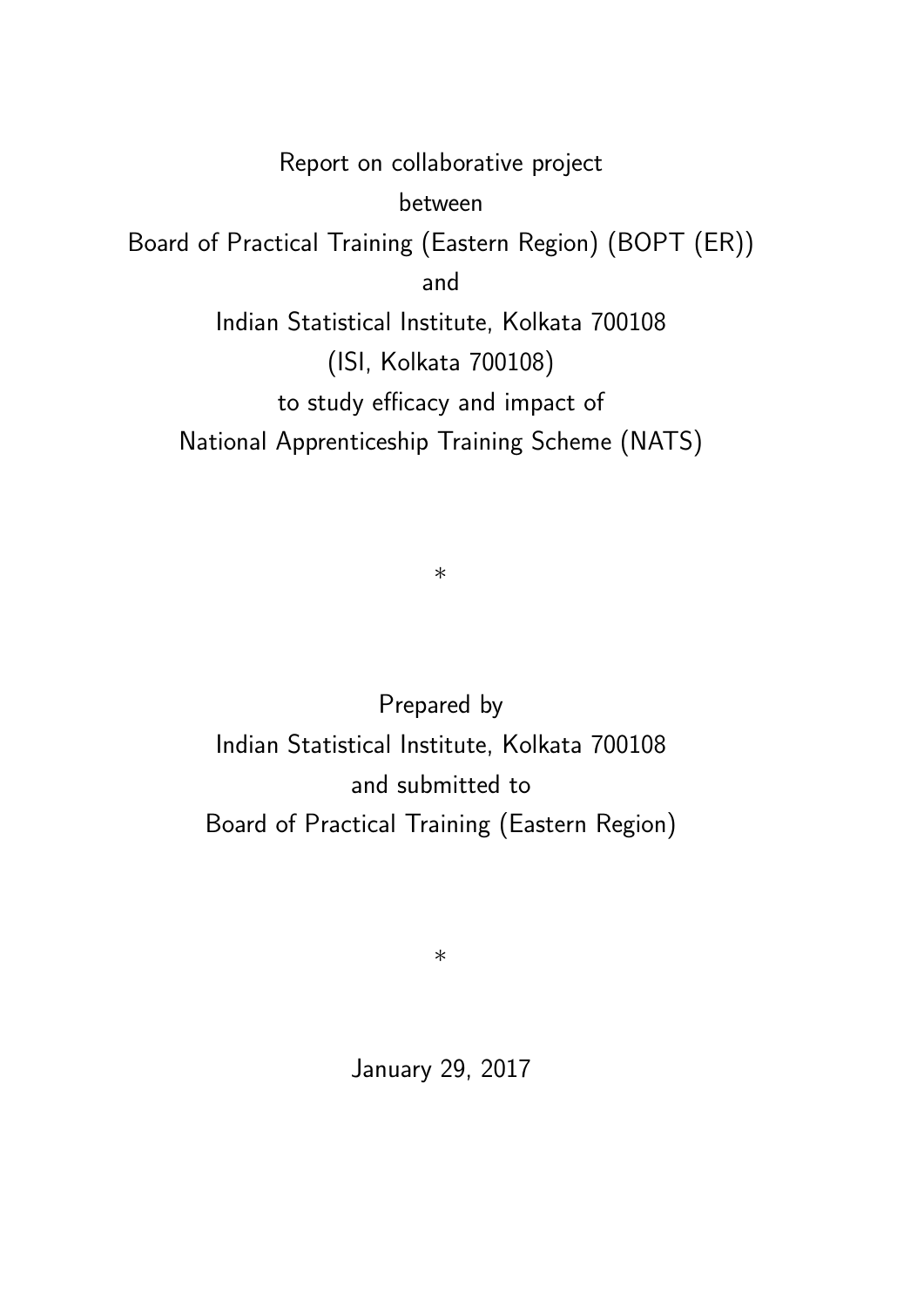Report on collaborative project between Board of Practical Training (Eastern Region) (BOPT (ER)) and Indian Statistical Institute, Kolkata 700108 (ISI, Kolkata 700108) to study efficacy and impact of National Apprenticeship Training Scheme (NATS)

∗

Prepared by Indian Statistical Institute, Kolkata 700108 and submitted to Board of Practical Training (Eastern Region)

∗

January 29, 2017

∗

Principal Investigator from ISI, Kolkata: Professor Sumitra Purkayastha, Applied Statistics Unit, Indian Statistical Institute, 203, B.T. Road. Kolkata 700108.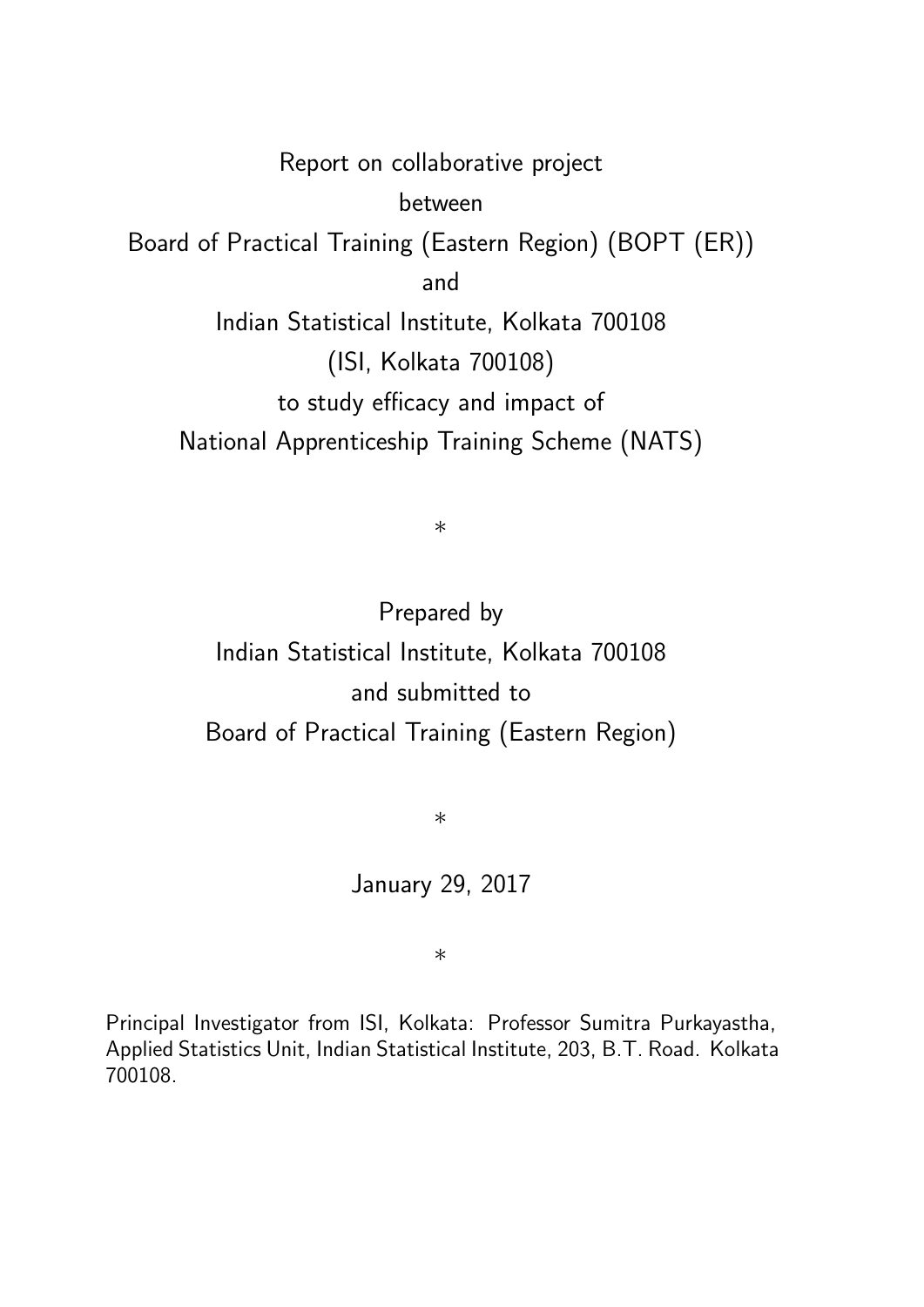#### 1. Introduction

After prolonged negotiations between BOPT (ER), represented by their Director Mr. S.M. Ejaz Ahmed and Mr. Anindya Bhattacharya and the Indian Statistical Institute (ISI), represented by Prof. Sumitra Purkayastha (Applied Statistics Unit, ISI, Kolkata 700108) and their Honorary Visiting Professor Dr. Arijit Chaudhuri, a Project was undertaken jointly by them starting an empirical sample survey in early September, 2016. Successive steps of the work consisted of the following, indicating, in particular, the roles played by the two organizations.

- (1) The data of establishments containing the number of apprentices engaged during last 3 years were made available by BOPT (ER) Kolkata. Subsequent to deliberation and discussion a sample size was suggested by ISI Kolkata.
- (2) Two questionnaires for survey in respect of apprentices (ex and current apprentices) as well as training establishments were prepared by ISI Kolkata in consultation with BOPT (ER).
- (3) The field survey work was conducted by the officers of BOPT (ER).
- (4) The filled-in survey forms were provided to ISI Kolkata who subsequently carried out the analysis and prepared the report.

This collaborative empirical research seems to have thrown an encouraging picture about the level of satisfaction achieved among the recipients of apprenticeship training.

#### 2. Objective

The Apprentices Act, 1961 was enacted in the Indian Parliament in December, 1961. The said Act was amended in 1973 to extend its coverage to Graduate and Diploma holders in Engineering & Technology and further amended in 1986 to cover  $10+2$ Vocational Certificate holders. Under this it was envisaged that in certain competent institutions practical training will be imparted to fresh graduates and diploma holders in engineering, technology, architecture, pharmaceutical, hotel management and catering technology and to  $(10+2)$  level vocational courses pass-outs. The broad objective was to enable the participants to acquire 'on the job' training in industries,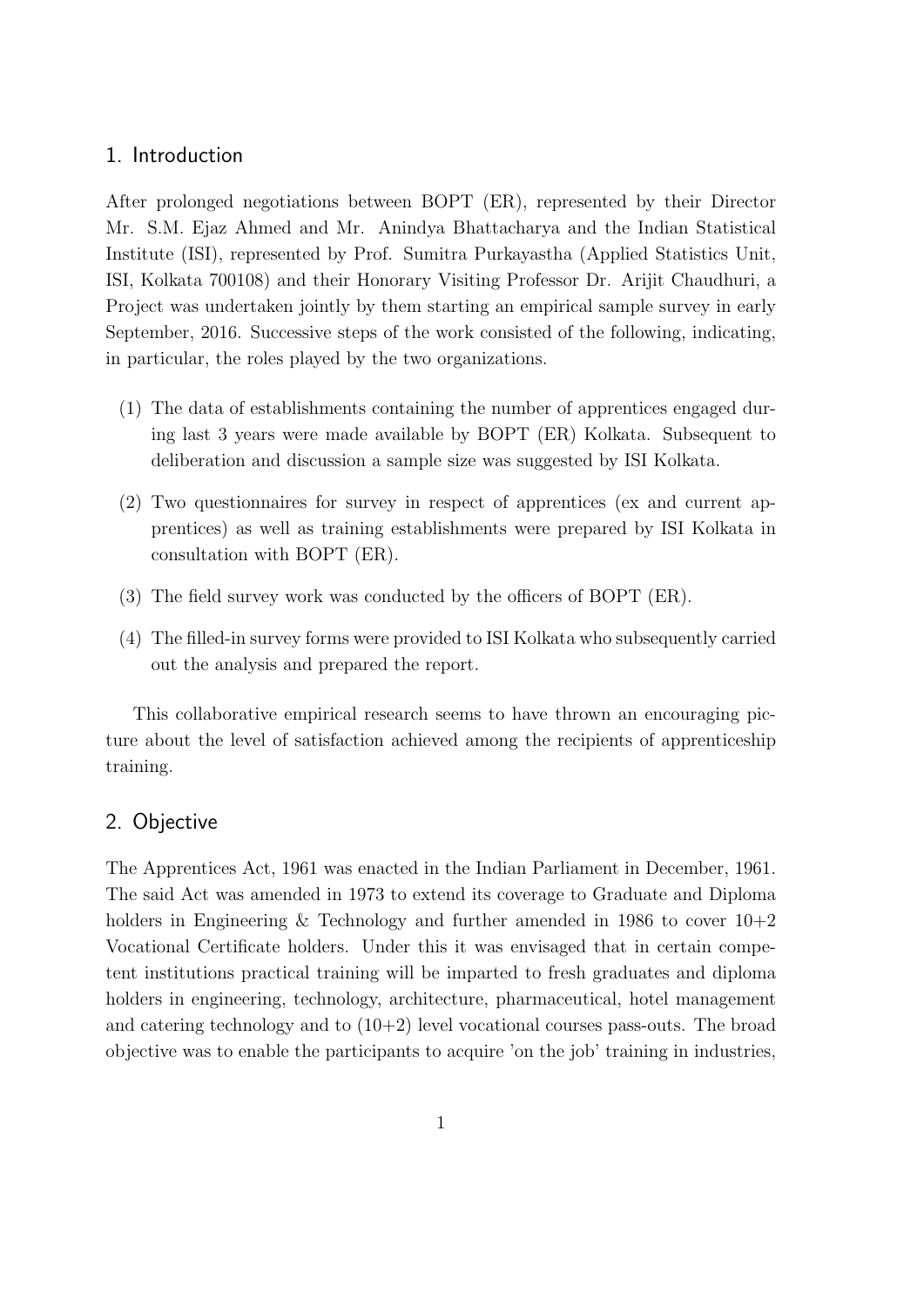establishments and thus enhance their employability. Since its inception the government activities along this line have considerably expanded. Four Boards located at Kolkata, Mumbai, Chennai and Kanpur are functioning implementing what is now called "National Apprenticeship Scheme", called NATS in brief under the said Act.

The Apprenticeship Training Scheme in the Eastern Region of India is implemented and monitored by Board of Practical Training (Eastern Region), Kolkata in its thirteen states, namely Orissa, Assam, Bihar, Jharkhand, West Bengal, Manipur, Meghalaya, Mizoram, Nagaland, Arunachal Pradesh, Tripura, Sikkim and the Union Territory of The Andaman and Nicobar Islands.

During the years 2013-14, 2014-15 and 2015-16 altogether approximately 37000 graduates, diploma holders in Engineering & Technology and vocational pass-outs are reported to have completed their apprenticeship training scheme.

Under the above circumstances, at the instance of the Ministry of Human Resources Development (HRD), Government of India, the project was undertaken to examine the efficacy and impact of the NATS in the Eastern Region.

#### 3. Our approach

Equipped with the background described in the preceding section, and being called upon to complete the empirical survey including field survey, tabulation and reportwriting within a limited period of only two months and especially with the Durga Puja holidays in W.B we embarked upon execution of our mission with the right earnest to be able to do a job with enough informative coverage. We further gathered that the establishments were of varying sizes in the sense of having numbers of workers exceeding 200, within 100-200, 51-100, 10-50 and below 10. So we selected our sample of establishments in a stratified manner of varying sample-sizes stratum-wise and in view of a limited time-schedule executed our survey only in the five states, namely, W.B., Assam, Bihar, Orissa and Jharkhand. We decided to take an over-all a little more than 10% of the establishments and finally the data were collected from 61 establishments. We prepared questionnaires for the establishments and also for the workers therein having completed NATS programmes more than 3 years back (briefly called the ex-apprentices) and the others called current apprentices who are still undergoing training.

We decided to visit each randomly selected establishment stratum-wise, complete the canvassing of the establishment questionnaire and the other two types of question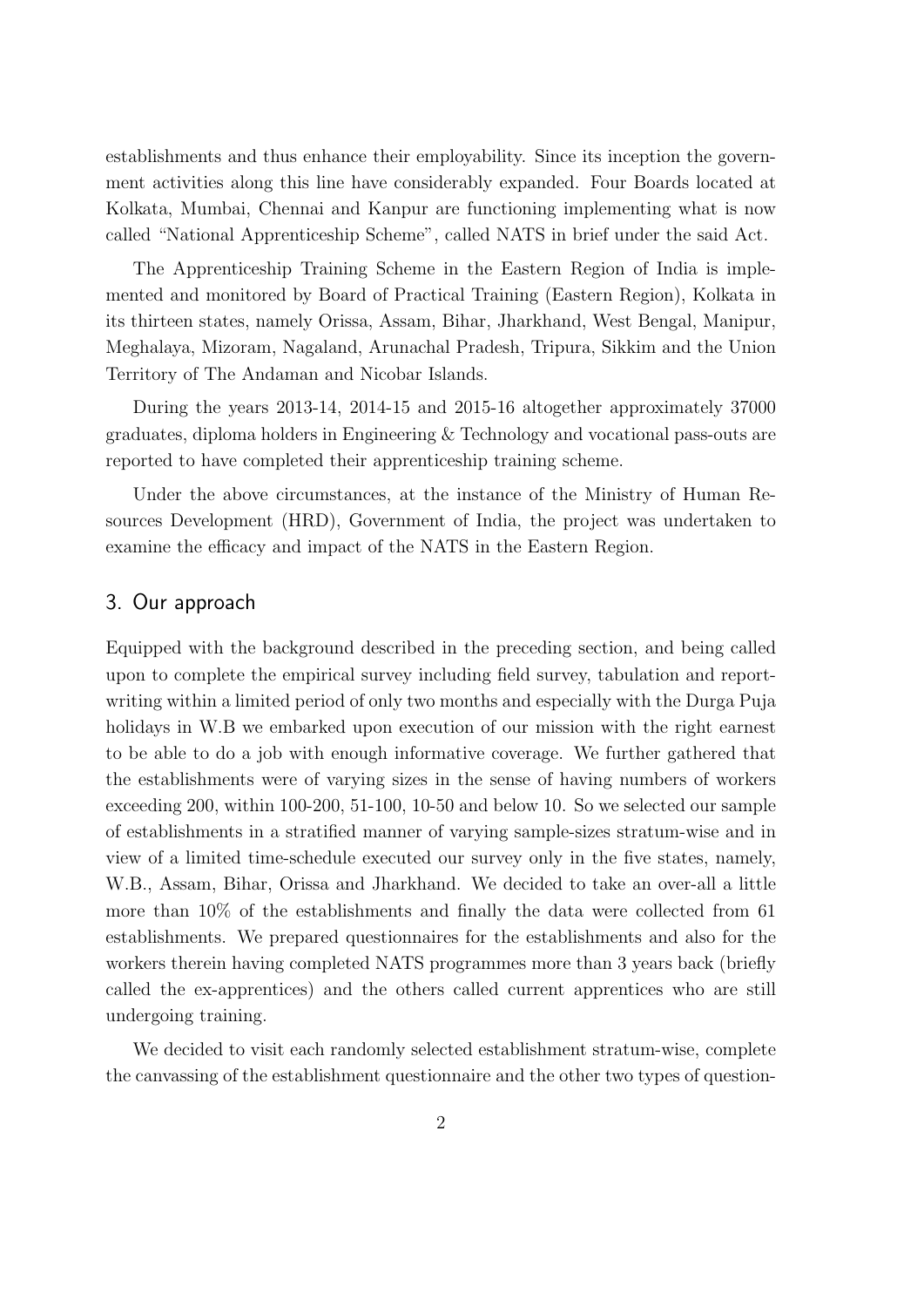naires choosing random samples of ex-Apprentices/current Apprentices in them. We expected to get hold of about 4000 apprentices from all the 61 establishments sampled and surveyed together. Unfortunately data pertaining to workers could be actually collected from only 31 establishments, and the number of workers who were surveyed is 2148. With a mere sample of 31 establishments we felt it was not worthwhile to carry out sophisticated statistical analysis. However, with stratified two-stage random sampling design fruitful statistical analysis could be implemented and we ended up with encouraging findings summarized in the appended tabulated documents attached. This was facilitated by our elegantly designed questionnaires through the joint efforts by BOPT (ER) and ISI, Kolkata. Among the questionnaire items for the establishments/institutions, the crucial ones were

- (i) notified number of seats for apprenticeship training,
- (ii) number of apprentices on roll,
- (iii) amount of monthly stipend offered,
- (iv) no. of trained apprentices employed,
- (v) opinions about the scheme, and
- (vi) suggestions for improvements.

The questionnaire items for the ex- and current apprentices included

- (i) qualification,
- (ii) entry-time,
- (iii) first-employment time,
- (iv) opinions on helpfulness,
- (v) emoluments received,
- (vi) satisfaction level attained,

among others.

We applied sophisticated statistical estimation procedures for totals in respect of the characteristics thus studied, estimated measures of accuracy levels attained in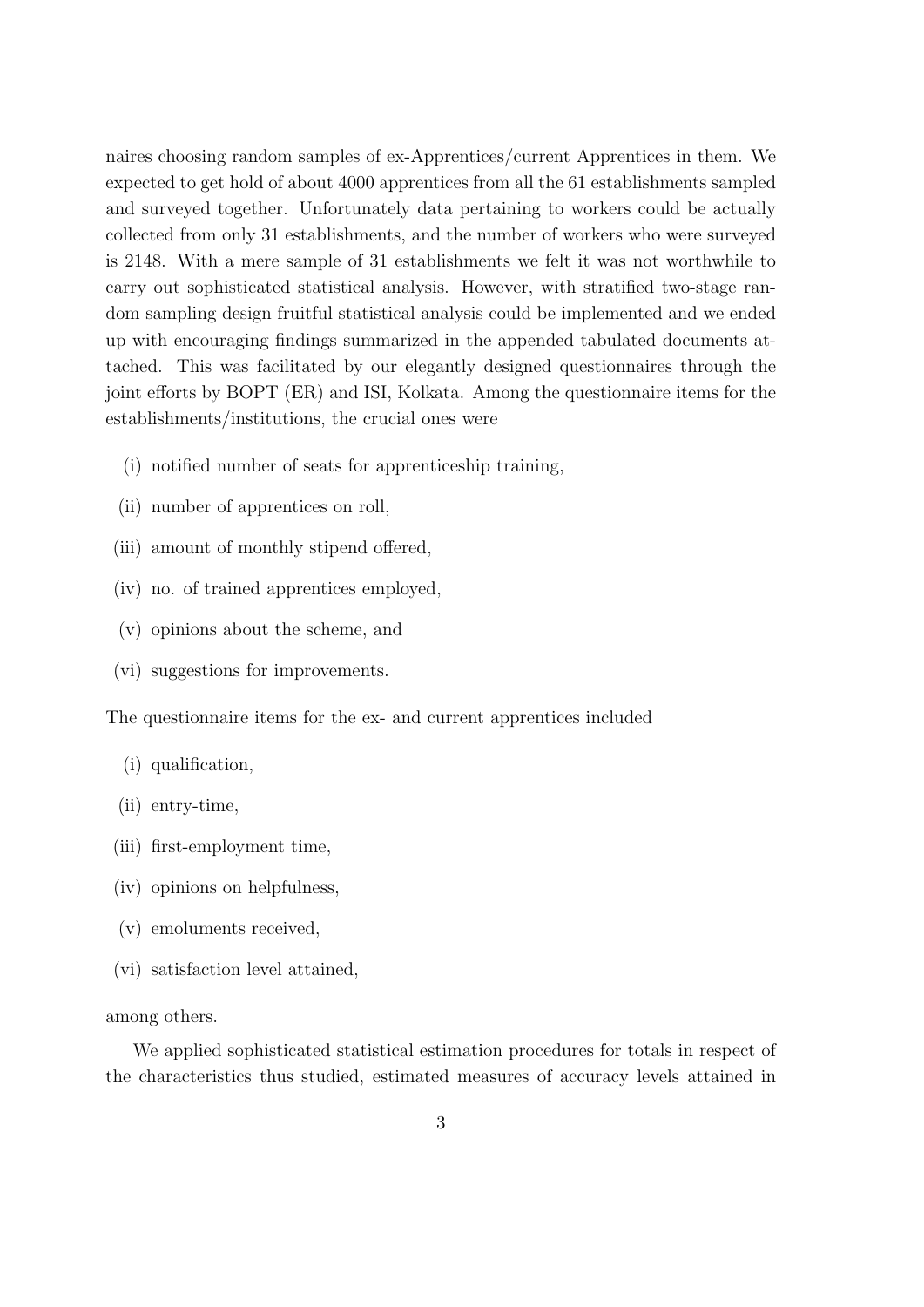these estimates and tried to derive worthwhile conclusions from our tabulated results as presented.

#### 4. Details of the sampling design

In the eastern region states and union territories (UT) during 2013-14 through 2015- 16, 37,416 trainees completed their courses and 507 establishments in the region seemed likely to engage apprentices. So, we expected to capture about 4000 trained people on visiting 60 establishments. This was the plan with which we set out on our journey. But because of time constraints to complete the survey, we restricted the survey only to WB, Bihar, Jharkhand, Odisha, and Assam. We further gathered the following pertinent data for the first 4 of these states.

| Number of workers | Frequency of   |
|-------------------|----------------|
| in establishments | establishments |
| < 10              | 167            |
| $11 - 50$         | 193            |
| $51 - 100$        | 18             |
| $101 - 200$       |                |
| > 200             |                |

So, we decided to carry out stratified simple random sampling without replacement (SRSWOR). The bigger-sized three of these five were sampled 100% each and from the smallest stratum, we sampled only 8 and out of the 193 establishments in the remaining stratum we sampled only 20 by SRSWOR. Thus we ended up with 61 establishments to be visited. These 61 establishments constituted our first stage units (fsu). Visiting them we met as many as possible

- (I) employees who were trained recently within the last 3 years, and
- (II) separately the ones who were trained sometime back but not recently.

These employees/apprentices in (I) and (II) are our *second stage units (ssu)*. We did not insist on their SRSWOR selection because we tried to capture as many of them as possible and expected them to have been randomly arranged in a natural way. Our target number to be sampled and surveyed from the first 4 states was 3700 having 300 more to be sampled similarly from the establishments in Assam. The establishments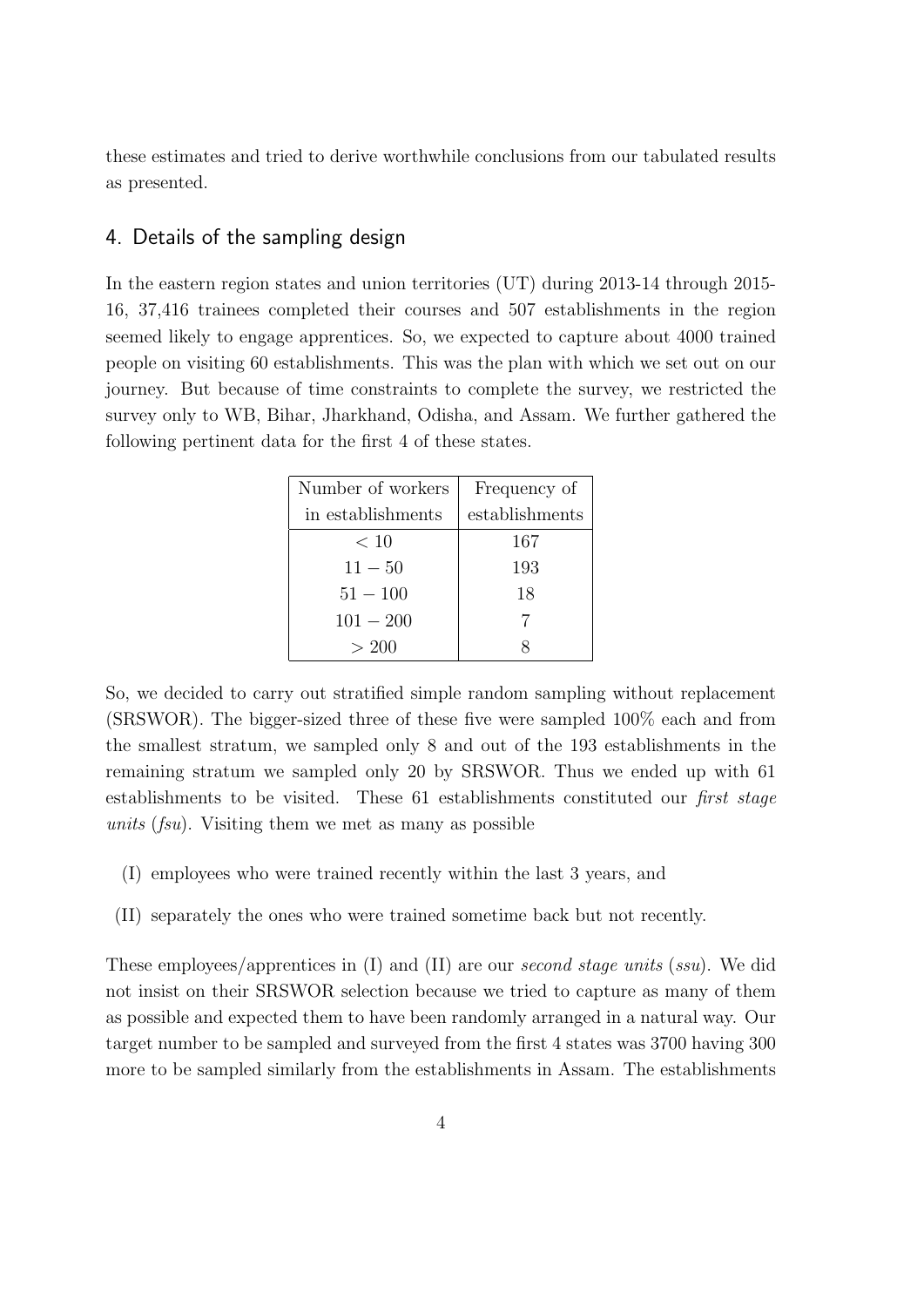of Assam were also allocated to the similar 5 strata according to the same categories of their sizes and allocation rates were kept the same at least approximately.

To our dismay, the total number of all the ssu's sampled came to be only 2148 based on all the 5 states covered.

#### 5. Methods of estimation

By  $N_1, \ldots, N_5$ , we mean the strata-sizes and  $n_1, \ldots, n_5$  denote the respective samplesizes therefrom. By y we mean a characteristic, value of which is  $y_{hi}$  for the j-th ssu of the *i*-th fsu in the *h*-th stratum. By  $M_{hi}$ , we mean the total number of employees trained recently or earlier in the *i*-th establishment of the *h*-th stratum and  $m_{hi}$  as the number sampled and surveyed therefrom. Then the parameter we intend to estimate is

$$
Y = \sum_{h=1}^{H} \sum_{i=1}^{N_h} \sum_{j=1}^{M_{hi}} y_{hij}
$$

and our estimate for it is

$$
\hat{Y} = \sum_{h=1}^{H} \frac{N_h}{n_h} \sum_{i=1}^{n_h} \frac{M_{hi}}{m_{hi}} \sum_{j=1}^{m_{hi}} y_{hij}.
$$

Writing

$$
y_{hi} = \sum_{j=1}^{m_{hi}} y_{hij}
$$

and

$$
\hat{y}_{hi} = \frac{M_{hi}}{m_{hi}} \sum_{j=1}^{m_{hi}} y_{hij}.
$$

Our variance estimator for  $\hat{Y}$  is given by

$$
\hat{V}(\hat{Y}) = \sum_{h=1}^{H} \left[ \frac{N_h^2 \left( \frac{1}{n_h} - \frac{1}{N_h} \right)}{(n_h - 1)} \sum_{i=1}^{n_h} \left( \hat{y}_{hi} - \frac{1}{n_h} \sum_{1}^{n_h} \hat{y}_{hi} \right)^2 \right] + \sum_{h=1}^{H} \frac{N_h}{n_h} \left[ \sum_{i=1}^{n_h} \frac{m_{hi}^2 \left( \frac{1}{m_{hi}} - \frac{1}{n_{hi}} \right)}{(m_{hi} - 1)} \sum_{j=1}^{m_{hi}} \left( \hat{y}_{hij} - \frac{1}{m_{hi}} \sum_{1}^{m_{hi}} \hat{y}_{hij} \right)^2 \right].
$$

Taking  $y_{hij} = 1$  throughout, the total number of trained employees is given by

$$
T = Y|_{y_{hij}=1}.
$$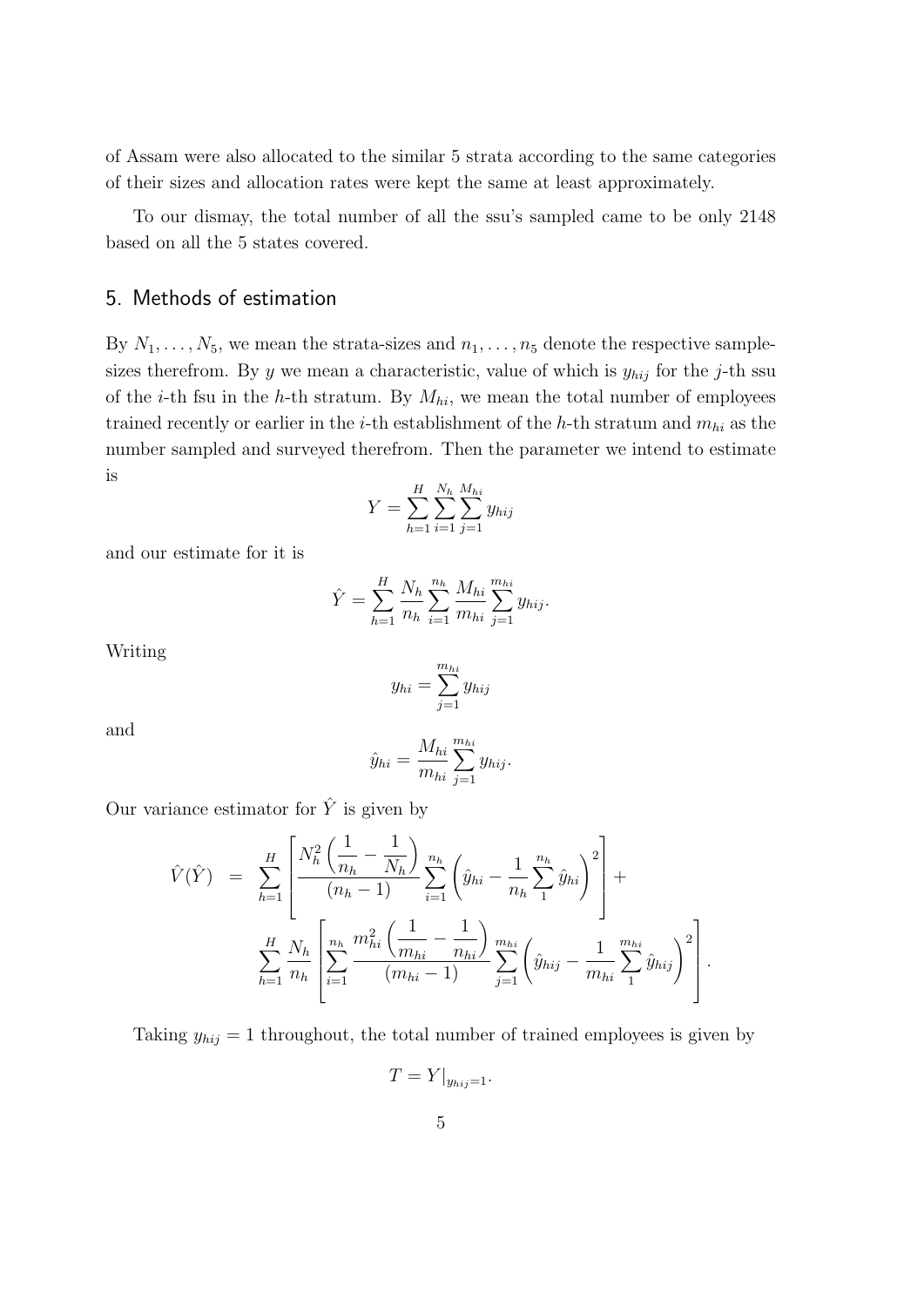Its estimate is

$$
\hat{T} = \hat{Y}|_{y_{hij}=1}.
$$

Letting  $R = \frac{Y}{7}$  $\frac{Y}{T}$  and its estimate as  $\hat{R} = \frac{\hat{Y}}{\hat{T}}$  $\frac{\hat{Y}}{\hat{T}}$ , a variance estimator for  $\hat{R}$  is given by

$$
\hat{V}(\hat{R}) = \frac{1}{\hat{T}^2} \hat{V}(\hat{Y})|_{y_{hij} = y_{hij} - \hat{R}t_{hij}},
$$

where  $t_{hij} \equiv 1$ .

In order to assess the accuracy in estimation, we also calculated  $CV$  or the coefficient of variation as

$$
CV = 100 \frac{\sqrt{\hat{V}(\hat{Y})}}{\hat{Y}}.
$$

A thumb rule tells us

| if $CV < 10\%$ ,                                     | then $\hat{Y}$ is an excellent estimate,                  |
|------------------------------------------------------|-----------------------------------------------------------|
|                                                      | if $10\% < CV \leq 20\%$ , then $\hat{Y}$ is good enough, |
| if $20\% < CV < 30\%$ , then $\hat{Y}$ is tolerable, |                                                           |
| if $30\% < CV$ ,                                     | then $\hat{Y}$ is to be discarded.                        |

#### 6. Salient Findings

We are appending all our findings, obtained through detailed statistical analysis, at the end of this report. From our analysis of data pertaining to the apprentices, the following can be seen.

Out of an estimated total 3166 of ex-apprentices, an estimated number of

- (1) (a) 2470 (78%, approximately) had their first employment within 1 year after their apprenticeship,
	- (b) 536 (17%, approximately) had their first employment within 3 years but after 1 year, after their apprenticeship,

The pie-chart appearing in the right side of page 32 of the accompanying document, containing the tables and figures, depicts these.

(2) 2960 (94%, approximately) felt "NATS" was beneficial, The pie-chart appearing in the left side at the top of page 33 of the accompanying document depicts this.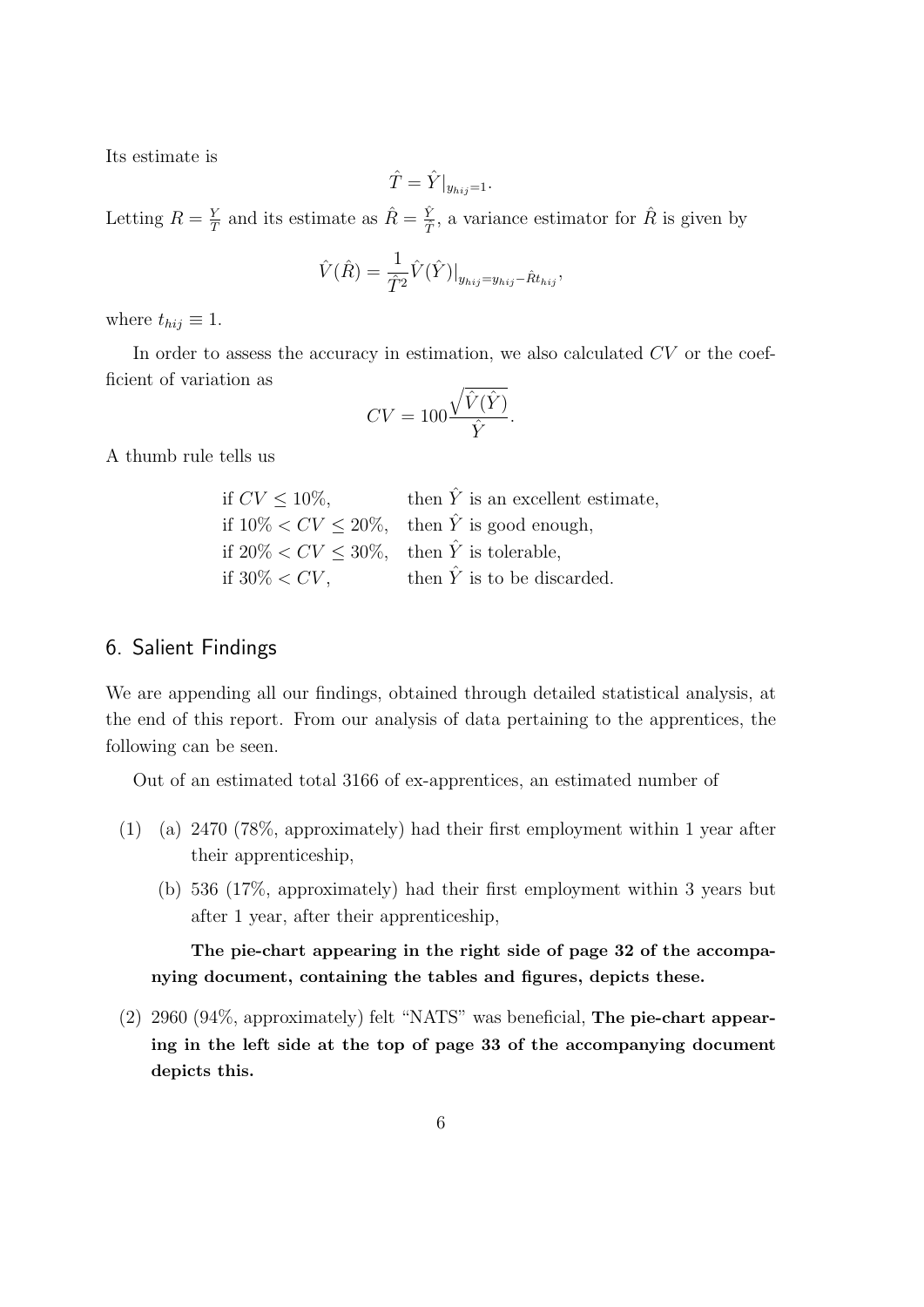- (3) (a) 1220 (39%, approximately) had their emoluments in the range Rs. 20,001 – 30,000, and
	- (b) 468 (15%, approximately) had their emoluments in the range Rs. 30,001  $-50,000,$

The pie-chart appearing in the right side at the top of page 33 of the accompanying document depicts these.

- (4) (a) 1369 (43%, approximately) were highly satisfied with the training received through "NATS",
	- (b) 1605 (51%, approximately) said they were satisfied as much as they expect to be with the training received through "NATS".

The pie-chart appearing at the bottom of page 33 of the accompanying document depicts this.

∗ ∗ ∗ ∗ ∗

Out of an estimated total 2562 of current apprentices, an estimated number of

- (1) 1378 (54%, approximately) felt "NATS" was beneficial, The pie-chart appearing in the left side at the top of page 36 of the accompanying document depicts this.
- (2) (a) 1577 (62%, approximately) were highly satisfied with the training received through "NATS",
	- (b) 861 (34%, approximately) said they were satisfied as much as they expect to be with the training received through "NATS".

The pie-chart appearing at the bottom of page 36 of the accompanying document depicts these.

∗ ∗ ∗ ∗ ∗

In respect of the responses gathered from the representatives of the 61 establishments addressed in West Bengal, Bihar, Jharkhand, Odisha and Assam the following may be adjudged as certain crucial issues in brief.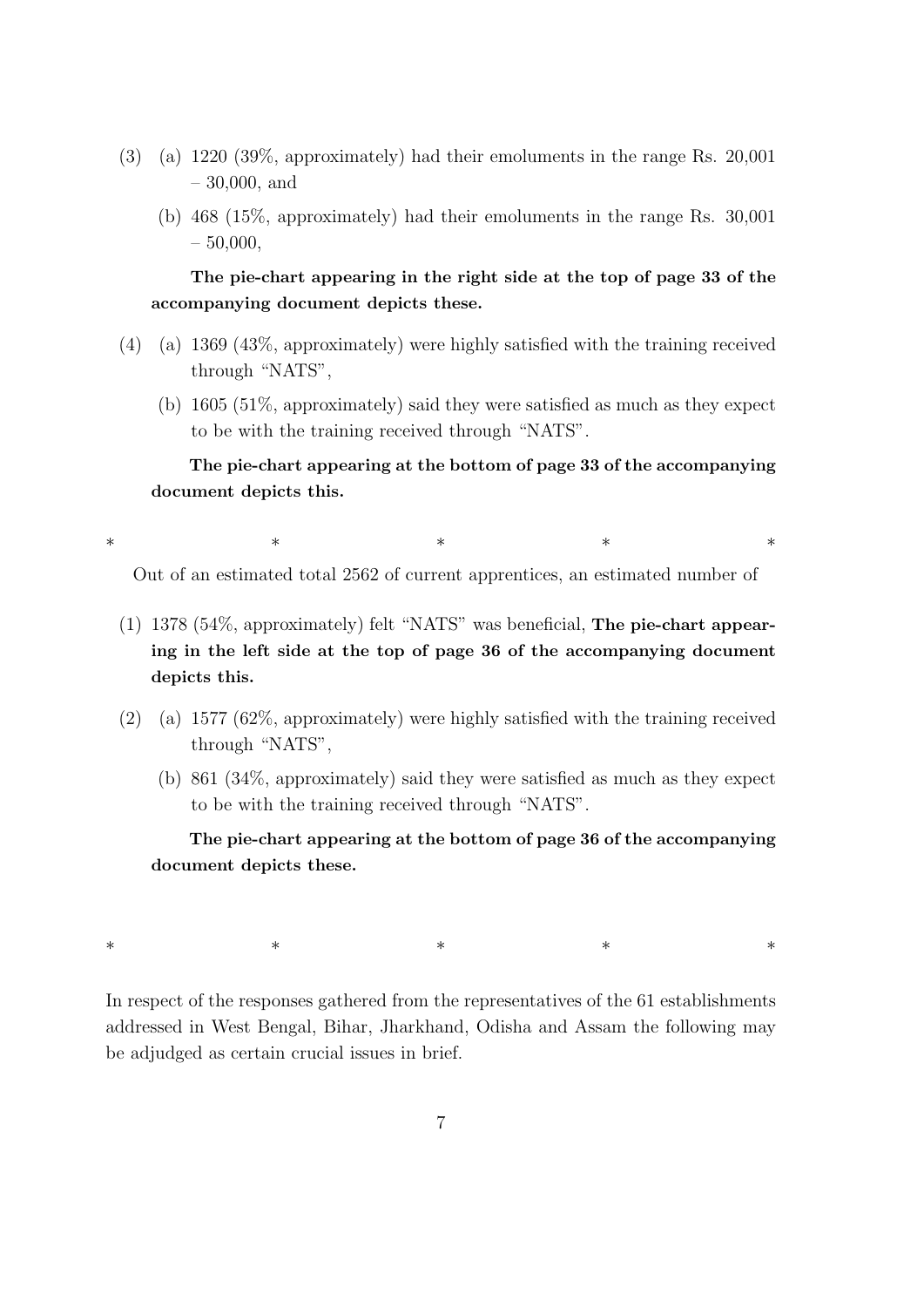(1) Notified number of seats for apprenticeship training by categories:

|      |        | Graduate   Diploma holders   Vocational or $10+2$ Pass-outs |
|------|--------|-------------------------------------------------------------|
| 6499 | -2836- | 395                                                         |

(2) Number of apprentices receiving training now by categories:

|      |       | Graduate   Diploma holders   Vocational or 10+2 Pass-outs |
|------|-------|-----------------------------------------------------------|
| 4924 | 1472. | 142                                                       |

- (3) All the 61 establishments almost unanimously agree that "NATS" is beneficial to the apprentices. Moreover, 57 of them admit that "NATS" is beneficial to the establishments as well.
- (4) Out of 61 establishments,
	- (a) 35 admit that "NATS" help recruitment after training, others did not give any specific response;
	- (b) 49 admit that "NATS" help in getting trained manpower but did not give any specific response;
	- (c) 41 opine that "NATS" aids in procuring Govt of India's financial support but 20 did not give any specific response;
	- (d) 54 say that "NATS" helps employability but only 7 of them abstain from giving an opinion;
	- (e) 57 agree that "NATS" enhances skill but only 4 of them do not divulge their opinions;
	- (f) 22 say "NATS" encourages entrepreneurship potentiality but others withhold opinion.

Most of the respondents have given figures of monthly stipends received by their employees on an average by qualification categories and also have divulged numbers of experienced apprentices they have by qualifying categories but about them revealing summary figures are not quite gathered to be statistically expressed in a compelling manner.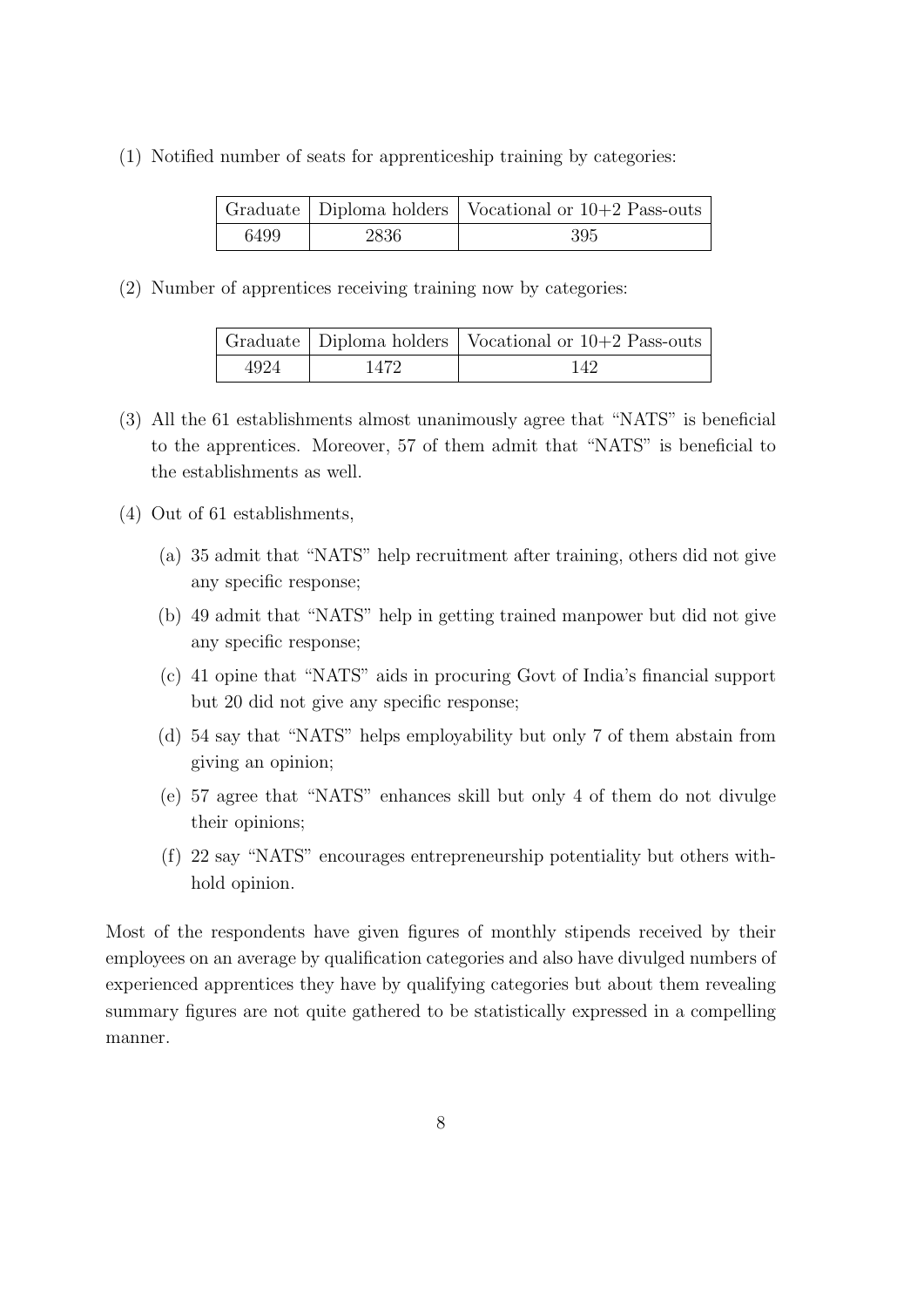#### 7. Conclusions

The conclusions based on the survey on apprentices reachable worthy of attention seem to be the following, each based on accurate estimates obtained.

- (1) Most apprentices got first employment within a year;
- (2) Most apprentices find the training helpful;
- (3) Most apprentices are highly satisfied with the training received and the jobs procured;
- (4) The training establishments and/or the employers
	- (a) found the National Apprenticeship Training Scheme (NATS) beneficial for the technically qualified students as it helps them in enhancing their employability through skill development,
	- (b) are highly satisfied from NATS as it helps them in getting trained manpower in particular and also help them in recruitment of technically qualified and trained youths.

This shows that the National Apprenticeship Training Scheme (NATS) is considerably beneficial for the technical students in both short and long term.

∗ ∗ ∗ ∗ ∗

Our final comments based on the establishment survey are as follows:

NATS is beneficial to the establishments, to the people who have undergone apprenticeship specifically in helping recruitment, enhancing employability and skill and getting trained manpower in particular.

This collaborative work has brought out a very encouraging picture about NATS. In order to have better understanding of the scheme, a broader survey with more resources and time slot may be undertaken.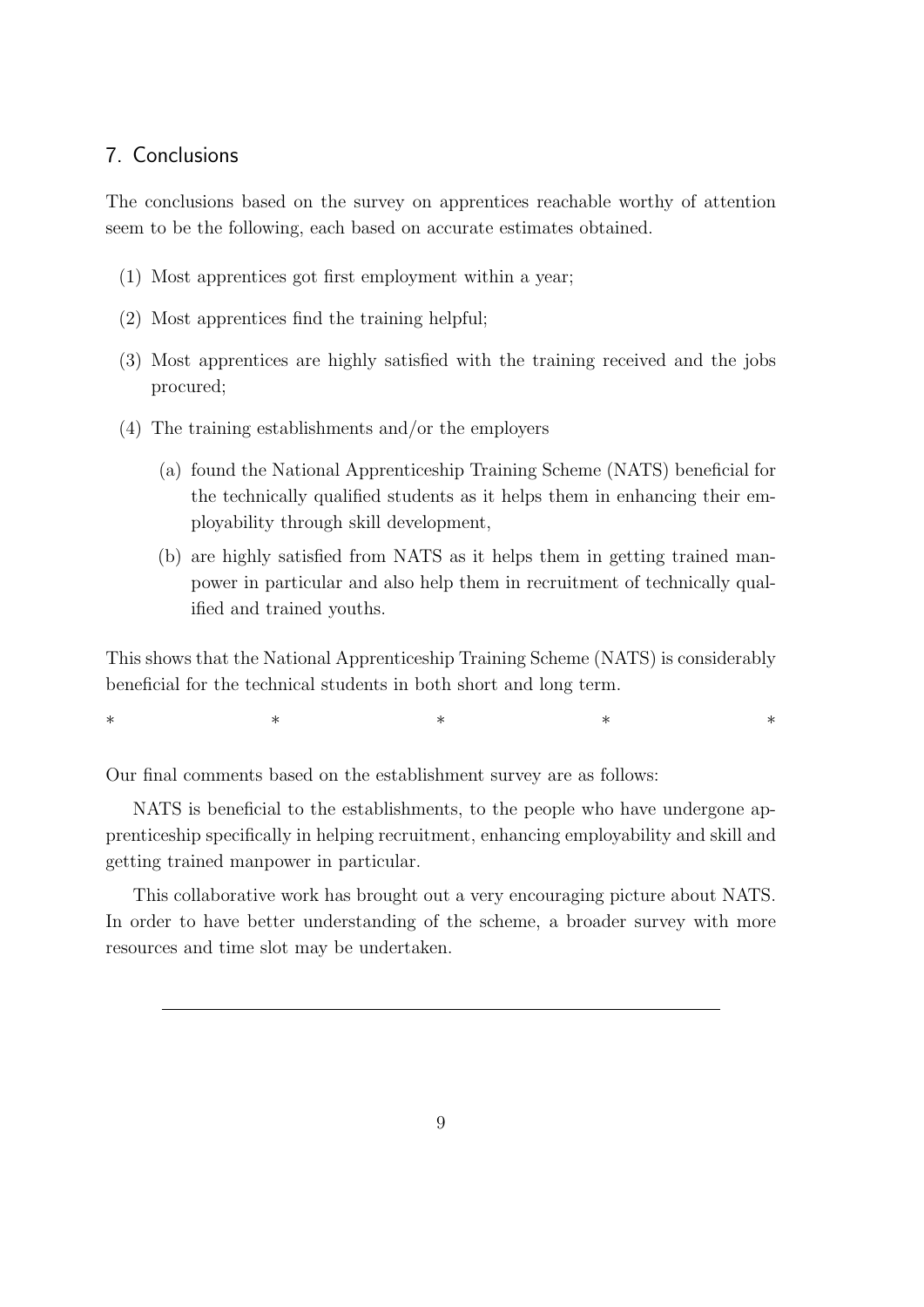| <b>Variable</b>     | $\hat{Y}$         | $\hat{T}$ | $\hat{R}$         | $\hat{V}(\hat{Y})$ | $\hat{V}(\hat{R})$ | <b>CV</b>         |
|---------------------|-------------------|-----------|-------------------|--------------------|--------------------|-------------------|
| <b>Gender</b>       |                   |           |                   |                    |                    |                   |
| Male                | 2429.02           | 3166.02   | 0.77              | 32369.56           | 0.00               | 7.41              |
| Female              | 737.01            | 3166.02   | 0.23              | 19095.90           | 0.00               | 18.75             |
| Other               | 0.00              | 3166.02   | 0.00              | 0.00               | 0.00               | $\overline{0.00}$ |
| No Response/Invalid | 0.00              | 3166.02   | 0.00              | 0.00               | 0.00               | 0.00              |
| <b>Religion</b>     |                   |           |                   |                    |                    |                   |
| Hindu               | 2868.25           | 3166.02   | 0.91              | 11106.81           | 0.00               | 3.67              |
| Muslim              | 179.67            | 3166.02   | 0.06              | 6475.71            | 0.00               | 44.79             |
| Christian           | 89.26             | 3166.02   | 0.03              | 4310.99            | 0.00               | 73.56             |
| Jain                | $\overline{0.00}$ | 3166.02   | 0.00              | 0.00               | 0.00               | 0.00              |
| Sikh                | 0.00              | 3166.02   | $0.00\,$          | 0.00               | 0.00               | $0.00\,$          |
| Others              | 28.83             | 3166.02   | 0.01              | 1282.51            | 0.00               | 124.20            |
| No Response/Invalid | 0.00              | 3166.02   | 0.00              | 0.00               | $\overline{0.00}$  | 0.00              |
| <b>Caste</b>        |                   |           |                   |                    |                    |                   |
| General             | 1629.54           | 3166.02   | 0.51              | 21438.22           | 0.00               | 8.99              |
| <b>SC</b>           | 242.83            | 3166.02   | $\overline{0.08}$ | 5349.06            | 0.00               | 30.12             |
| <b>ST</b>           | 292.14            | 3166.02   | 0.09              | 21372.38           | 0.00               | 50.04             |
| OBC                 | 1001.51           | 3166.02   | 0.32              | 18949.89           | 0.00               | 13.75             |
| No Response/Invalid | 0.00              | 3166.02   | 0.00              | 0.00               | 0.00               | 0.00              |
| Qualification       |                   |           |                   |                    |                    |                   |

### **Table 1a: Results of analysis pertaining to ex-Apprentices**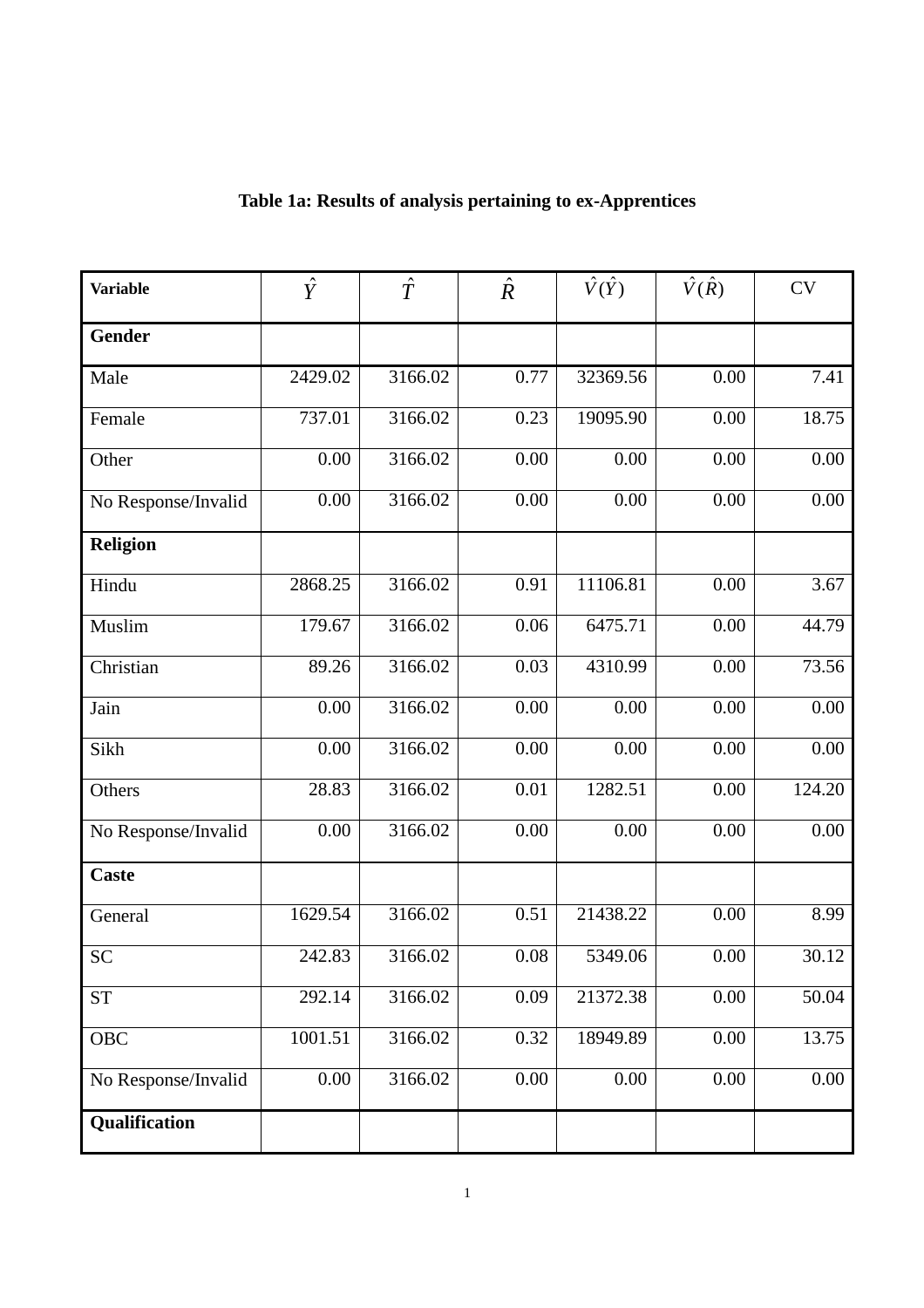| <b>Variable</b>            | $\hat{Y}$ | $\hat{T}$ | $\hat{R}$ | $\hat{V}(\hat{Y})$ | $\hat{V}(\hat{R})$ | <b>CV</b> |
|----------------------------|-----------|-----------|-----------|--------------------|--------------------|-----------|
| Graduate                   | 1017.54   | 3166.02   | 0.32      | 16308.49           | 0.00               | 12.55     |
| Diploma                    | 1862.28   | 3166.02   | 0.59      | 20726.20           | 0.00               | 7.73      |
| Vocational                 | 284.07    | 3166.02   | 0.09      | 174.67             | 0.00               | 4.65      |
| No Response/Invalid        | 2.14      | 3166.02   | 0.00      | 0.58               | 0.00               | 35.55     |
| <b>Entry_Time</b>          |           |           |           |                    |                    |           |
| $\leq$ 1 year              | 1902.65   | 3166.02   | 0.60      | 27021.95           | 0.00               | 8.64      |
| $> 1$ yr but $\leq$ 3 yrs  | 1081.94   | 3166.02   | 0.34      | 15694.65           | 0.00               | 11.58     |
| $>$ 3 yrs but $\leq$ 5 yrs | 97.77     | 3166.02   | 0.03      | 2983.66            | 0.00               | 55.87     |
| $> 5 \text{ yrs}$          | 0.00      | 3166.02   | 0.00      | 0.00               | 0.00               | 0.00      |
| Apprentice                 | 0.00      | 3166.02   | 0.00      | 0.00               | 0.00               | 0.00      |
| No Response/Invalid        | 83.67     | 3166.02   | 0.03      | 60.16              | 0.00               | 9.27      |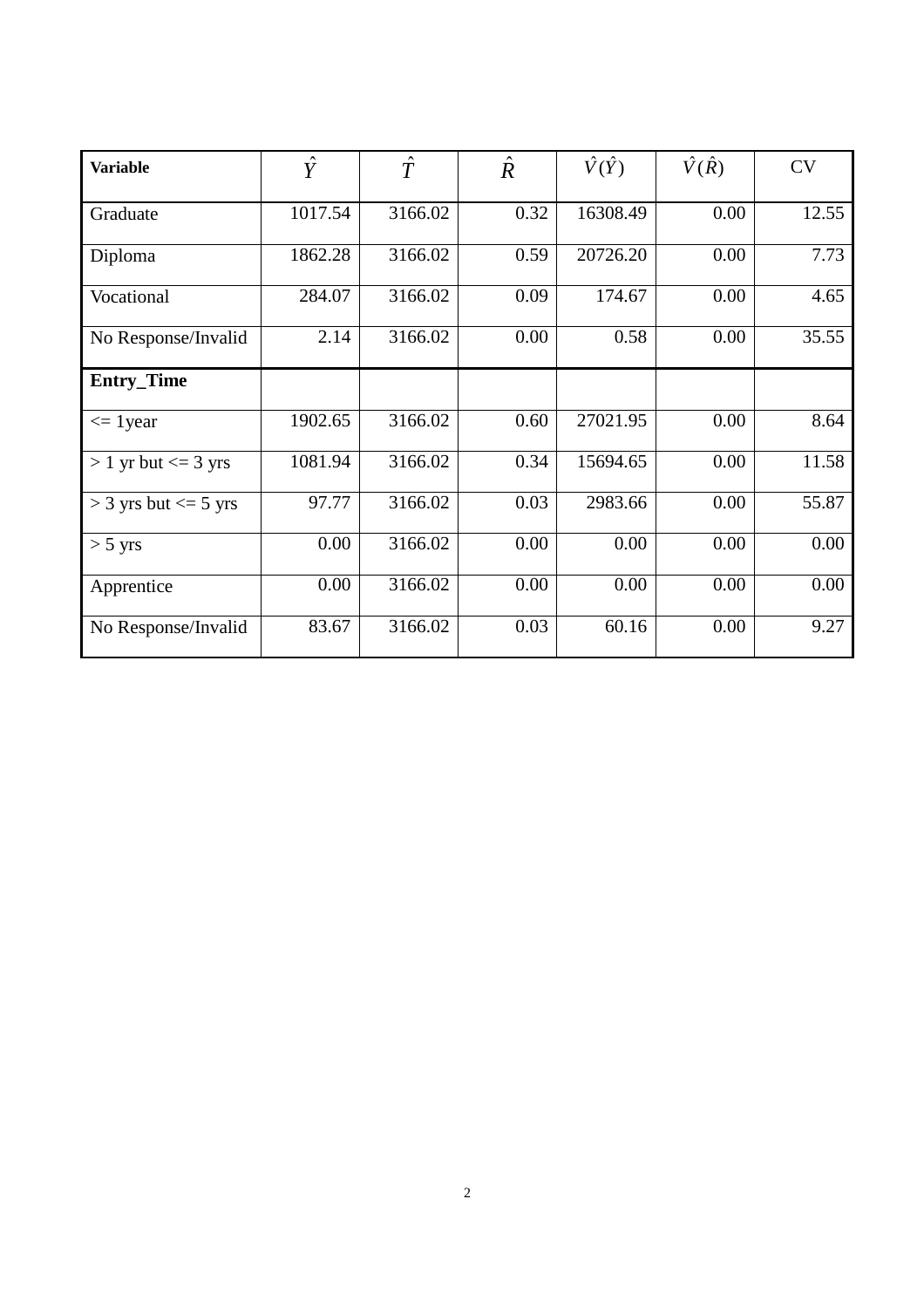| <b>Variable</b>      | $\hat{Y}$ | $\hat{T}$ | $\hat{R}$ | $\hat{V}(\hat{Y})$ | $\hat{V}(\hat{R})$ | <b>CV</b> |
|----------------------|-----------|-----------|-----------|--------------------|--------------------|-----------|
| First_Employment     |           |           |           |                    |                    |           |
| Within 1 year        | 2470.26   | 3166.02   | 0.78      | 25775.10           | 0.00               | 6.50      |
| $> 1$ yr but < 3 yrs | 536.29    | 3166.02   | 0.17      | 9206.50            | 0.00               | 17.89     |
| After 3 or more yrs  | 4.17      | 3166.02   | 0.00      | 16.65              | 0.00               | 97.85     |
| No Response/Invalid  | 155.31    | 3166.02   | 0.05      | 339.47             | 0.00               | 11.86     |
| Helpful              |           |           |           |                    |                    |           |
| Yes                  | 2960.32   | 3166.02   | 0.94      | 19218.27           | 0.00               | 4.68      |
| N <sub>o</sub>       | 137.87    | 3166.02   | 0.04      | 63.61              | 0.00               | 5.78      |
| <b>NA</b>            | 63.12     | 3166.02   | 0.02      | 2414.87            | 0.00               | 77.86     |
| No Response/Invalid  | 4.72      | 3166.02   | 0.00      | 14.05              | 0.00               | 79.39     |
| <b>Emoluments</b>    |           |           |           |                    |                    |           |
| < 8000               | 155.72    | 3166.02   | 0.05      | 1076.83            | 0.00               | 21.07     |
| 8001--12,000         | 382.48    | 3166.02   | 0.12      | 7041.41            | 0.00               | 21.94     |
| $12,001 - 20,000$    | 532.11    | 3166.02   | 0.17      | 15850.96           | $\overline{0.00}$  | 23.66     |
| $20,001 - 30,000$    | 1220.37   | 3166.02   | 0.39      | 8833.22            | 0.00               | 7.70      |
| $30,001 - 50,000$    | 269.21    | 3166.02   | 0.09      | 6854.37            | 0.00               | 30.75     |
| > 50,000             | 468.71    | 3166.02   | 0.15      | 9688.46            | 0.00               | 21.00     |
| No Response/Invalid  | 137.43    | 3166.02   | 0.04      | 45.92              | 0.00               | 4.93      |
| <b>Satisfaction</b>  |           |           |           |                    |                    |           |
| High                 | 1369.52   | 3166.02   | 0.43      | 38864.81           | 0.00               | 14.39     |
| As expected          | 1605.56   | 3166.02   | 0.51      | 23441.66           | 0.00               | 9.54      |

## **Table 1a (continued): Results of analysis pertaining to ex-Apprentices**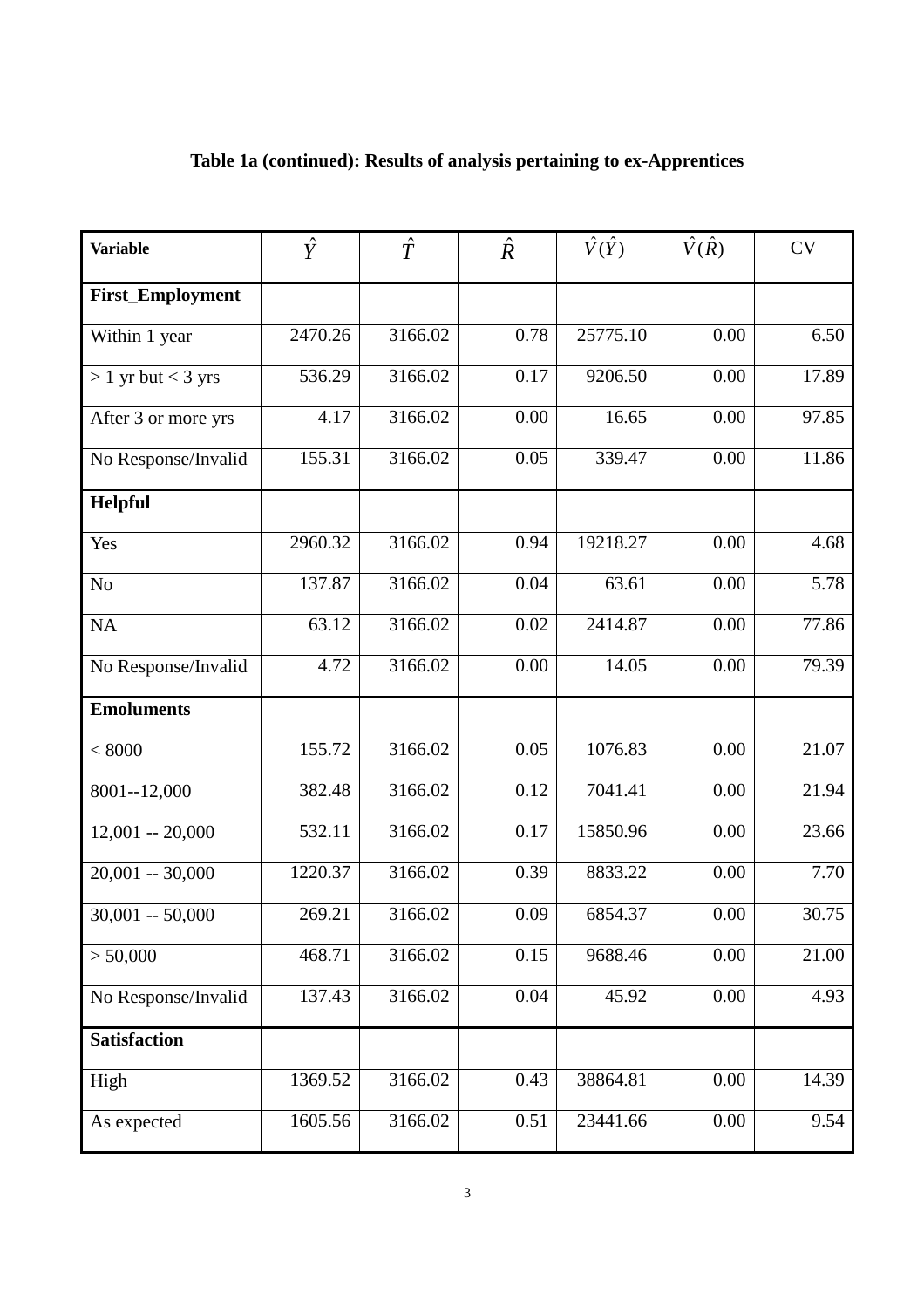| Variable            | $\hat{\phantom{a}}$ | $\ddot{\phantom{1}}$ | $\sim$ | V(Y)    | V(R) | CV    |
|---------------------|---------------------|----------------------|--------|---------|------|-------|
| Below expectation   | 103.49              | 3166.02              | 0.03   | 2037.30 | 0.00 | 43.61 |
| No comment          | 51.67               | 3166.02              | 0.02   | 1891.92 | 0.00 | 84.18 |
| No Response/Invalid | 35.79               | 3166.02              | 0.01   | 43.77   | 0.00 | 18.49 |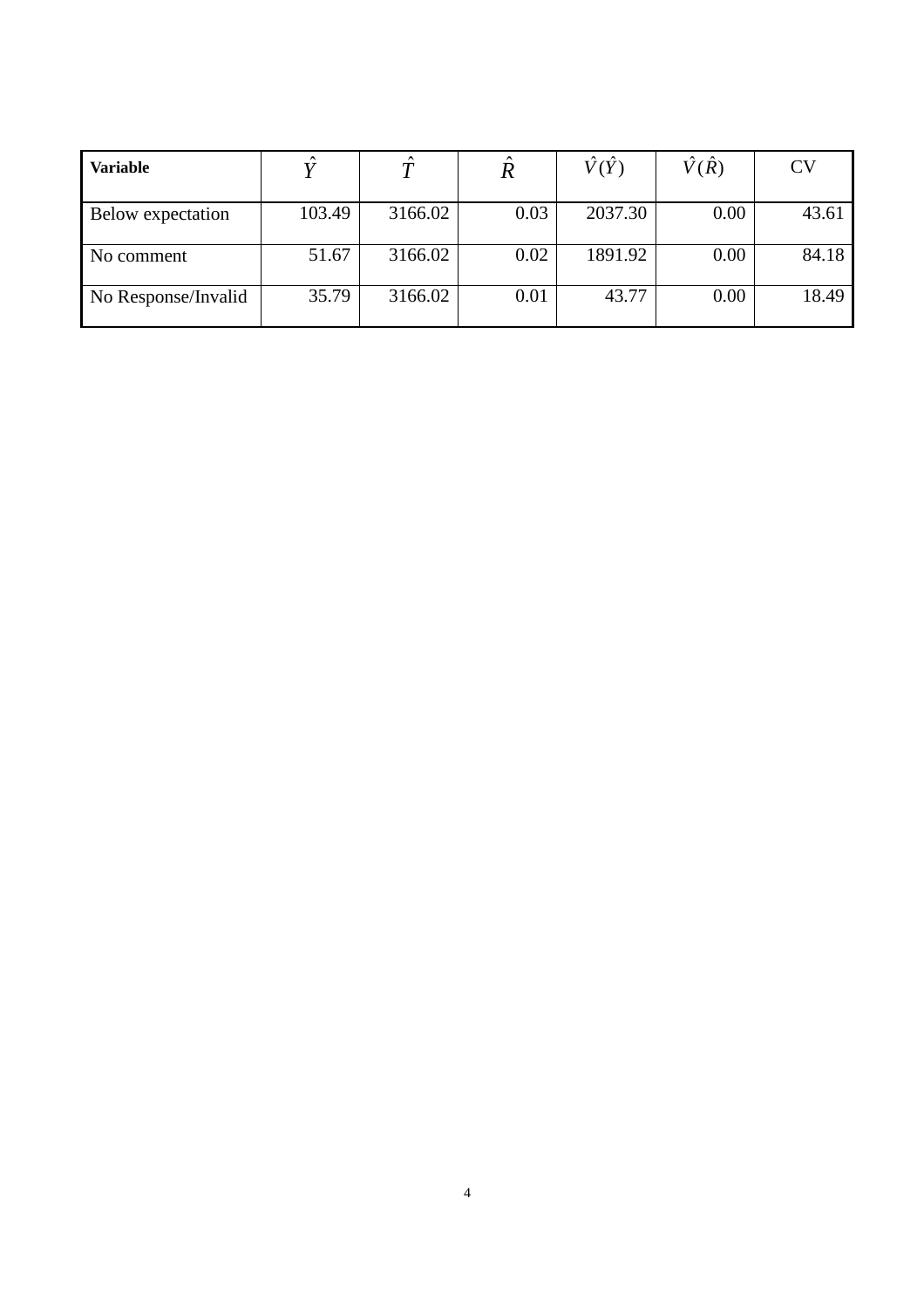| <b>Variable</b>     | $\hat{Y}$ | $\hat{T}$ | $\hat{R}$         | $\hat{V}(\hat{Y})$ | $\hat{V}(\hat{R})$ | <b>CV</b>             |
|---------------------|-----------|-----------|-------------------|--------------------|--------------------|-----------------------|
| <b>Gender</b>       |           |           |                   |                    |                    |                       |
| Male                | 2174.60   | 2562.77   | 0.85              | 1418.27            | 0.00               | 1.73                  |
| Female              | 388.18    | 2562.77   | 0.15              | 907.69             | 0.00               | 7.76                  |
| Other               | 0.00      | 2562.77   | 0.00              | 0.00               | 0.00               | 0.00                  |
| No Response/Invalid | 0.00      | 2562.77   | 0.00              | 0.00               | 0.00               | 0.00                  |
| <b>Religion</b>     |           |           |                   |                    |                    |                       |
| Hindu               | 2400.04   | 2562.77   | 0.94              | 1250.81            | 0.00               | 1.47                  |
| Muslim              | 58.50     | 2562.77   | 0.02              | 325.38             | 0.00               | 30.83                 |
| Christian           | 53.76     | 2562.77   | 0.02              | 115.50             | 0.00               | 19.99                 |
| Jain                | 2.43      | 2562.77   | 0.00              | 2.32               | 0.00               | 62.76                 |
| Sikh                | 5.84      | 2562.77   | $\overline{0.00}$ | 11.87              | 0.00               | $\frac{59.00}{59.00}$ |
| Others              | 42.21     | 2562.77   | 0.02              | 121.34             | 0.00               | 26.10                 |
| No Response/Invalid | 0.00      | 2562.77   | 0.00              | 0.00               | 0.00               | 0.00                  |
| <b>Caste</b>        |           |           |                   |                    |                    |                       |
| General             | 1035.64   | 2562.77   | 0.40              | 1923.18            | 0.00               | 4.23                  |
| <b>SC</b>           | 253.84    | 2562.77   | $\overline{0.10}$ | 781.54             | $0.00\,$           | 11.01                 |
| <b>ST</b>           | 239.48    | 2562.77   | 0.09              | 757.78             | 0.00               | 11.49                 |
| OBC                 | 1033.80   | 2562.77   | 0.40              | 2033.03            | 0.00               | 4.36                  |
| No Response/Invalid | 0.00      | 2562.77   | 0.00              | 0.00               | 0.00               | 0.00                  |
| Qualification       |           |           |                   |                    |                    |                       |
| Graduate            | 739.54    | 2562.77   | 0.29              | 1292.66            | 0.00               | 4.86                  |

## **Table 1b: Results of analysis pertaining to current Apprentices**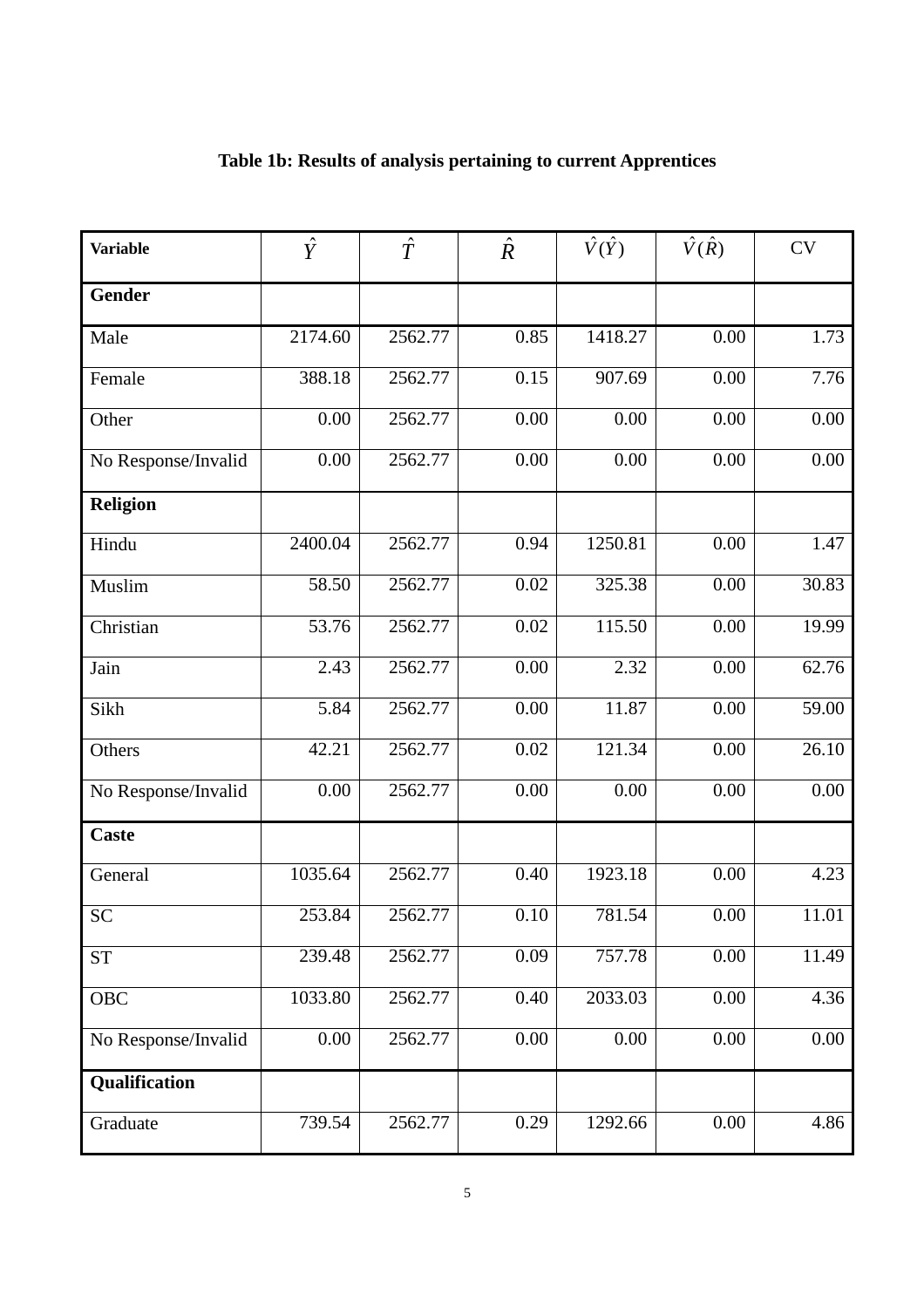| <b>Variable</b>            | $\hat{Y}$ | $\hat{T}$ | $\hat{R}$ | $\hat{V}(\hat{Y})$ | $\hat{V}(\hat{R})$ | <b>CV</b> |
|----------------------------|-----------|-----------|-----------|--------------------|--------------------|-----------|
| Diploma                    | 1786.95   | 2562.77   | 0.70      | 789.67             | 0.00               | 1.57      |
| Vocational                 | 29.85     | 2562.77   | 0.01      | 2.11               | 0.00               | 4.87      |
| No Response/Invalid        | 6.44      | 2562.77   | 0.00      | 19.33              | 0.00               | 68.27     |
| <b>Entry_Time</b>          |           |           |           |                    |                    |           |
| $\leq$ 1 year              | 2.80      | 2562.77   | 0.00      | 4.40               | 0.00               | 74.89     |
| $> 1$ yr but $<= 3$ yrs    | 0.00      | 2562.77   | 0.00      | 0.00               | 0.00               | 0.00      |
| $>$ 3 yrs but $\leq$ 5 yrs | 0.00      | 2562.77   | 0.00      | 0.00               | 0.00               | 0.00      |
| $>$ 5 yrs                  | 1.78      | 2562.77   | 0.00      | 5.55               | 0.00               | 132.37    |
| Apprentice                 | 2553.08   | 2562.77   | 1.00      | 736.57             | 0.00               | 1.06      |
| No Response/Invalid        | 5.12      | 2562.77   | 0.00      | 13.09              | 0.00               | 70.72     |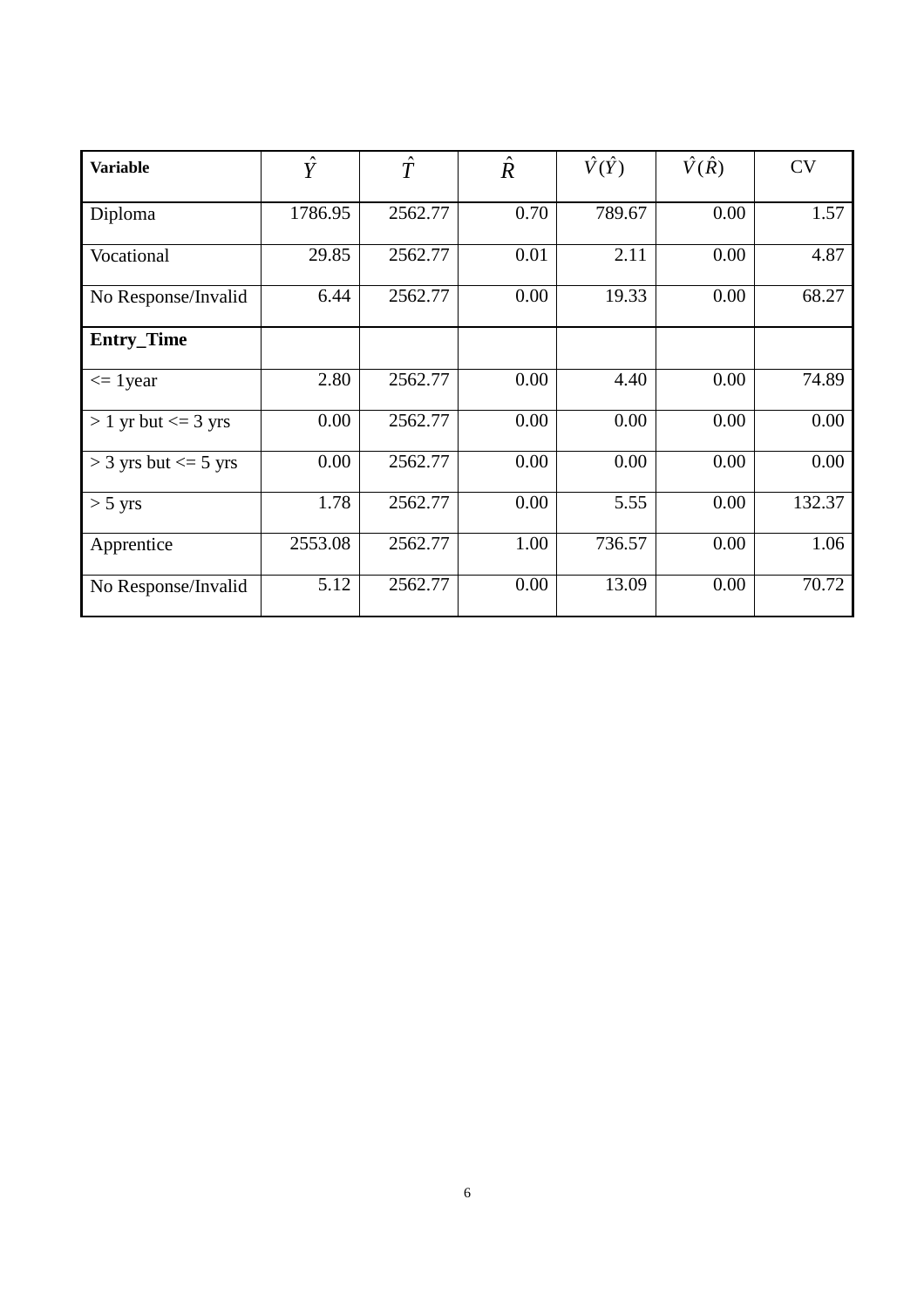| <b>Variable</b>      | $\hat{Y}$ | $\hat{T}$ | $\hat{R}$ | $\hat{V}(\hat{Y})$ | $\hat{V}(\hat{R})$ | <b>CV</b>          |
|----------------------|-----------|-----------|-----------|--------------------|--------------------|--------------------|
| First_Employment     |           |           |           |                    |                    |                    |
| Within 1 year        | 130.12    | 2562.77   | 0.05      | 54.22              | 0.00               | 5.66               |
| $> 1$ yr but < 3 yrs | 6.94      | 2562.77   | 0.00      | 43.90              | 0.00               | 95.41              |
| After 3 or more yrs  | 1.04      | 2562.77   | 0.00      | 0.11               | 0.00               | 32.16              |
| No Response/Invalid  | 2424.68   | 2562.77   | 0.95      | 810.97             | 0.00               | 1.17               |
| Helpful              |           |           |           |                    |                    |                    |
| Yes                  | 1378.77   | 2562.77   | 0.54      | 245.66             | 0.00               | 1.14               |
| N <sub>o</sub>       | 3.42      | 2562.77   | 0.00      | 7.22               | 0.00               | 78.51              |
| NA                   | 1051.61   | 2562.77   | 0.41      | 113.05             | 0.00               | 1.01               |
| No Response/Invalid  | 128.97    | 2562.77   | 0.05      | 270.56             | 0.00               | 12.75              |
| <b>Emoluments</b>    |           |           |           |                    |                    |                    |
| < 8000               | 1722.99   | 2562.77   | 0.67      | 414.30             | 0.00               | 1.18               |
| 8001--12,000         | 481.03    | 2562.77   | 0.19      | 906.15             | 0.00               | 6.26               |
| $12,001 - 20,000$    | 82.64     | 2562.77   | 0.03      | 119.14             | 0.00               | 13.21              |
| $20,001 - 30,000$    | 107.06    | 2562.77   | 0.04      | 215.04             | 0.00               | 13.70              |
| $30,001 - 50,000$    | 150.22    | 2562.77   | 0.06      | 258.30             | 0.00               | 10.70              |
| > 50,000             | 14.31     | 2562.77   | 0.01      | 15.57              | 0.00               | 27.58              |
| No Response/Invalid  | 4.53      | 2562.77   | 0.00      | 8.20               | 0.00               | $\overline{6}3.18$ |
| <b>Satisfaction</b>  |           |           |           |                    |                    |                    |
| High                 | 1577.24   | 2562.77   | 0.62      | 1167.16            | 0.00               | 2.17               |
| As expected          | 861.71    | 2562.77   | 0.34      | 1150.75            | 0.00               | 3.94               |

## **Table 1b (continued): Results of analysis pertaining to current Apprentices**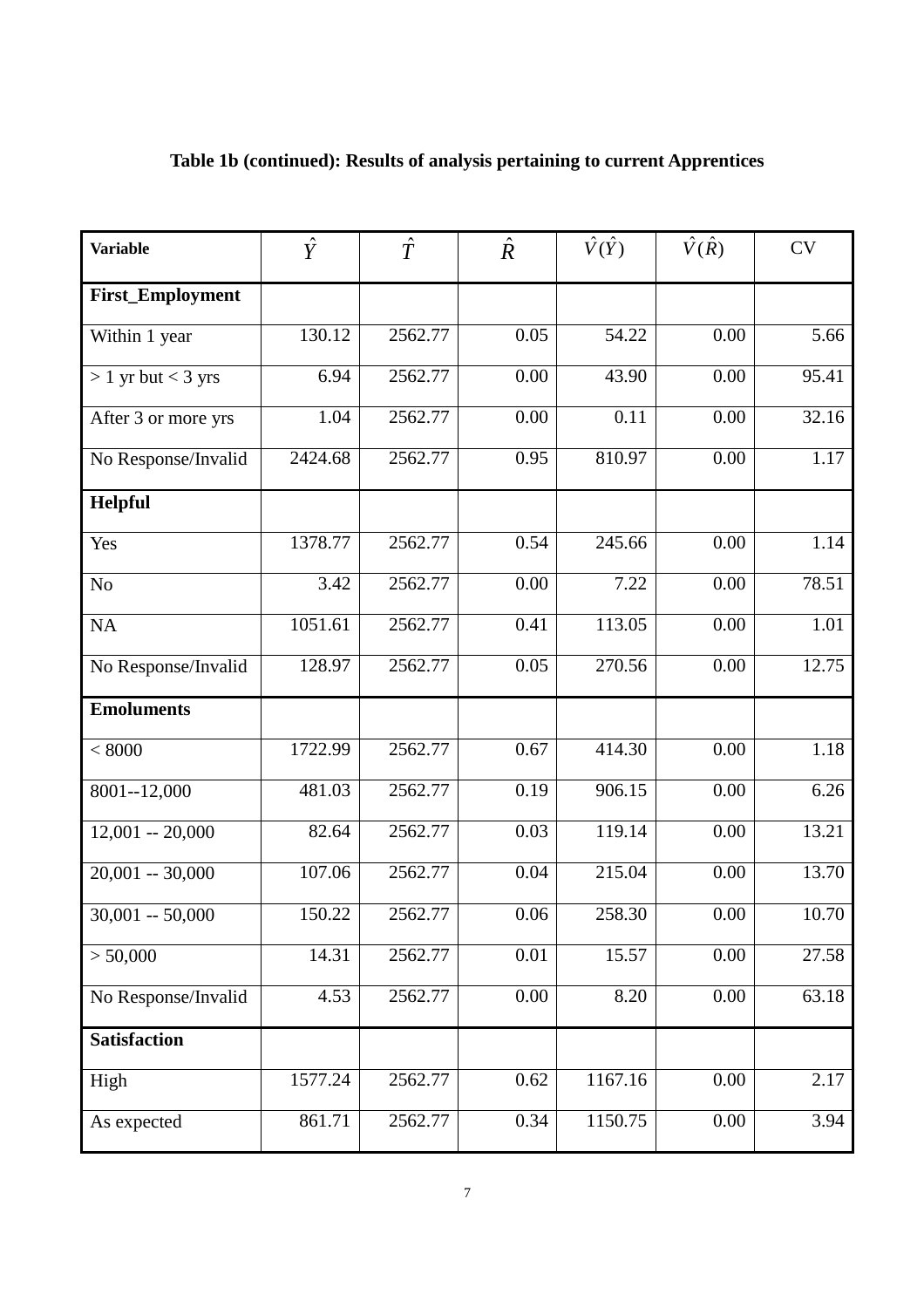| <b>Variable</b>     | $\hat{\phantom{a}}$ | $\ddot{\phantom{1}}$ | $\sim$ | V(Y)   | V(R) | CV    |
|---------------------|---------------------|----------------------|--------|--------|------|-------|
| Below expectation   | 96.47               | 2562.77              | 0.04   | 253.73 | 0.00 | 16.51 |
| No comment          | 20.66               | 2562.77              | 0.01   | 79.85  | 0.00 | 43.24 |
| No Response/Invalid | 6.68                | 2562.77              | 0.00   | 30.51  | 0.00 | 82.68 |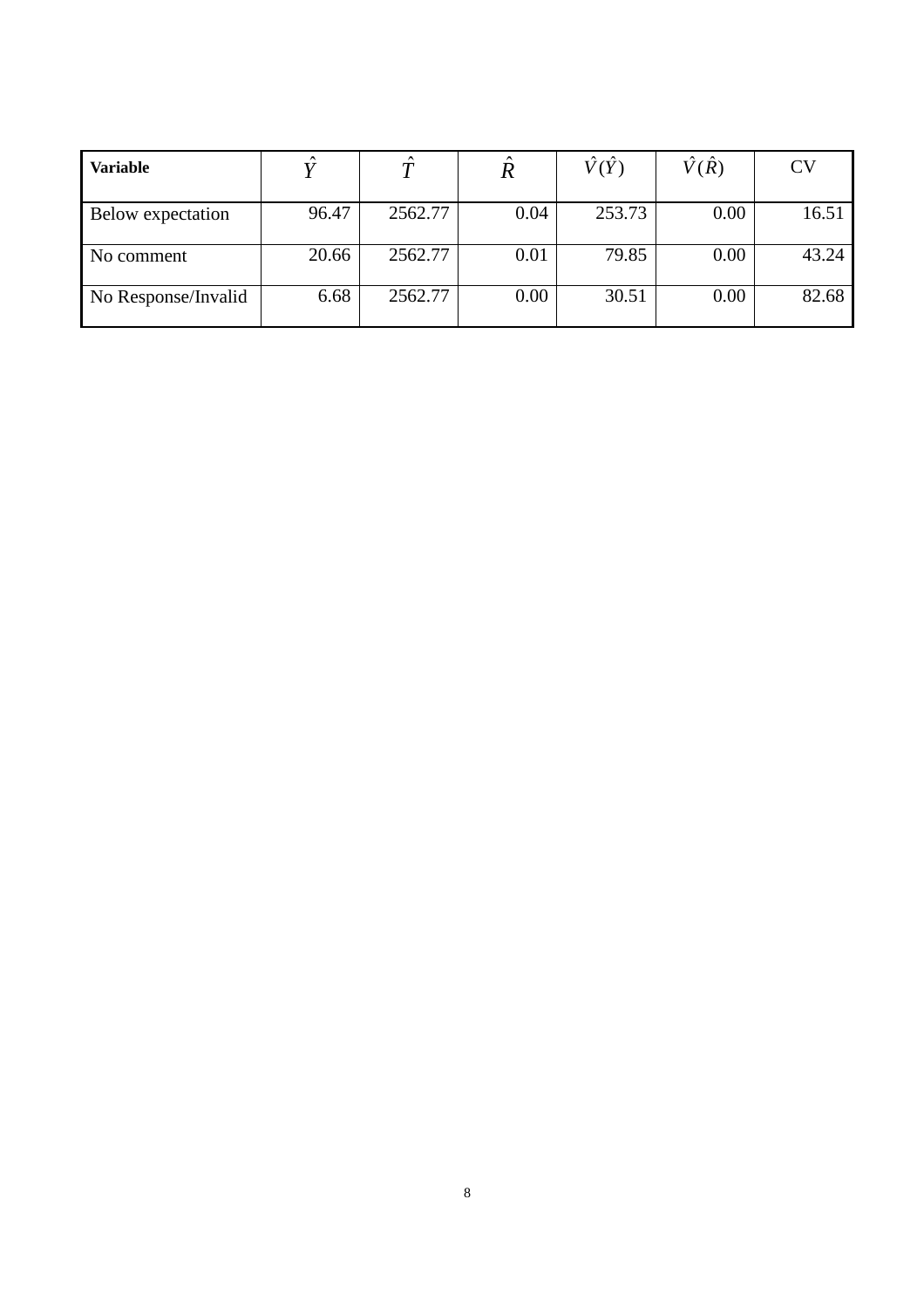### **Table 2a: Results of analysis pertaining to Establishments (31, in total, which have filled-in apprentice questionnaires)**

|                |                |                  |                                                             |                   |                 |                  | <b>No. of Apprentices presently</b> |                         |                 |                | <b>Amount of Stipend in</b> |                         |                 |                 |                         |                |
|----------------|----------------|------------------|-------------------------------------------------------------|-------------------|-----------------|------------------|-------------------------------------|-------------------------|-----------------|----------------|-----------------------------|-------------------------|-----------------|-----------------|-------------------------|----------------|
|                |                |                  | Notified No. of Seats for<br><b>Apprenticeship Training</b> |                   |                 |                  | undergoing                          |                         |                 |                | Rs./month                   |                         |                 |                 | No. of Ex-Apprentices   |                |
| Stratum Estb   |                |                  |                                                             |                   |                 |                  | <b>Apprenticeship Training</b>      |                         |                 |                | (as per last month)         |                         |                 |                 |                         |                |
|                |                | Grad             | <b>Tech</b>                                                 | $\overline{V}$ oc | <b>Total</b>    | Grad             | <b>Tech</b>                         | $\overline{\text{Voc}}$ | <b>Total</b>    | Grad           | <b>Tech</b>                 | $\overline{V}$ oc       | Grad            | <b>Tech</b>     | $\overline{\text{Voc}}$ | <b>Total</b>   |
| 1              | $\mathbf{1}$   | 165              | $\Omega$                                                    | $\mathbf 0$       | 165             | 51               | 75                                  | $\mathbf 0$             | 126             | 20600          | 10700                       | $\mathbf 0$             | 349             | $\Omega$        | $\Omega$                | 349            |
| 1              | $\overline{2}$ | 80               | $\overline{20}$                                             | $\mathbf 0$       | 100             | 109              | 145                                 | $\mathbf 0$             | 254             | 18700          | 8000                        | $\Omega$                | 301             | 814             | $\mathbf 0$             | 1115           |
| $\mathbf{1}$   | $\overline{3}$ | 120              | 250                                                         | 34                | 404             | 54               | 192                                 | $\overline{2}$          | 248             | 4984           | 3542                        | 2758                    | $\Omega$        | $\Omega$        | $\Omega$                | $\mathbf 0$    |
| $\mathbf{1}$   | 4              | 112              | 118                                                         | $\overline{6}$    | 236             | 148              | 57                                  | 0                       | 205             | 4984           | 3542                        | $\overline{0}$          | 198             | $\Omega$        | $\mathbf 0$             | 198            |
| $\mathbf{1}$   | $\overline{8}$ | $\overline{110}$ | 9                                                           | $\mathbf 0$       | 110             | 10               | $\overline{0}$                      | 0                       | 10              | 10000          | $\Omega$                    | $\Omega$                | 82              | $\Omega$        | $\mathbf 0$             | 82             |
| $\mathbf{1}$   |                | 587              | 397                                                         | 40                | 1015            | 372              | 469                                 | $\overline{2}$          | 843             | 59268          | 25784                       | 2758                    | 930             | 814             | $\bf{0}$                | 1744           |
|                |                |                  |                                                             |                   |                 |                  |                                     |                         |                 |                |                             |                         |                 |                 |                         |                |
| $\overline{2}$ | $\mathbf{1}$   | 0                | 140                                                         | $\overline{0}$    | 140             | 0                | 121                                 | 0                       | 121             | $\Omega$       | 3542                        | $\Omega$                | $\Omega$        | $\Omega$        | $\mathbf 0$             | $\overline{0}$ |
| $\overline{2}$ | 2              | $\overline{37}$  | 63                                                          | $\mathbf 0$       | 100             | 29               | 48                                  | 0                       | $\overline{77}$ | 4984           | 3542                        | $\Omega$                | $\Omega$        | $\Omega$        | 0                       | 0              |
| $\overline{2}$ | 3              | $\Omega$         | $\Omega$                                                    | $\mathbf 0$       | $\Omega$        | 10               | $\overline{0}$                      | $\Omega$                | 10              | 17000          | $\Omega$                    | $\mathbf 0$             | $\overline{70}$ | $\overline{30}$ | $\overline{0}$          | 100            |
| $\overline{2}$ | $\overline{4}$ | $\overline{80}$  | $\overline{80}$                                             | $\overline{6}$    | 86              | 39               | 48                                  | $\mathbf 0$             | 87              | 54384          | 3542                        | $\mathbf 0$             | 119             | $\Omega$        | $\mathbf 0$             | 119            |
| $\overline{2}$ | $\overline{7}$ | 10               | 40                                                          | $\mathbf 0$       | 50              | 35               | 34                                  | $\mathbf 0$             | 69              | 15000          | 11000                       | $\Omega$                | 41              | 227             | $\mathbf 0$             | 268            |
| $\overline{2}$ |                | $\overline{127}$ | 323                                                         | $6\phantom{1}$    | 376             | $\overline{113}$ | 251                                 | $\mathbf{0}$            | 364             | 91368          | 21626                       | $\overline{\mathbf{0}}$ | 230             | 257             | $\overline{\mathbf{0}}$ | 487            |
|                |                |                  |                                                             |                   |                 |                  |                                     |                         |                 |                |                             |                         |                 |                 |                         |                |
| $\overline{3}$ | $\overline{2}$ | 0                | 45                                                          | $\overline{4}$    | 49              | $\Omega$         | 80                                  | $\Omega$                | 80              | $\Omega$       | 3542                        | $\Omega$                | $\Omega$        | $\Omega$        | $\Omega$                | $\Omega$       |
| $\overline{3}$ | 3              | $\overline{7}$   | $\overline{71}$                                             | $\overline{0}$    | 78              | 30 <sup>2</sup>  | 41                                  | 97                      | 168             | 25000          |                             | 3800 3150               | $\overline{0}$  | 30              | $\overline{0}$          | 30             |
| $\overline{3}$ | $\overline{4}$ | 10               | 20                                                          | $\overline{0}$    | 30              | $\overline{0}$   | 30                                  | $\overline{0}$          | 30              | $\overline{0}$ | 3542                        | $\overline{0}$          | 78              | 26              | $\overline{0}$          | 104            |
| $\overline{3}$ | $\overline{5}$ | $\overline{0}$   | 120                                                         | $\overline{0}$    | 120             | $\overline{0}$   | 154                                 | $\overline{0}$          | 154             | $\overline{0}$ | 3542                        | $\overline{0}$          | $\overline{0}$  | $\overline{0}$  | $\overline{0}$          | $\overline{0}$ |
| $\overline{3}$ | $\overline{6}$ | 10               | $\overline{20}$                                             | $\overline{0}$    | $\overline{30}$ | 16               | $\overline{20}$                     | $\overline{0}$          | $\overline{36}$ | 41667          | 12000                       | $\overline{0}$          | $\overline{31}$ | 103             | $\overline{0}$          | 134            |
| $\overline{3}$ | 6              | 40               | 100                                                         | $\overline{0}$    | 140             | 39               | 12                                  | $\overline{0}$          | 51              | 41667          | 12000                       | $\overline{0}$          | 69              | 179             | $\overline{0}$          | 248            |
| $\overline{3}$ | 6              | 40               | 50                                                          | $\overline{0}$    | 90              | $\overline{0}$   | $\overline{0}$                      | $\overline{0}$          | $\overline{0}$  | $\overline{0}$ | $\overline{0}$              | $\overline{0}$          | 46              | 40              | $\overline{0}$          | 86             |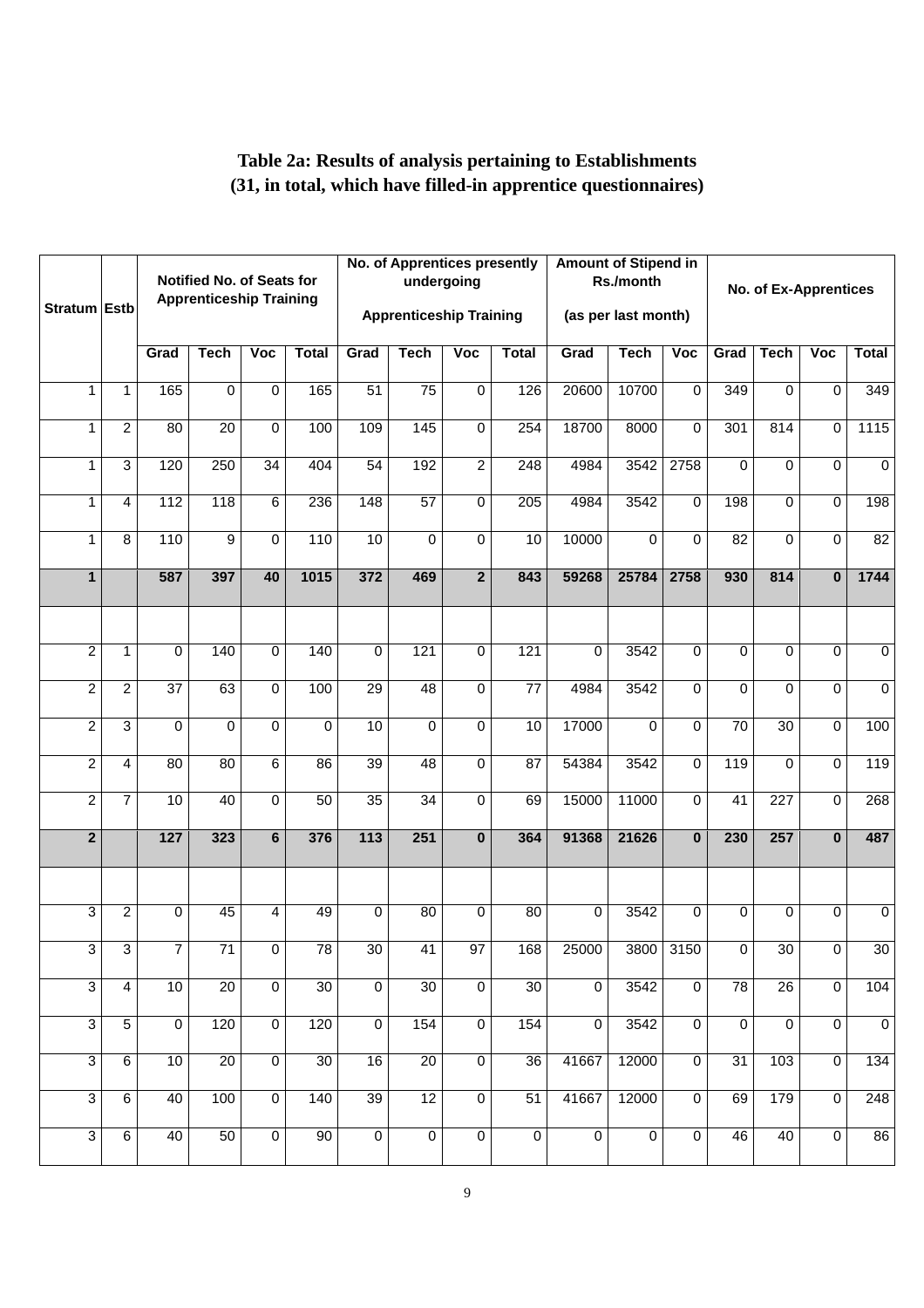| Stratum Estb |    |      | <b>Notified No. of Seats for</b><br><b>Apprenticeship Training</b> |             |          |                 | <b>No. of Apprentices presently</b><br><b>Apprenticeship Training</b> | undergoing |                |          | <b>Amount of Stipend in</b><br>Rs./month<br>(as per last month) |          |          |             | No. of Ex-Apprentices |                |
|--------------|----|------|--------------------------------------------------------------------|-------------|----------|-----------------|-----------------------------------------------------------------------|------------|----------------|----------|-----------------------------------------------------------------|----------|----------|-------------|-----------------------|----------------|
|              |    | Grad | Tech                                                               | Voc         | Total    | Grad            | Tech                                                                  | <b>Voc</b> | <b>Total</b>   | Grad     | <b>Tech</b>                                                     | Voc      | Grad     | <b>Tech</b> | <b>Voc</b>            | Total          |
| 3            | 7  | 0    | $\Omega$                                                           | $\Omega$    | $\Omega$ | $\overline{2}$  | $\Omega$                                                              | 0          | $\overline{2}$ | 4984     | $\Omega$                                                        | $\Omega$ | 1        | $\Omega$    | $\Omega$              | 1              |
| 3            | 9  | 30   | 324                                                                | 8           | 362      | $\Omega$        | 8                                                                     | 0          | 8              | $\Omega$ | 3542                                                            | $\Omega$ | 0        | 4           | $\Omega$              | $\overline{4}$ |
| 3            | 10 | 0    | $\Omega$                                                           | $\Omega$    | 29       | $\Omega$        | $\Omega$                                                              | 0          | $\Omega$       | $\Omega$ | $\Omega$                                                        | $\Omega$ | $\Omega$ | $\Omega$    | $\Omega$              | 85             |
| 3            | 11 | 4    | 200                                                                | $\mathbf 0$ | 204      | 4               | 196                                                                   | 0          | 200            | 4984     | 3542                                                            | $\Omega$ | 0        | 0           | $\Omega$              | $\mathbf 0$    |
| 3            | 12 | 80   | 152                                                                | 18          | 250      | $\overline{72}$ | 115                                                                   | 0          | 187            | 4984     | 3542                                                            | $\Omega$ | 0        | 0           | $\Omega$              | $\mathbf 0$    |
| 3            | 14 | 0    | 324                                                                | $\Omega$    | 324      | $\Omega$        | 10                                                                    | 0          | 10             | $\Omega$ | 3542                                                            | $\Omega$ | $\Omega$ | $\Omega$    | $\Omega$              | $\Omega$       |
| 3            | 18 | 0    | $\Omega$                                                           | 29          | 29       | $\Omega$        | $\Omega$                                                              | 43         | 43             | $\Omega$ | $\Omega$                                                        | 2758     | 0        | $\Omega$    | 64                    | 64             |
| 3            |    | 221  | 1426                                                               | 59          | 1735     | 163             | 666                                                                   | 140        | 969            | 123286   | 52594                                                           | 5908     | 225      | 382         | 64                    | 756            |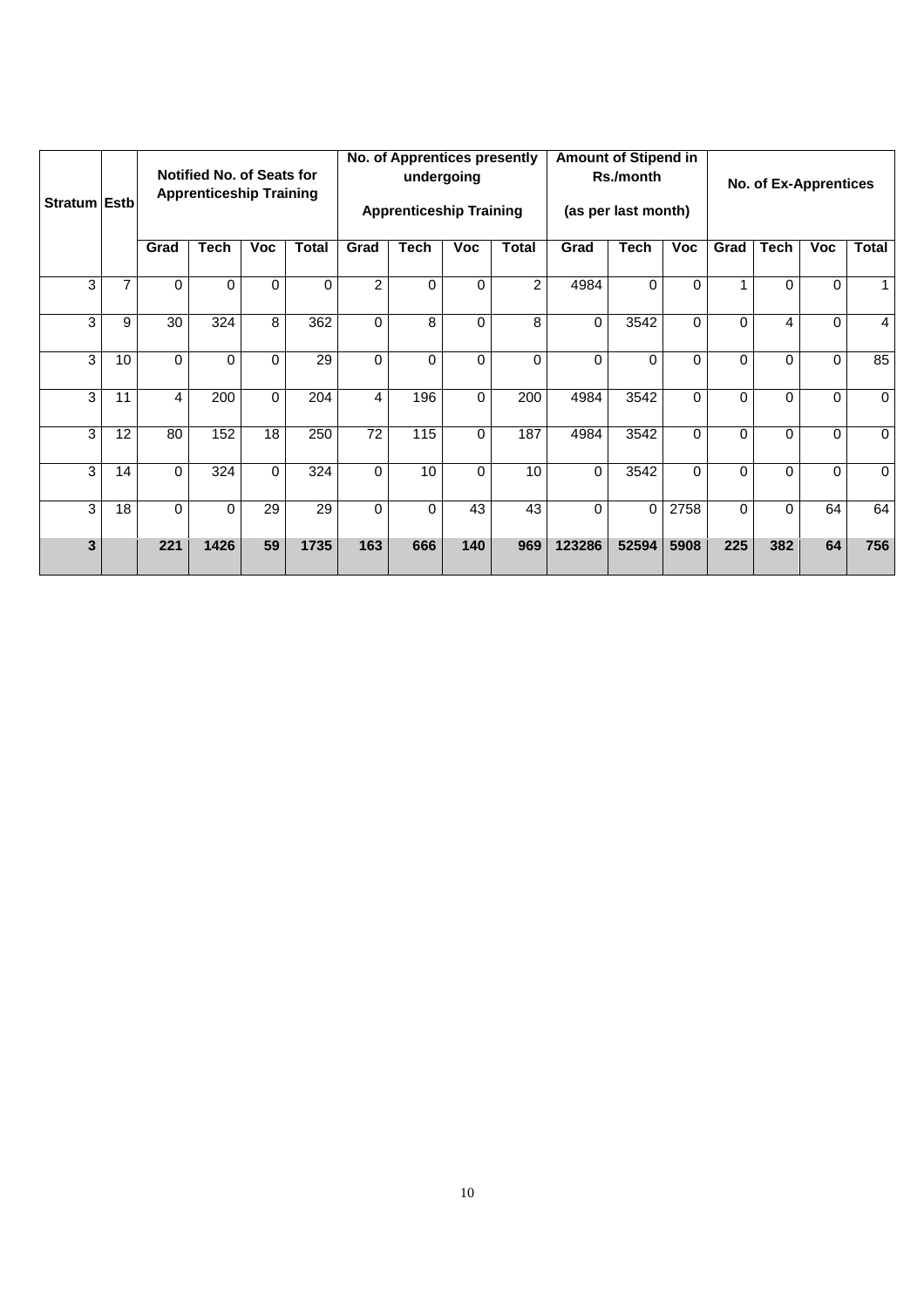| Table 2a (continued): Results of analysis pertaining to Establishments |  |
|------------------------------------------------------------------------|--|
| (31, in total, which have filled-in apprentice questionnaires)         |  |

| <b>Stratum Estb</b> |    |                | Notified No. of Seats for<br><b>Apprenticeship Training</b> |             |                  |                | No. of Apprentices presently<br>undergoing<br><b>Apprenticeship Training</b> |              |                |          | <b>Amount of Stipend in</b><br>Rs./month<br>(as per last month) |            |                 | <b>No. of Ex-Apprentices</b> |                |                 |
|---------------------|----|----------------|-------------------------------------------------------------|-------------|------------------|----------------|------------------------------------------------------------------------------|--------------|----------------|----------|-----------------------------------------------------------------|------------|-----------------|------------------------------|----------------|-----------------|
|                     |    | Grad           | <b>Tech</b>                                                 | <b>Voc</b>  | <b>Total</b>     | Grad           | <b>Tech</b>                                                                  | <b>Voc</b>   | <b>Total</b>   | Grad     | <b>Tech</b>                                                     | <b>Voc</b> | Grad            | <b>Tech</b>                  | <b>Voc</b>     | <b>Total</b>    |
| 4                   | 1  | 1              | 2                                                           | $\mathbf 0$ | 3                | $\Omega$       | 0                                                                            | $\mathbf 0$  | $\Omega$       | $\Omega$ | $\Omega$                                                        | $\Omega$   | 5               | 9                            | $\mathbf 0$    | 14              |
| 4                   | 13 | $\Omega$       | $\Omega$                                                    | 31          | $\overline{31}$  | $\Omega$       | $\Omega$                                                                     | $\Omega$     | 0              | $\Omega$ | $\Omega$                                                        | 0          | $\Omega$        | $\Omega$                     | 5              | 5               |
| 4                   | 14 | $\Omega$       | $\Omega$                                                    | 24          | 24               | $\Omega$       | 0                                                                            | $\mathbf{0}$ | 0              | $\Omega$ | $\Omega$                                                        | 0          | $\Omega$        | $\Omega$                     | $\overline{3}$ | $\overline{3}$  |
| 4                   | 16 | $\Omega$       | 60                                                          | $\Omega$    | 60               | $\Omega$       | 19                                                                           | $\Omega$     | 19             | $\Omega$ | 3542                                                            | $\Omega$   | $\Omega$        | $\Omega$                     | $\Omega$       | $\mathbf 0$     |
| 4                   | 17 | $\Omega$       | $\Omega$                                                    | 27          | 27               | $\Omega$       | $\Omega$                                                                     | $\mathbf{0}$ | 0              | $\Omega$ | $\Omega$                                                        | 0          | $\Omega$        | $\Omega$                     | $\overline{2}$ | $\overline{2}$  |
| 4                   |    | $\mathbf 1$    | 62                                                          | 82          | $\overline{145}$ | $\bf{0}$       | 19                                                                           | $\bf{0}$     | 19             | $\bf{0}$ | 3542                                                            | $\bf{0}$   | 5               | 9                            | 10             | 24              |
|                     |    |                |                                                             |             |                  |                |                                                                              |              |                |          |                                                                 |            |                 |                              |                |                 |
| 5                   | 5  | $\overline{4}$ | $\Omega$                                                    | $\Omega$    | 4                | $\overline{2}$ | $\Omega$                                                                     | $\mathbf{0}$ | $\overline{2}$ | 11500    | $\Omega$                                                        | 0          | 5               | $\Omega$                     | $\Omega$       | 5               |
| 5                   | 6  | $\overline{7}$ | $\overline{2}$                                              | $\Omega$    | 9                | $\overline{7}$ | 0                                                                            | $\mathbf{0}$ | 7              | 8424     | $\Omega$                                                        | 0          | $\Omega$        | $\Omega$                     | $\Omega$       | $\Omega$        |
| $5\phantom{1}$      |    | 11             | $\mathbf{2}$                                                | $\bf{0}$    | 13               | 9              | $\bf{0}$                                                                     | $\mathbf 0$  | 9              | 19924    | $\bf{0}$                                                        | $\bf{0}$   | $5\phantom{.0}$ | $\bf{0}$                     | $\mathbf{0}$   | $5\phantom{.0}$ |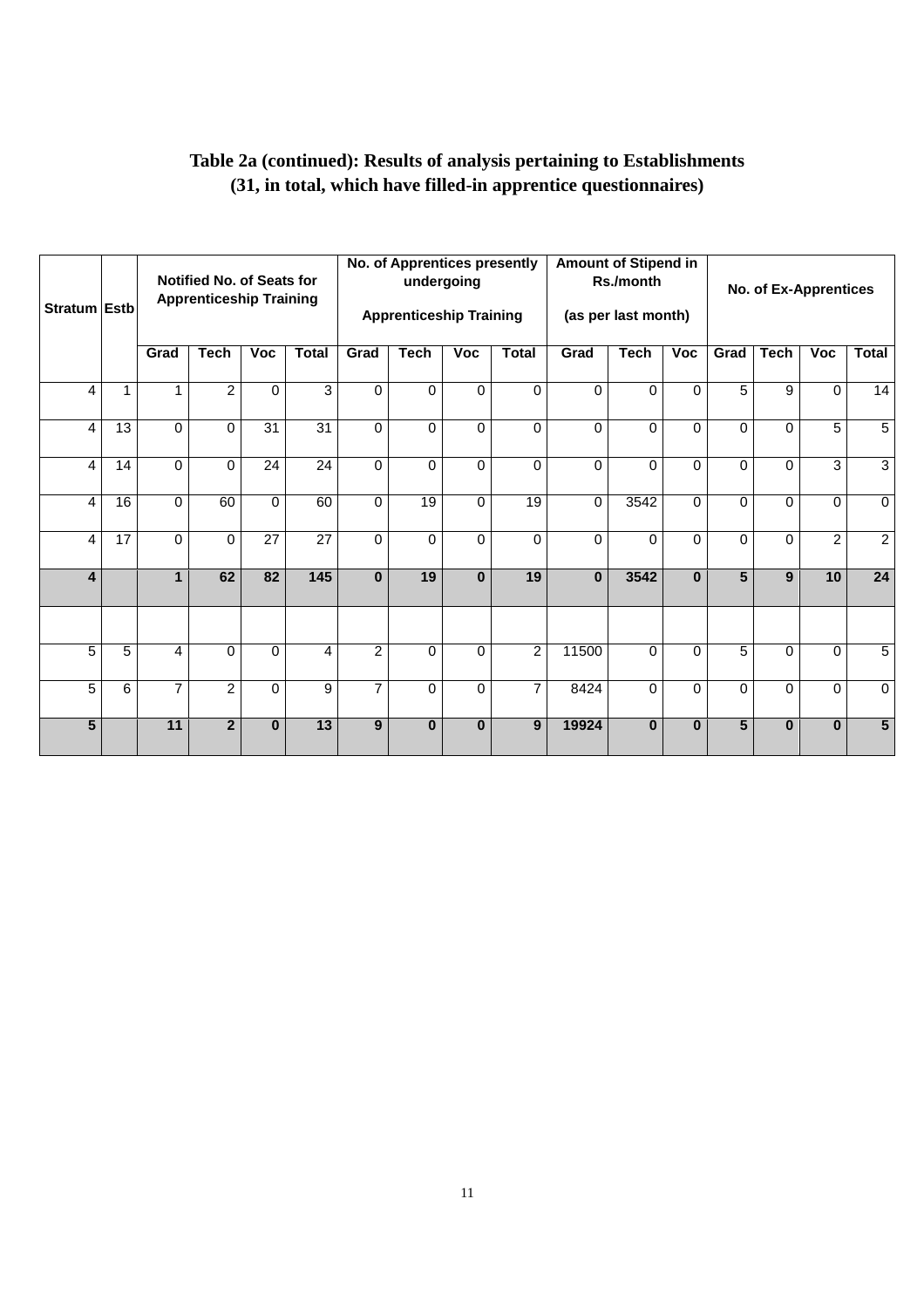### **Table 2a (continued): Results of analysis pertaining to Establishments (31, in total, which have filled-in apprentice questionnaires)**

|                |                 |                | <b>Beneficial?</b>              |                                                                 |                                  |                                    |                         |                                         |                          |                                                   |                         |
|----------------|-----------------|----------------|---------------------------------|-----------------------------------------------------------------|----------------------------------|------------------------------------|-------------------------|-----------------------------------------|--------------------------|---------------------------------------------------|-------------------------|
| Stratum Estb   |                 |                | (Yes:1, No:2, No<br>Response:0) |                                                                 | Why beneficial to Establishment  |                                    |                         |                                         |                          | <b>Why beneficial to Apprentices</b>              |                         |
|                |                 | to             | to<br>Apprentices Establishment | <b>Helps</b><br>Recruitment<br>after Training Manpower from GOI | <b>Getting</b><br><b>Trained</b> | <b>Financial</b><br>Support Others |                         | <b>Enhances</b><br><b>Employability</b> | Enhances<br><b>Skill</b> | <b>Encourages</b><br>to be<br><b>Entrepreneur</b> | <b>Others</b>           |
| $\mathbf{1}$   | 1               | 1              | 1                               | $\mathbf{1}$                                                    | $\mathbf{1}$                     | 1                                  | 0                       | $\mathbf{1}$                            | 1                        | $\mathbf{1}$                                      | $\overline{0}$          |
| $\mathbf{1}$   | $\overline{2}$  | 1              | 1                               | $\mathbf{1}$                                                    | $\mathbf{1}$                     | $\mathbf{1}$                       | 0                       | $\mathbf{1}$                            | $\mathbf{1}$             | $\mathbf{1}$                                      | $\overline{0}$          |
| $\mathbf{1}$   | 3               | $\mathbf{1}$   | 1                               | $\mathbf{1}$                                                    | $\mathbf 0$                      | 1                                  | $\mathbf 0$             | $\mathbf{1}$                            | $\mathbf{1}$             | $\mathbf{1}$                                      | $\overline{0}$          |
| $\mathbf{1}$   | 4               | $\mathbf{1}$   | $\mathbf{1}$                    | $\mathbf{1}$                                                    | $\mathbf{1}$                     | $\mathbf{1}$                       | $\mathbf 0$             | $\mathbf{1}$                            | $\mathbf{1}$             | $\Omega$                                          | $\mathbf 0$             |
| 1              | 8               | $\mathbf{1}$   | 1                               | $\mathbf{1}$                                                    | $\mathbf{1}$                     | $\mathbf{1}$                       | $\mathbf 0$             | $\mathbf{1}$                            | 1                        | $\mathbf{1}$                                      | $\overline{0}$          |
| $\mathbf{1}$   |                 | $\overline{5}$ | $\overline{5}$                  | $\overline{5}$                                                  | $\overline{\mathbf{4}}$          | $\overline{5}$                     | $\overline{\mathbf{0}}$ | $\overline{5}$                          | $\overline{5}$           | $\overline{\mathbf{4}}$                           | $\overline{\mathbf{0}}$ |
|                |                 |                |                                 |                                                                 |                                  |                                    |                         |                                         |                          |                                                   |                         |
| $\overline{2}$ | $\mathbf{1}$    | $\mathbf{1}$   | 1                               | $\mathbf{1}$                                                    | $\mathbf{1}$                     | $\mathbf{1}$                       | $\mathbf 0$             | $\mathbf{1}$                            | 1                        | $\mathbf{1}$                                      | $\pmb{0}$               |
| $\overline{c}$ | $\overline{c}$  | $\mathbf{1}$   | 1                               | $\mathbf{1}$                                                    | $\mathbf{1}$                     | $\mathbf{1}$                       | $\mathbf 0$             | $\mathbf{1}$                            | $\mathbf{1}$             | $\mathbf{1}$                                      | $\pmb{0}$               |
| $\overline{2}$ | $\overline{3}$  | $\mathbf{1}$   | 1                               | 1                                                               | $\mathbf{1}$                     | 1                                  | 0                       | 1                                       | 1                        | $\Omega$                                          | $\overline{0}$          |
| $\overline{2}$ | 4               | $\mathbf{1}$   | 1                               | 0                                                               | $\mathbf 0$                      | $\mathbf{1}$                       | 0                       | 1                                       | 1                        | $\Omega$                                          | $\overline{0}$          |
| $\overline{2}$ | $\overline{7}$  | $\mathbf{1}$   | 1                               | $\mathbf{1}$                                                    | $\mathbf{1}$                     | $\mathbf{1}$                       | $\Omega$                | $\mathbf{1}$                            | 1                        | $\Omega$                                          | $\overline{0}$          |
| $\overline{2}$ |                 | $\overline{5}$ | $\overline{\mathbf{5}}$         | 4                                                               | $\overline{\mathbf{4}}$          | $\overline{5}$                     | $\overline{\mathbf{0}}$ | $\overline{5}$                          | $5\phantom{.0}$          | $\mathbf{2}$                                      | $\overline{\mathbf{0}}$ |
|                |                 |                |                                 |                                                                 |                                  |                                    |                         |                                         |                          |                                                   |                         |
| $\overline{3}$ | $\overline{2}$  | $\mathbf{1}$   | $\overline{0}$                  | $\overline{1}$                                                  | $\Omega$                         | $\Omega$                           | $\Omega$                | 1                                       | $\Omega$                 | $\overline{0}$                                    | $\Omega$                |
| $\overline{3}$ | $\overline{3}$  | $\mathbf{1}$   | $\overline{0}$                  | $\overline{1}$                                                  | $\mathbf{1}$                     | $\overline{0}$                     | $\mathbf 0$             | $\mathbf{1}$                            | $\mathbf{1}$             | $\mathbf{1}$                                      | $\overline{0}$          |
| $\overline{3}$ | $\overline{4}$  | $\mathbf{1}$   | $\mathbf{1}$                    | $\overline{0}$                                                  | $\mathbf{1}$                     | $\overline{0}$                     | $\mathbf 0$             | $\mathbf{1}$                            | $\overline{1}$           | 0                                                 | $\overline{0}$          |
| $\overline{3}$ | $\overline{5}$  | $\mathbf{1}$   | $\mathbf{1}$                    | $\overline{1}$                                                  | $\overline{1}$                   | $\mathbf{1}$                       | $\overline{0}$          | $\mathbf{1}$                            | $\mathbf{1}$             | $\mathbf{1}$                                      | $\overline{0}$          |
| $\overline{3}$ | $6\overline{6}$ | $\mathbf{1}$   | $\mathbf{1}$                    | $\overline{1}$                                                  | $\mathbf{1}$                     | $\mathbf{1}$                       | $\mathbf{1}$            | $\mathbf{1}$                            | $\mathbf{1}$             | $\mathbf{1}$                                      | $\overline{1}$          |
| $\overline{3}$ | $\overline{6}$  | $\mathbf{1}$   | $\mathbf{1}$                    | $\overline{1}$                                                  | $\overline{1}$                   | $\overline{1}$                     | $\overline{0}$          | $\mathbf{1}$                            | $\overline{1}$           | $\mathbf{1}$                                      | $\overline{0}$          |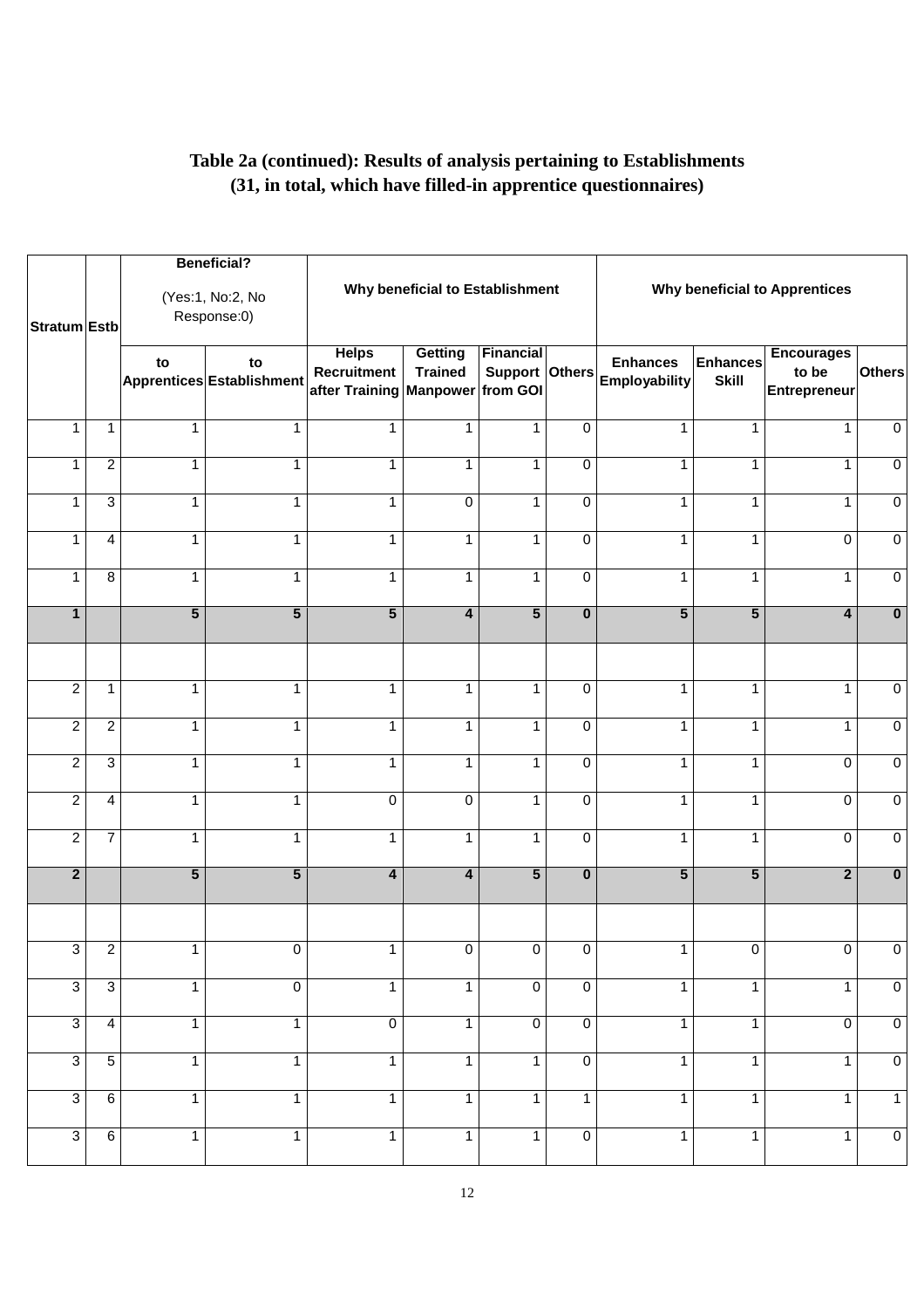|                |                 |              | <b>Beneficial?</b>              |                                                                 |                                  |                                    |                |                                         |                                 |                                                   |                |
|----------------|-----------------|--------------|---------------------------------|-----------------------------------------------------------------|----------------------------------|------------------------------------|----------------|-----------------------------------------|---------------------------------|---------------------------------------------------|----------------|
| Stratum Estb   |                 |              | (Yes:1, No:2, No<br>Response:0) |                                                                 | Why beneficial to Establishment  |                                    |                |                                         |                                 | <b>Why beneficial to Apprentices</b>              |                |
|                |                 | to           | to<br>Apprentices Establishment | <b>Helps</b><br>Recruitment<br>after Training Manpower from GOI | <b>Getting</b><br><b>Trained</b> | <b>Financial</b><br>Support Others |                | <b>Enhances</b><br><b>Employability</b> | <b>Enhances</b><br><b>Skill</b> | <b>Encourages</b><br>to be<br><b>Entrepreneur</b> | <b>Others</b>  |
| 3              | 6               | 1            |                                 | 1                                                               | 1                                | 4                                  | $\Omega$       |                                         |                                 |                                                   | $\Omega$       |
| $\overline{3}$ | $\overline{7}$  | $\mathbf{1}$ |                                 | 0                                                               | 1                                | 1                                  | $\Omega$       | 1                                       | 1                               | 0                                                 | 0              |
| $\overline{3}$ | 9               | 1            |                                 | 1                                                               | 1                                | 1                                  | 1              |                                         |                                 | 1                                                 |                |
| 3              | 10              | 1            |                                 | $\Omega$                                                        | 1                                | $\Omega$                           | $\Omega$       | 1                                       | $\Omega$                        | $\Omega$                                          | $\Omega$       |
| 3              | 11              | 1            |                                 | $\Omega$                                                        | 1                                | $\Omega$                           | $\Omega$       | $\Omega$                                | 1                               | $\Omega$                                          | $\Omega$       |
| 3              | 12              | 1            |                                 | $\Omega$                                                        | 1                                | 1                                  | $\Omega$       | 1                                       | 1                               | 1                                                 | $\Omega$       |
| 3              | 14              | 1            |                                 | $\Omega$                                                        | 1                                | 1                                  | $\Omega$       | 1                                       | 1                               | $\Omega$                                          | $\Omega$       |
| $\overline{3}$ | $\overline{18}$ | 1            |                                 | 1                                                               | 0                                |                                    | 0              |                                         |                                 | 0                                                 | $\mathbf 0$    |
| $\overline{3}$ |                 | 14           | 12                              | 8                                                               | $\overline{12}$                  | 9                                  | $\overline{2}$ | $\overline{13}$                         | 12                              | $\overline{7}$                                    | $\overline{2}$ |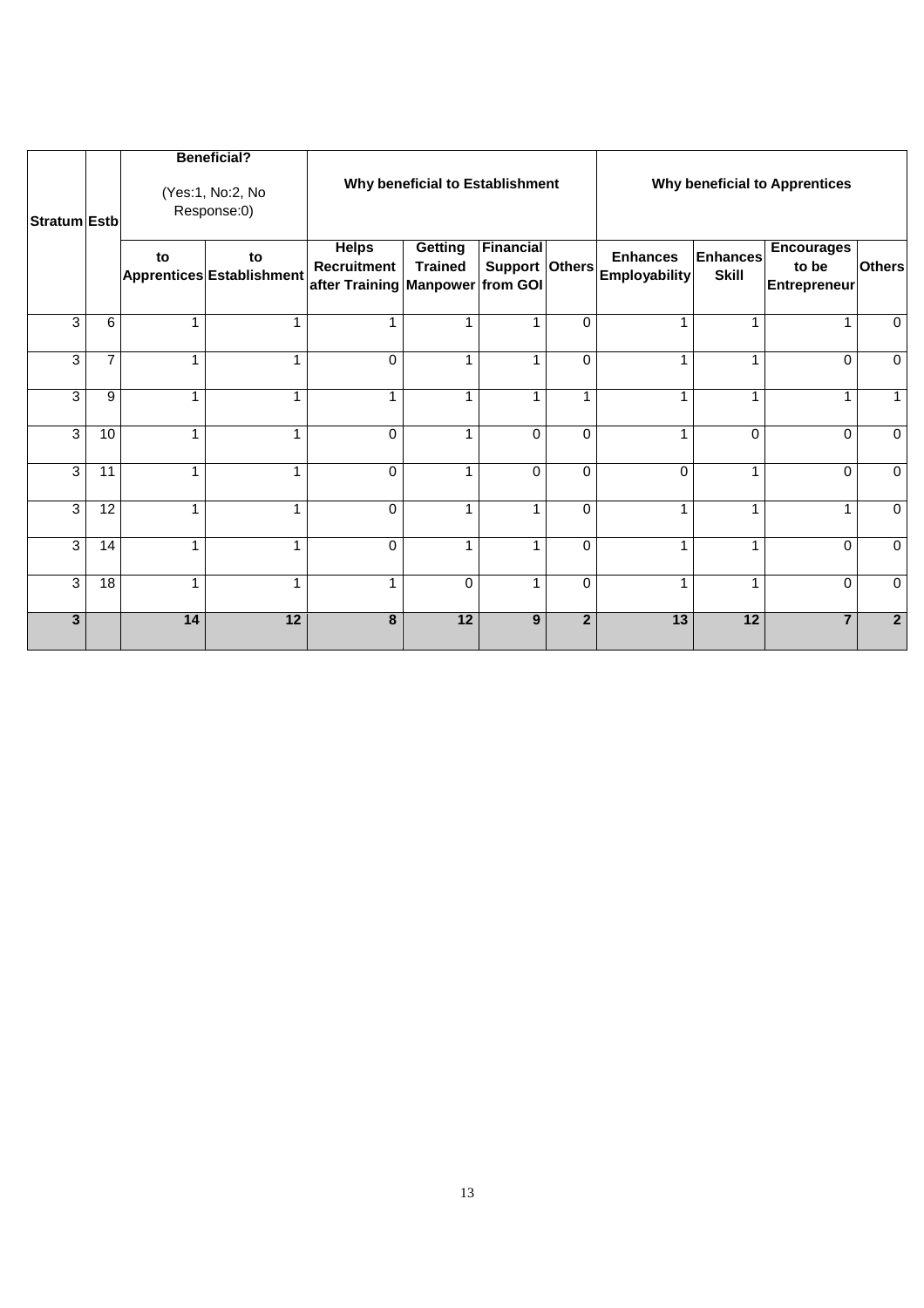### **Table 2a (continued): Results of analysis pertaining to Establishments (31, in total, which have filled-in apprentice questionnaires)**

|                         |                |                | <b>Beneficial?</b><br>(Yes:1, No:2, |                                                                        | Why beneficial to Establishment |                                    |              |                                         |                                 | <b>Why beneficial to Apprentices</b>              |                |
|-------------------------|----------------|----------------|-------------------------------------|------------------------------------------------------------------------|---------------------------------|------------------------------------|--------------|-----------------------------------------|---------------------------------|---------------------------------------------------|----------------|
| <b>Stratum Estb</b>     |                |                | No Response:0)                      |                                                                        |                                 |                                    |              |                                         |                                 |                                                   |                |
|                         |                | to             | to<br>Apprentices Establishment     | <b>Helps</b><br><b>Recruitment</b><br>after Training Manpower from GOI | Getting<br><b>Trained</b>       | <b>Financial</b><br>Support Others |              | <b>Enhances</b><br><b>Employability</b> | <b>Enhances</b><br><b>Skill</b> | <b>Encourages</b><br>to be<br><b>Entrepreneur</b> | <b>Others</b>  |
| $\overline{4}$          | $\mathbf{1}$   | $\mathbf{1}$   | 1                                   | $\Omega$                                                               | $\mathbf{1}$                    | $\Omega$                           | $\Omega$     | $\Omega$                                | 1                               | $\Omega$                                          | $\mathbf 0$    |
| $\overline{4}$          | 13             | $\mathbf{1}$   | 1                                   | $\Omega$                                                               | $\mathbf{1}$                    | $\Omega$                           | $\Omega$     | $\Omega$                                | $\mathbf{1}$                    | $\Omega$                                          | $\mathbf 0$    |
| $\overline{4}$          | 14             | $\mathbf{1}$   | 1                                   | 0                                                                      | $\mathbf{1}$                    | $\Omega$                           | $\Omega$     | $\Omega$                                | 1                               | 0                                                 | $\mathbf 0$    |
| $\overline{\mathbf{4}}$ | 16             | $\mathbf{1}$   | 1                                   | $\mathbf{1}$                                                           | $\Omega$                        | $\Omega$                           | $\Omega$     | $\Omega$                                | 1                               | $\Omega$                                          | $\Omega$       |
| $\overline{\mathbf{4}}$ | 17             | 1              | 1                                   | 0                                                                      | $\mathbf{1}$                    | $\Omega$                           | $\Omega$     | 1                                       | $\mathbf 0$                     | $\mathbf 1$                                       | $\mathbf 0$    |
| 4                       |                | $\overline{5}$ | $\overline{5}$                      | $\mathbf{1}$                                                           | 4                               | $\mathbf{0}$                       | $\bf{0}$     | 1                                       | $\overline{\mathbf{4}}$         | $\mathbf{1}$                                      | $\mathbf{0}$   |
| 5                       | 5              | 1              | 1                                   | $\mathbf 1$                                                            | $\Omega$                        | $\Omega$                           | $\Omega$     | 1                                       | 1                               | $\Omega$                                          | $\mathbf 0$    |
| $\overline{5}$          | $\overline{6}$ | 1              | 1                                   | 0                                                                      | 0                               | $\mathbf 0$                        | 1            | 1                                       | 1                               | 0                                                 | $\overline{0}$ |
| 5                       |                | $\overline{2}$ | $\overline{2}$                      | $\mathbf{1}$                                                           | $\bf{0}$                        | $\bf{0}$                           | $\mathbf{1}$ | $\mathbf{2}$                            | $\mathbf{2}$                    | $\bf{0}$                                          | $\bf{0}$       |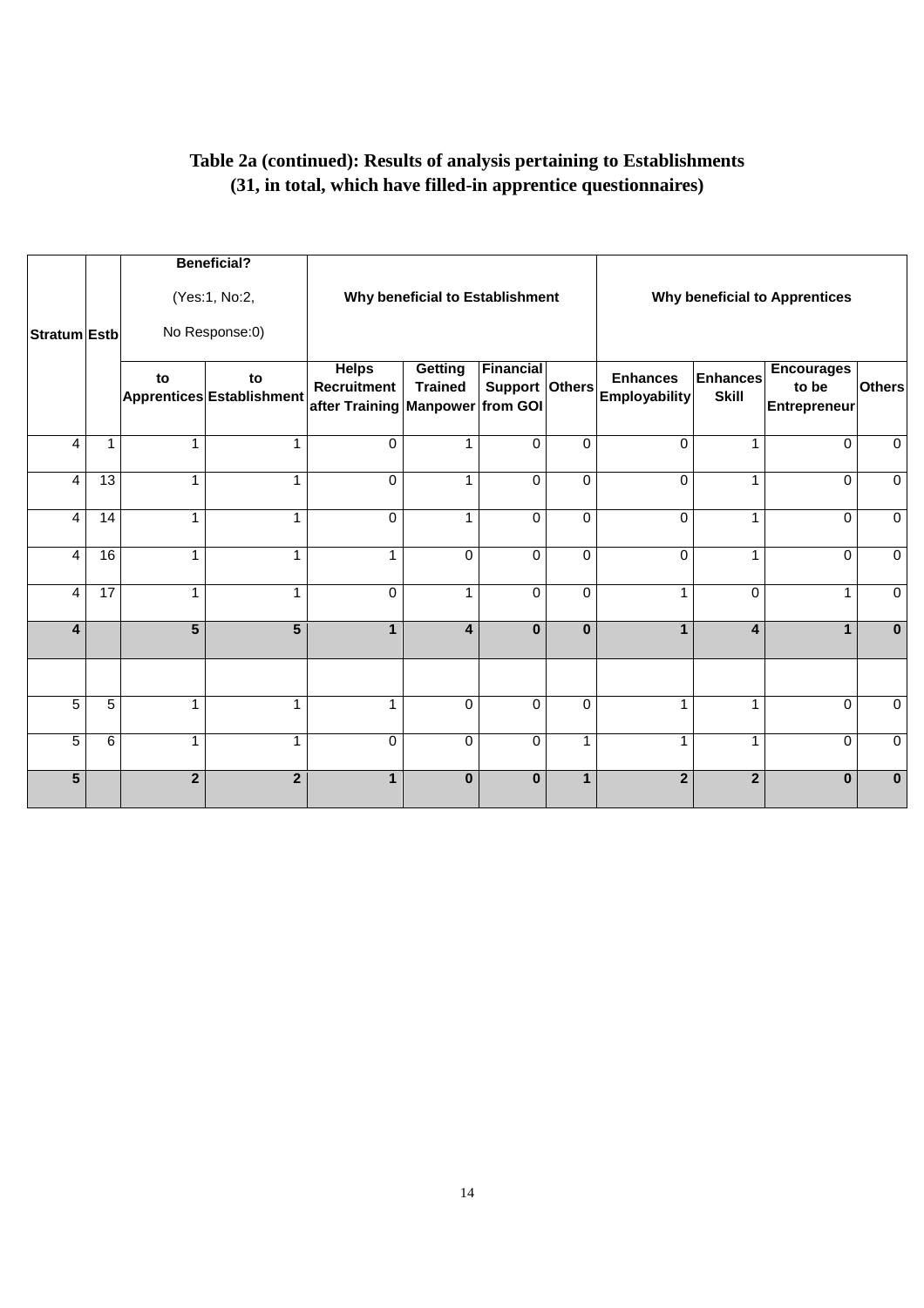### **Table 2b: Results of analysis pertaining to Establishments (30, in total, which does not have any filled-in apprentice questionnaire)**

| <b>Stratum</b>          | <b>Estb</b>             |                  | Notified No. of Seats for<br><b>Apprenticeship Training</b> |                         |                  |                 | <b>No. of Apprentices presently</b><br>undergoing<br><b>Apprenticeship Training</b> |                |                | <b>Amount of Stipend in</b> | Rs./month<br>(as per last month) |                         |                 |                 | No. of Ex-Apprentices |                  |
|-------------------------|-------------------------|------------------|-------------------------------------------------------------|-------------------------|------------------|-----------------|-------------------------------------------------------------------------------------|----------------|----------------|-----------------------------|----------------------------------|-------------------------|-----------------|-----------------|-----------------------|------------------|
|                         |                         | Grad             | <b>Tech</b>                                                 | $\overline{\text{Voc}}$ | <b>Total</b>     | Grad            | <b>Tech</b>                                                                         | Voc            | <b>Total</b>   | Grad                        | <b>Tech</b>                      | $\overline{\text{Voc}}$ | Grad            | <b>Tech</b>     | $\sqrt{10}$           | <b>Total</b>     |
| $\mathbf{1}$            | $\overline{5}$          | 1000             | $\mathbf 0$                                                 | $\mathbf 0$             | 1000             | 700             | $\Omega$                                                                            | 0              | 700            | 4984                        | $\overline{0}$                   | $\mathbf 0$             | 1808            | $\Omega$        | $\mathbf 0$           | 1808             |
| $\mathbf{1}$            | 6                       | 2000             | $\mathbf 0$                                                 | $\mathbf 0$             | 2000             | 1429            | $\Omega$                                                                            | 0              | 1429           | 7875                        | $\overline{0}$                   | 0                       | 3219            | $\mathbf 0$     | 0                     | 3219             |
| $\mathbf{1}$            | $\overline{7}$          | 2000             | 0                                                           | $\mathbf 0$             | 2000             | 1100            | $\Omega$                                                                            | 0              | 1100           | 10200                       | 0                                | $\mathbf 0$             | 3680            | $\mathbf 0$     | 0                     | 3680             |
| $\mathbf{1}$            |                         | 5000             | $\mathbf{0}$                                                | $\bf{0}$                | 5000             | 3229            | $\bf{0}$                                                                            | $\bf{0}$       | 3229           | 23059                       | $\overline{\mathbf{0}}$          | $\bf{0}$                | 8707            | $\bf{0}$        | $\mathbf{0}$          | 8707             |
|                         |                         |                  |                                                             |                         |                  |                 |                                                                                     |                |                |                             |                                  |                         |                 |                 |                       |                  |
| $\overline{2}$          | $\overline{5}$          | 150              | $\overline{0}$                                              | $\overline{0}$          | 150              | 750             | $\Omega$                                                                            | 0              | 750            | 15000                       | $\overline{0}$                   | $\overline{0}$          | 353             | $\Omega$        | 0                     | 353              |
| $\overline{2}$          | $\overline{6}$          | 15               | 50                                                          | $\overline{0}$          | 65               | 0               | $\Omega$                                                                            | 0              | $\Omega$       | 0                           | $\overline{0}$                   | $\Omega$                | $\overline{70}$ | $\overline{32}$ | 0                     | 102              |
| $\overline{2}$          |                         | 165              | 50                                                          | $\mathbf{0}$            | 215              | 750             | $\bf{0}$                                                                            | $\bf{0}$       | 750            | 15000                       | $\mathbf 0$                      | $\mathbf{0}$            | 423             | 32              | $\mathbf{0}$          | 455              |
|                         |                         |                  |                                                             |                         |                  |                 |                                                                                     |                |                |                             |                                  |                         |                 |                 |                       |                  |
| 3                       | $\mathbf{1}$            | $\overline{20}$  | $\overline{30}$                                             | $\Omega$                | $\overline{50}$  | 0               | $\Omega$                                                                            | 0              | 0              | 0                           | 0                                | $\Omega$                | 62              | $\overline{26}$ | 0                     | $\overline{88}$  |
| 3                       | 8                       | $\Omega$         | 0                                                           | $\overline{35}$         | $\overline{35}$  | 0               | $\Omega$                                                                            | $\Omega$       | 0              | $\Omega$                    | $\Omega$                         | $\Omega$                | $\Omega$        | $\Omega$        | 0                     | $\overline{0}$   |
| 3                       | 13                      | $\mathbf 0$      | 0                                                           | 24                      | $\overline{24}$  | 0               | $\Omega$                                                                            | $\Omega$       | 0              | $\Omega$                    | $\Omega$                         | $\Omega$                | $\Omega$        | $\Omega$        | 0                     | $\overline{0}$   |
| 3                       | 15                      | $\Omega$         | 24                                                          | $\Omega$                | $\overline{24}$  | 0               | 4                                                                                   | $\Omega$       | 4              | $\Omega$                    | 3542                             | $\Omega$                | $\Omega$        | $\Omega$        | 0                     | $\mathbf 0$      |
| 3                       | 16                      | 50               | 70                                                          | $\mathbf 0$             | 120              | 13              | $\Omega$                                                                            | 0              | 13             | 20600                       | 0                                | $\Omega$                | 75              | 147             | 0                     | 212              |
| $\overline{3}$          | 17                      | 60               | 60                                                          | $\overline{0}$          | 120              | 25              | 13                                                                                  | $\Omega$       | 38             | 4984                        | 3542                             | $\overline{0}$          | $\Omega$        | $\Omega$        | $\Omega$              | $\mathbf 0$      |
| $\mathbf{z}$            |                         | $\overline{130}$ | 184                                                         | 59                      | $\overline{373}$ | $\overline{38}$ | 17 <sup>1</sup>                                                                     | $\Omega$       | 55             | 25584                       | 7084                             | $\Omega$                | 137             | 173             | n l                   | $\overline{300}$ |
|                         |                         |                  |                                                             |                         |                  |                 |                                                                                     |                |                |                             |                                  |                         |                 |                 |                       |                  |
| 4                       | $\overline{c}$          | $\mathbf 0$      | $\overline{0}$                                              | 15                      | $\overline{15}$  | 0               | $\mathbf 0$                                                                         | $\overline{0}$ | $\overline{0}$ | $\overline{0}$              | $\overline{0}$                   | $\overline{0}$          | $\mathbf 0$     | $\overline{0}$  | 0                     | $\pmb{0}$        |
| $\overline{\mathbf{4}}$ | $\overline{\mathbf{4}}$ | $\overline{0}$   | $\mathbf 0$                                                 | $\overline{3}$          | $\overline{3}$   | $\overline{0}$  | $\mathbf 0$                                                                         | $\overline{0}$ | $\overline{0}$ | $\overline{0}$              | $\overline{0}$                   | $\overline{0}$          | $\overline{0}$  | $\overline{0}$  | 0                     | $\overline{0}$   |
| $\overline{4}$          | $\overline{5}$          | $\overline{0}$   | 10                                                          | $\overline{0}$          | 10               | $\overline{0}$  | $\mathbf 0$                                                                         | $\overline{0}$ | $\overline{0}$ | $\overline{0}$              | $\overline{0}$                   | $\overline{0}$          | $\overline{0}$  | $\overline{0}$  | 0                     | $\overline{0}$   |
| $\overline{4}$          | $\overline{6}$          | $\overline{0}$   | 10                                                          | $\overline{0}$          | 10               | $\overline{0}$  | $\overline{0}$                                                                      | $\overline{0}$ | $\overline{0}$ | $\overline{0}$              | $\overline{0}$                   | $\overline{0}$          | $\overline{0}$  | $\overline{0}$  | 0                     | $\overline{0}$   |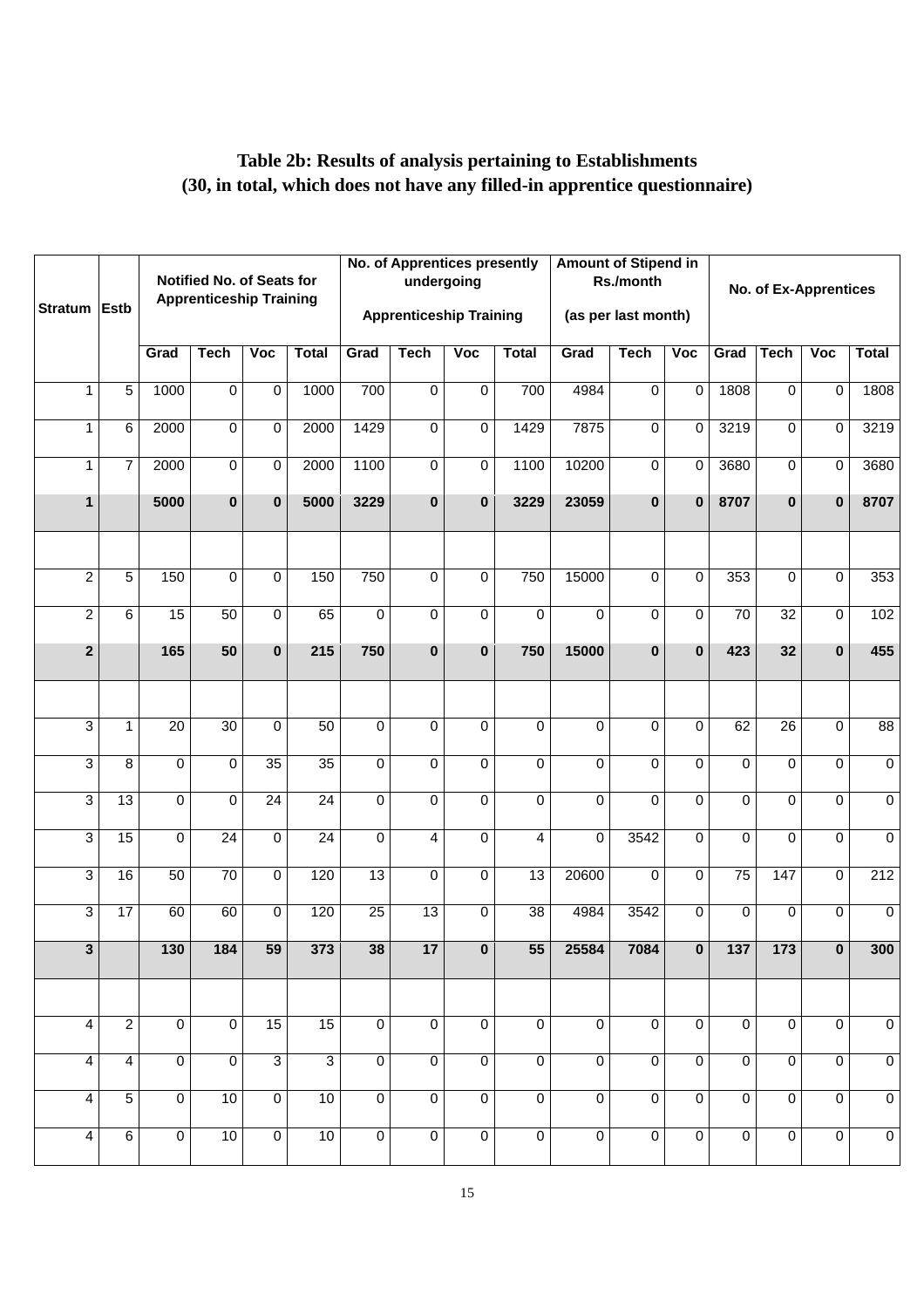|                |             |          | Notified No. of Seats for<br><b>Apprenticeship Training</b> |                 |              |                | No. of Apprentices presently   | undergoing |                 |          | <b>Amount of Stipend in</b><br>Rs./month |          |                 |                  | <b>No. of Ex-Apprentices</b> |                |
|----------------|-------------|----------|-------------------------------------------------------------|-----------------|--------------|----------------|--------------------------------|------------|-----------------|----------|------------------------------------------|----------|-----------------|------------------|------------------------------|----------------|
| <b>Stratum</b> | <b>Estb</b> |          |                                                             |                 |              |                | <b>Apprenticeship Training</b> |            |                 |          | (as per last month)                      |          |                 |                  |                              |                |
|                |             | Grad     | <b>Tech</b>                                                 | Voc             | <b>Total</b> | Grad           | <b>Tech</b>                    | <b>Voc</b> | <b>Total</b>    | Grad     | <b>Tech</b>                              | Voc      | Grad            | <b>Tech</b>      | <b>Voc</b>                   | <b>Total</b>   |
| 4              | 7           | $\Omega$ | $\Omega$                                                    | 10              | 10           | $\Omega$       | $\Omega$                       | $\Omega$   | 0               | $\Omega$ | $\Omega$                                 | $\Omega$ | 0               | $\Omega$         | $\Omega$                     | 0              |
| 4              | 8           | $\Omega$ | $\Omega$                                                    | 3               | $\Omega$     | $\Omega$       | $\Omega$                       | $\Omega$   | 0               | $\Omega$ | $\Omega$                                 | $\Omega$ | 0               | 0                | $\Omega$                     | 0              |
| 4              | 9           | $\Omega$ | $\Omega$                                                    | $\overline{20}$ | 20           | $\Omega$       | $\Omega$                       | $\Omega$   | 0               | $\Omega$ | $\Omega$                                 | $\Omega$ | 0               | 0                | $\Omega$                     | 0              |
| 4              | 10          | $\Omega$ | $\Omega$                                                    | 5               | 5            | $\Omega$       | 0                              | $\Omega$   | 0               | $\Omega$ | $\Omega$                                 | $\Omega$ | 0               | 0                | $\Omega$                     | 0              |
| 4              | 11          | $\Omega$ | $\Omega$                                                    | 5               | 5            | $\Omega$       | $\Omega$                       | $\Omega$   | 0               | $\Omega$ | $\Omega$                                 | $\Omega$ | 0               | $\Omega$         | $\Omega$                     | $\mathbf 0$    |
| 4              | 12          | $\Omega$ | $\Omega$                                                    | 5               | 5            | $\Omega$       | $\Omega$                       | $\Omega$   | 0               | $\Omega$ | $\Omega$                                 | $\Omega$ | $\Omega$        | $\Omega$         | $\Omega$                     | $\mathbf 0$    |
| 4              | 18          | 200      | 300                                                         | 50              | 550          | 257            | $\overline{37}$                | $\Omega$   | 294             | 21500    | 12000                                    | $\Omega$ | 150             | 113              | $\Omega$                     | 263            |
| 4              | 19          | 9        | 10                                                          | 11              | 30           | $\overline{7}$ | 8                              | 9          | $\overline{24}$ | 4984     | 3542                                     | 2758     | 0               | $\Omega$         | $\Omega$                     | $\overline{0}$ |
| 4              | 20          | 40       | 40                                                          | $\Omega$        | 80           | $\Omega$       | 0                              | $\Omega$   | 0               | $\Omega$ | $\Omega$                                 | $\Omega$ | $\overline{70}$ | $\Omega$         | 0                            | 70             |
| 4              |             | 249      | 370                                                         | 127             | 743          | 264            | 45                             | 9          | 318             | 26484    | 15542                                    | 2758     | 220             | $\overline{113}$ | $\Omega$                     | 333            |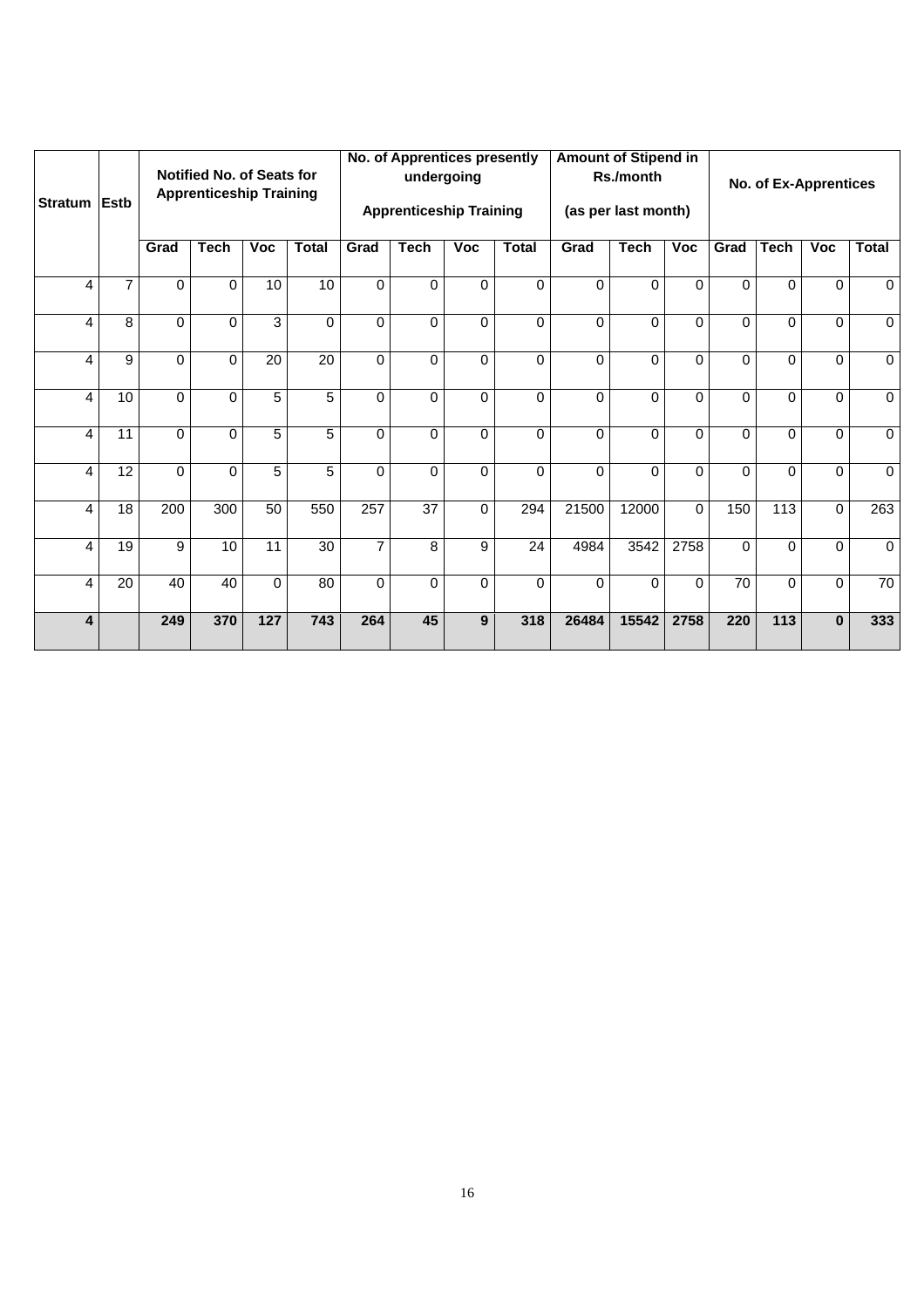### **Table 2b (continued): Results of analysis pertaining to Establishments (30, in total, which does not have any filled-in apprentice questionnaire)**

| Stratum Estb   |                |          | <b>Notified No. of Seats for</b><br><b>Apprenticeship Training</b> |                |                |          | No. of Apprentices presently<br>undergoing<br><b>Apprenticeship Training</b> |              |                | <b>Amount of Stipend in</b> | Rs./month<br>(as per last month) |              |                | <b>No. of Ex-Apprentices</b> |              |                |
|----------------|----------------|----------|--------------------------------------------------------------------|----------------|----------------|----------|------------------------------------------------------------------------------|--------------|----------------|-----------------------------|----------------------------------|--------------|----------------|------------------------------|--------------|----------------|
|                |                | Grad     | <b>Tech</b>                                                        | <b>Voc</b>     | <b>Total</b>   | Grad     | <b>Tech</b>                                                                  | <b>Voc</b>   | <b>Total</b>   | Grad                        | <b>Tech</b>                      | <b>Voc</b>   | Grad           | <b>Tech</b>                  | <b>Voc</b>   | <b>Total</b>   |
|                |                |          |                                                                    |                |                |          |                                                                              |              |                |                             |                                  |              |                |                              |              |                |
| 5              | 1              |          | $\overline{\phantom{a}}$                                           | 0              | $\overline{2}$ | $\Omega$ | 0                                                                            | $\Omega$     | $\Omega$       | $\Omega$                    | $\Omega$                         | $\Omega$     | $\Omega$       | $\mathbf{0}$                 | 0            | $\mathbf 0$    |
| 5              | $\overline{2}$ | $\Omega$ | 4                                                                  | 0              | 4              | $\Omega$ | 0                                                                            | $\Omega$     | $\Omega$       | $\Omega$                    | $\Omega$                         | $\Omega$     | $\overline{7}$ | $\Omega$                     | 0            | $\overline{7}$ |
| 5              | 3              | $\Omega$ | $\Omega$                                                           | 20             | 20             | $\Omega$ | 0                                                                            | $\Omega$     | $\Omega$       | $\Omega$                    | $\Omega$                         | $\Omega$     | $\Omega$       | $\Omega$                     | 0            | $\mathbf{0}$   |
| 5              | 4              | $\Omega$ | 4                                                                  | 0              | 4              | $\Omega$ | 0                                                                            | $\Omega$     | $\Omega$       | $\Omega$                    | $\Omega$                         | $\Omega$     | $\Omega$       | $\overline{2}$               | 0            | $\overline{2}$ |
| $\overline{5}$ | 7              |          | $\overline{7}$                                                     | $\overline{2}$ | 10             | $\Omega$ | $\overline{2}$                                                               | $\Omega$     | $\overline{2}$ | $\Omega$                    | 3542                             | $\Omega$     | 0              | $\Omega$                     | 0            | $\mathbf 0$    |
| 5              | 8              | 4        | 6                                                                  | 0              | 10             | 3        | 0                                                                            | $\Omega$     | 3              | 4984                        | $\Omega$                         | $\Omega$     | $\Omega$       | $\mathbf{0}$                 | 0            | $\mathbf{0}$   |
| 5              |                | 6        | 22                                                                 | 22             | 50             | 3        | $\overline{2}$                                                               | $\mathbf{0}$ | 5              | 4984                        | 3542                             | $\mathbf{0}$ | 7              | $\overline{2}$               | $\mathbf{0}$ | 9 <sup>°</sup> |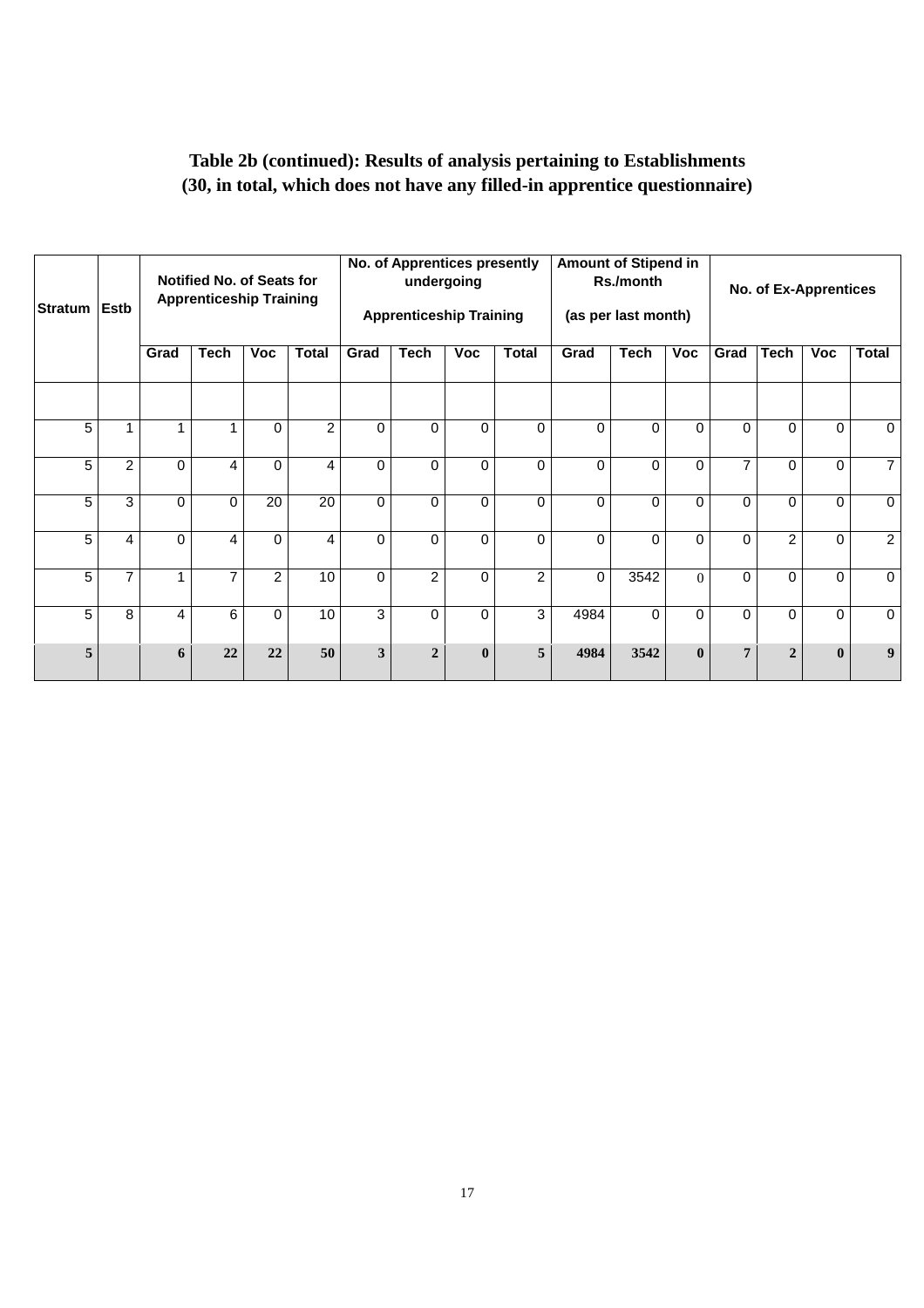### **Table 2b (continued): Results of analysis pertaining to Establishments (30, in total, which does not have any filled-in apprentice questionnaire)**

|                         |                |                         | <b>Beneficial?</b>              |                                                        |                                  |                                                |                |                                         |                                 |                                            |                         |
|-------------------------|----------------|-------------------------|---------------------------------|--------------------------------------------------------|----------------------------------|------------------------------------------------|----------------|-----------------------------------------|---------------------------------|--------------------------------------------|-------------------------|
|                         |                |                         | (Yes:1, No:2,                   |                                                        | Why beneficial to Establishment  |                                                |                |                                         |                                 | Why beneficial to Apprentices              |                         |
| Stratum Estb            |                |                         | No Response:0)                  |                                                        |                                  |                                                |                |                                         |                                 |                                            |                         |
|                         |                | to                      | to<br>Apprentices Establishment | <b>Helps</b><br>Recruitment<br>after Training Manpower | <b>Getting</b><br><b>Trained</b> | <b>Financial</b><br>Support Others<br>from GOI |                | <b>Enhances</b><br><b>Employability</b> | <b>Enhances</b><br><b>Skill</b> | <b>Encourages</b><br>to be<br>Entrepreneur | <b>Others</b>           |
| 1                       | $\overline{5}$ | 1                       | 1                               | $\mathbf{1}$                                           | 1                                | $\mathbf{1}$                                   | $\mathbf 0$    | 1                                       | $\mathbf{1}$                    | $\mathbf 0$                                | $\overline{0}$          |
| 1                       | $\overline{6}$ | 1                       | 1                               | $\mathbf{1}$                                           | 1                                | $\mathbf{1}$                                   | 0              | 1                                       | 1                               | 0                                          | $\overline{0}$          |
| 1                       | $\overline{7}$ | 1                       | $\mathbf{1}$                    | $\mathbf{1}$                                           | 1                                | $\mathbf 0$                                    | $\mathbf 0$    | $\mathbf{1}$                            | $\mathbf{1}$                    | 0                                          | $\mathbf 0$             |
| $\mathbf{1}$            |                | 3                       | $\overline{\mathbf{3}}$         | $\overline{\mathbf{3}}$                                | $\overline{\mathbf{3}}$          | $\overline{2}$                                 | $\mathbf 0$    | $\mathbf{3}$                            | $\mathbf{3}$                    | $\bf{0}$                                   | $\overline{\mathbf{0}}$ |
|                         |                |                         |                                 |                                                        |                                  |                                                |                |                                         |                                 |                                            |                         |
| $\overline{\mathbf{c}}$ | $\sqrt{5}$     | $\mathbf{1}$            | $\mathbf{1}$                    | $\mathbf{1}$                                           | $\mathbf{1}$                     | $\mathbf 0$                                    | $\mathbf 0$    | 1                                       | 1                               | $\mathbf 0$                                | $\mathbf 0$             |
| $\overline{2}$          | 6              | 1                       | $\mathbf{1}$                    | $\mathbf{1}$                                           | $\mathbf{1}$                     | $\overline{0}$                                 | $\pmb{0}$      | $\mathbf{1}$                            | 1                               | 0                                          | $\overline{0}$          |
| $\overline{2}$          |                | $\overline{\mathbf{2}}$ | $\overline{2}$                  | $\overline{2}$                                         | $\overline{2}$                   | $\bf{0}$                                       | $\mathbf 0$    | $\mathbf{2}$                            | $\overline{2}$                  | $\bf{0}$                                   | $\overline{\mathbf{0}}$ |
|                         |                |                         |                                 |                                                        |                                  |                                                |                |                                         |                                 |                                            |                         |
| 3                       | 1              | 1                       | $\mathbf{1}$                    | $\mathbf{1}$                                           | $\mathbf{1}$                     | $\mathbf{1}$                                   | $\mathbf 0$    | 1                                       | 1                               | $\mathbf 0$                                | $\overline{0}$          |
| 3                       | 8              | 1                       | 1                               | $\mathbf{1}$                                           | $\pmb{0}$                        | $\mathbf{1}$                                   | $\pmb{0}$      | 1                                       | $\mathbf{1}$                    | 1                                          | $\mathbf 0$             |
| 3                       | 13             | 1                       | 1                               | $\mathbf{1}$                                           | 1                                | 1                                              | $\overline{0}$ | 1                                       | $\mathbf{1}$                    | 1                                          | $\overline{0}$          |
| 3                       | 15             | 1                       | $\overline{0}$                  | 0                                                      | $\pmb{0}$                        | $\mathbf{1}$                                   | $\pmb{0}$      | 1                                       | $\mathbf{1}$                    | 1                                          | $\overline{0}$          |
| 3                       | 16             | 1                       | 1                               | 1                                                      | 1                                | 0                                              | $\pmb{0}$      | 1                                       | 1                               | 1                                          | $\overline{0}$          |
| 3                       | 17             | 1                       | 1.                              | 0                                                      | 0                                | $\mathbf 0$                                    | 1              | 1                                       |                                 | 0                                          | $\mathbf 0$             |
| $\overline{\mathbf{3}}$ |                | 6                       | $\overline{5}$                  | $\overline{4}$                                         | $\overline{\mathbf{3}}$          | $\overline{\mathbf{4}}$                        | $\mathbf{1}$   | $6\phantom{1}$                          | 6                               | 4                                          | $\overline{\mathbf{0}}$ |
|                         |                |                         |                                 |                                                        |                                  |                                                |                |                                         |                                 |                                            |                         |
| 4                       | $\overline{2}$ | $\mathbf{1}$            | $\mathbf{1}$                    | $\overline{0}$                                         | $\mathbf{1}$                     | $\mathbf{1}$                                   | $\mathbf 0$    | $\overline{0}$                          | $\mathbf{1}$                    | 0                                          | $\overline{0}$          |
| 4                       | 4              | $\mathbf{1}$            | $\mathbf{1}$                    | $\overline{0}$                                         | $\mathbf{1}$                     | $\mathbf{1}$                                   | $\mathbf 0$    | $\mathbf{1}$                            | $\mathbf{1}$                    | $\mathbf{1}$                               | $\overline{0}$          |
| 4                       | $\overline{5}$ | $\mathbf{1}$            | $\mathbf{1}$                    | $\overline{0}$                                         | $\mathbf{1}$                     | $\mathbf 0$                                    | $\overline{0}$ | $\mathbf{1}$                            | $\mathbf{1}$                    | $\mathbf 0$                                | $\overline{0}$          |
| 4                       | 6              | $\mathbf{1}$            | $\mathbf{1}$                    | $\overline{0}$                                         | $\mathbf{1}$                     | $\mathbf{1}$                                   | $\overline{0}$ | $\mathbf{1}$                            | $\mathbf{1}$                    | $\overline{0}$                             | $\overline{0}$          |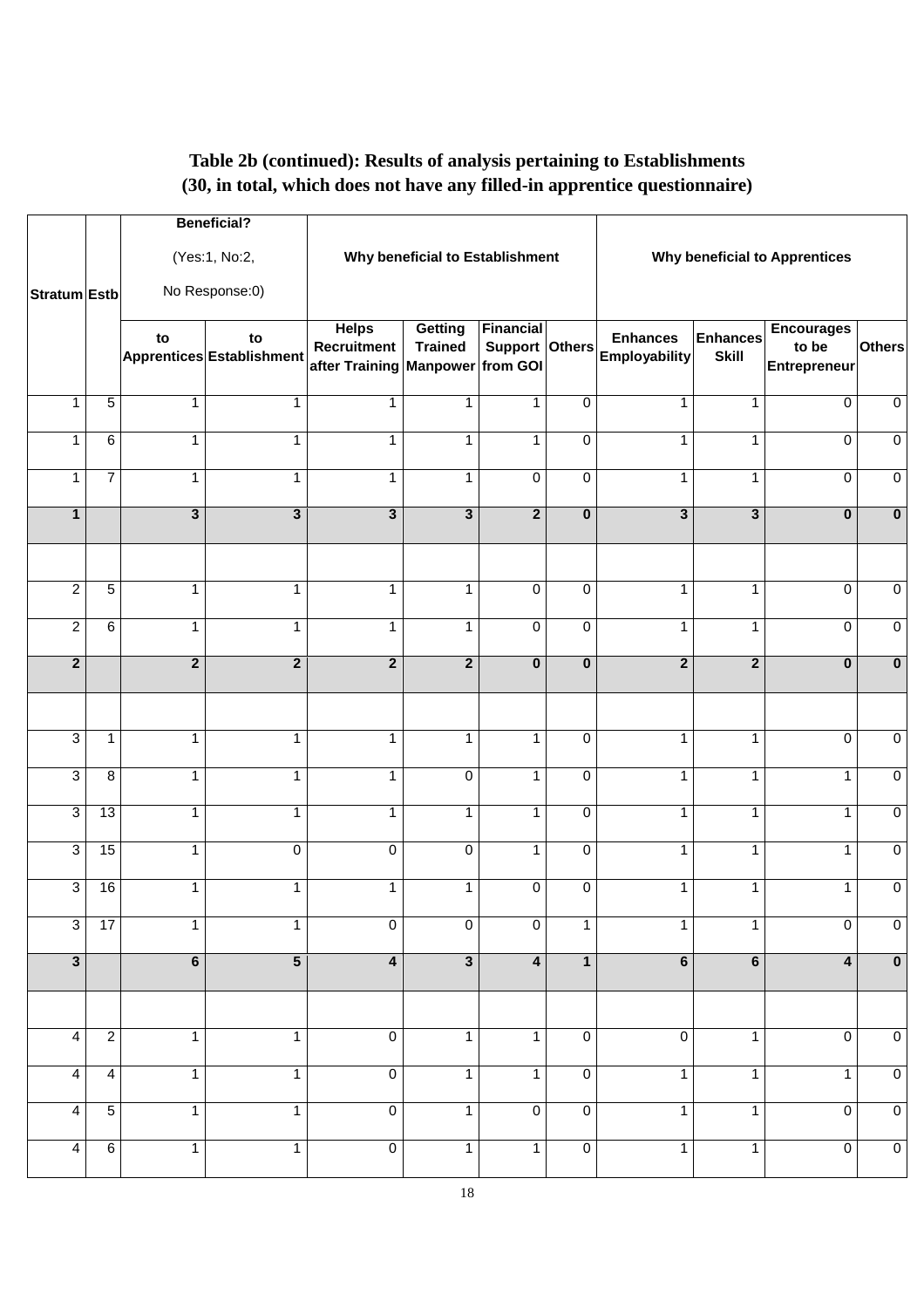|                         |                 |              | <b>Beneficial?</b>              |                                                        |                                 |                                                |          |                                         |                          |                                                   |               |
|-------------------------|-----------------|--------------|---------------------------------|--------------------------------------------------------|---------------------------------|------------------------------------------------|----------|-----------------------------------------|--------------------------|---------------------------------------------------|---------------|
|                         |                 |              | (Yes:1, No:2,                   |                                                        | Why beneficial to Establishment |                                                |          |                                         |                          | <b>Why beneficial to Apprentices</b>              |               |
| Stratum Estb            |                 |              | No Response:0)                  |                                                        |                                 |                                                |          |                                         |                          |                                                   |               |
|                         |                 | to           | to<br>Apprentices Establishment | <b>Helps</b><br>Recruitment<br>after Training Manpower | Getting<br><b>Trained</b>       | <b>Financial</b><br>Support Others<br>from GOI |          | <b>Enhances</b><br><b>Employability</b> | Enhances<br><b>Skill</b> | <b>Encourages</b><br>to be<br><b>Entrepreneur</b> | <b>Others</b> |
| 4                       | $\overline{7}$  | 1            | 1                               | $\Omega$                                               | 1                               | 1                                              | $\Omega$ | 1                                       | 1                        | 0                                                 | $\mathbf 0$   |
| 4                       | 8               | 1            | 1                               | $\mathbf{1}$                                           | 1                               | 1                                              | $\Omega$ | 1                                       | 1                        | 1                                                 | $\mathbf 0$   |
| $\overline{4}$          | 9               | $\mathbf{1}$ | 1                               | $\Omega$                                               | $\mathbf{1}$                    | 1                                              | $\Omega$ | 1                                       | 1                        | $\Omega$                                          | $\mathbf 0$   |
| $\overline{4}$          | 10              | 1            | 1                               | $\Omega$                                               | $\mathbf{1}$                    | 1                                              | $\Omega$ | 1                                       | 1                        | $\mathbf{1}$                                      | $\mathbf 0$   |
| $\overline{\mathbf{4}}$ | 11              | $\mathbf{1}$ | 1                               | 0                                                      | $\mathbf{1}$                    | 1                                              | $\Omega$ | 1                                       | 1                        | 0                                                 | $\mathbf 0$   |
| $\overline{4}$          | $\overline{12}$ | $\mathbf{1}$ | 1                               | $\Omega$                                               | $\mathbf{1}$                    | $\mathbf{1}$                                   | $\Omega$ | 1                                       | 1                        | $\Omega$                                          | $\mathbf 0$   |
| 4                       | $\overline{18}$ | $\mathbf{1}$ | 1                               | $\mathbf{1}$                                           | $\mathbf{1}$                    | 1                                              | $\Omega$ | 1                                       | $\mathbf{1}$             | $\Omega$                                          | $\Omega$      |
| $\overline{\mathbf{4}}$ | 19              | 1            | 4                               | $\mathbf{1}$                                           | $\mathbf{1}$                    | 1                                              | $\Omega$ | 1                                       | 1                        | $\mathbf{1}$                                      | $\mathbf 0$   |
| $\overline{4}$          | 20              | $\mathbf{1}$ | 1                               | 0                                                      | $\mathbf{1}$                    | $\Omega$                                       | $\Omega$ | $\mathbf{1}$                            | $\mathbf{1}$             | 0                                                 | $\mathbf 0$   |
| 4                       |                 | 13           | 13                              | 3                                                      | $\overline{13}$                 | $\overline{11}$                                | $\bf{0}$ | 12                                      | $\overline{13}$          | 4                                                 | $\mathbf{0}$  |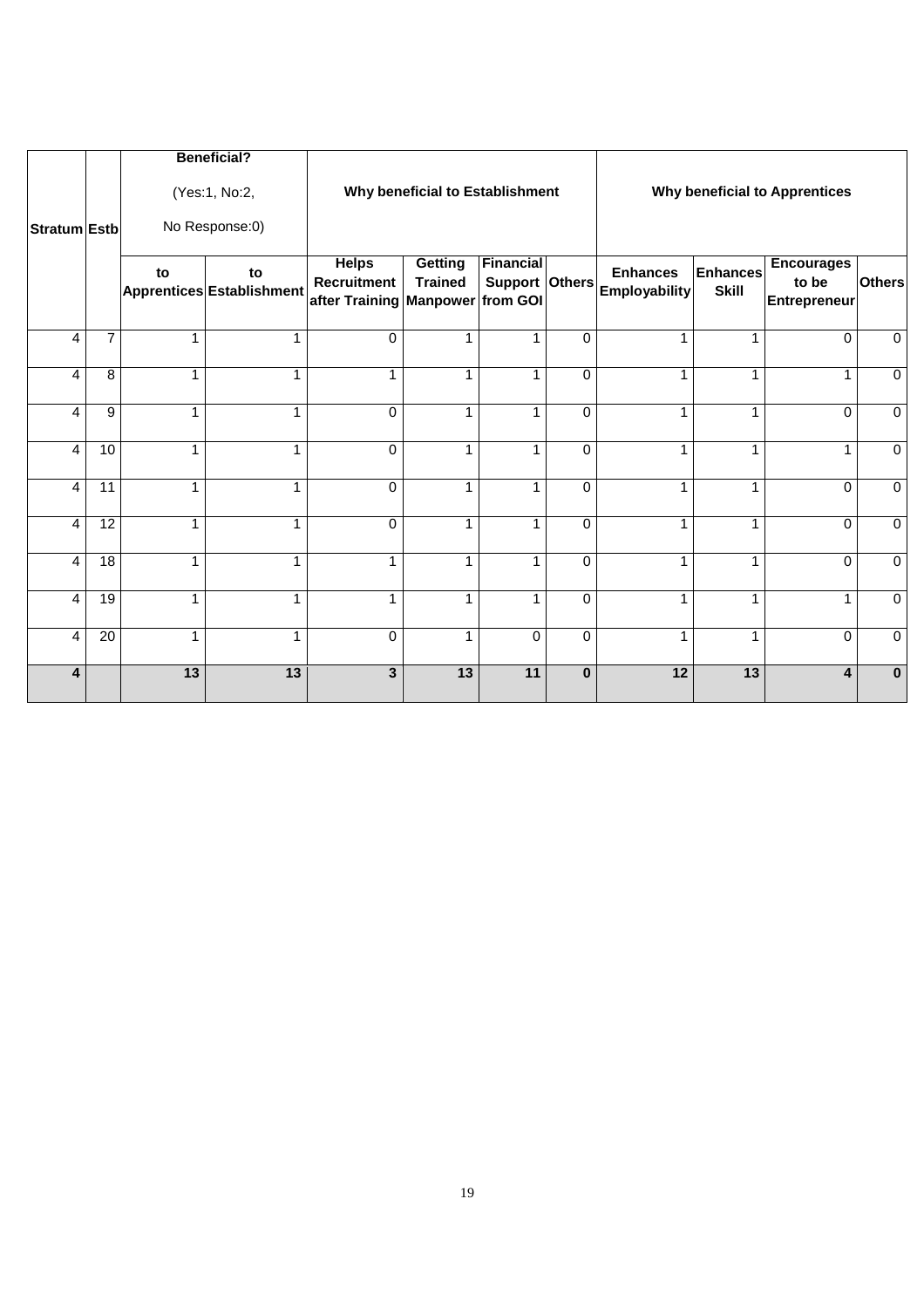### **Table 2b (continued): Results of analysis pertaining to Establishments (30, in total, which does not have any filled-in apprentice questionnaire)**

| Stratum Estb |                |                                                        | <b>Beneficial?</b><br>(Yes:1, No:2,<br>No Response:0) |                                                                 | Why beneficial to Establishment |                                    |              |                                         |                                 | <b>Why beneficial to Apprentices</b>              |               |
|--------------|----------------|--------------------------------------------------------|-------------------------------------------------------|-----------------------------------------------------------------|---------------------------------|------------------------------------|--------------|-----------------------------------------|---------------------------------|---------------------------------------------------|---------------|
|              |                | to<br>to<br>Apprentices Establishment<br>$\Omega$<br>1 |                                                       | <b>Helps</b><br>Recruitment<br>after Training Manpower from GOI | Getting<br><b>Trained</b>       | <b>Financial</b><br>Support Others |              | <b>Enhances</b><br><b>Employability</b> | <b>Enhances</b><br><b>Skill</b> | <b>Encourages</b><br>to be<br><b>Entrepreneur</b> | <b>Others</b> |
| 5            | 1              |                                                        |                                                       | $\Omega$                                                        | $\Omega$                        |                                    | $\Omega$     | $\Omega$                                |                                 | $\Omega$                                          | $\Omega$      |
| 5            | $\overline{c}$ | 1                                                      |                                                       | 4                                                               | -1                              |                                    | $\Omega$     |                                         |                                 | $\Omega$                                          | $\Omega$      |
| 5            | 3              | 1                                                      |                                                       | $\Omega$                                                        |                                 |                                    | $\Omega$     |                                         |                                 | $\Omega$                                          | $\mathbf 0$   |
| 5            | 4              | 1                                                      |                                                       |                                                                 | $\Omega$                        | $\Omega$                           | $\Omega$     |                                         | $\Omega$                        | $\Omega$                                          | $\mathbf 0$   |
| 5            | 7              | 1                                                      |                                                       |                                                                 |                                 |                                    | $\Omega$     |                                         |                                 | 0                                                 | $\mathbf 0$   |
| 5            | 8              | 1                                                      |                                                       | 1                                                               |                                 |                                    | $\Omega$     |                                         |                                 | $\Omega$                                          | $\mathbf 0$   |
| 5            |                | 6                                                      | 5                                                     | 4                                                               | $\overline{\mathbf{4}}$         | 5                                  | $\mathbf{0}$ | 5                                       | 5                               | $\mathbf{0}$                                      | $\mathbf{0}$  |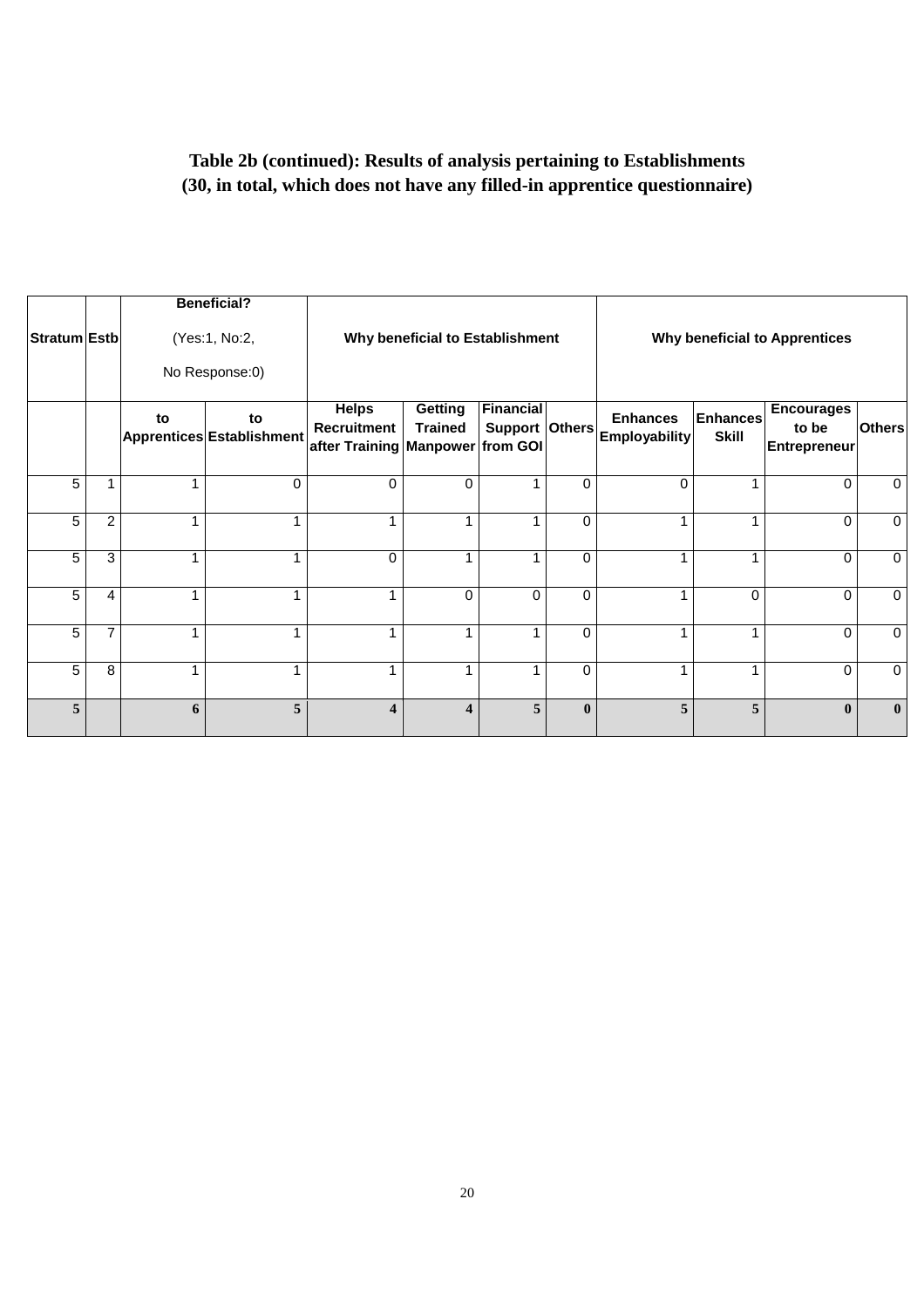| <b>Stratum</b> | <b>Estb</b>    |                 | Notified No. of Seats for<br><b>Apprenticeship Training</b><br>Grad<br>Voc<br><b>Tech</b><br><b>Total</b> |                 |          |                         | No. of Apprentices presently<br><b>Apprenticeship Training</b> | undergoing     |                  |                         | <b>Amount of Stipend in</b><br>Rs./month<br>(as per last month) |                |                 |                  | No. of Ex-Apprentices |                |
|----------------|----------------|-----------------|-----------------------------------------------------------------------------------------------------------|-----------------|----------|-------------------------|----------------------------------------------------------------|----------------|------------------|-------------------------|-----------------------------------------------------------------|----------------|-----------------|------------------|-----------------------|----------------|
|                |                |                 |                                                                                                           |                 |          | Grad                    | <b>Tech</b>                                                    | Voc            | <b>Total</b>     | Grad                    | <b>Tech</b>                                                     | Voc            | Grad            | <b>Tech</b>      | Voc                   | <b>Total</b>   |
| 1              | $\mathbf{1}$   | 165             | 0                                                                                                         | 0               | 165      | $\overline{51}$         | $\overline{75}$                                                | $\mathbf 0$    | 126              | 20600                   | 10700                                                           | 0              | 349             | $\mathbf 0$      | $\Omega$              | 349            |
| 1              | $\overline{2}$ | 80              | $\overline{20}$                                                                                           | $\overline{0}$  | 100      | 109                     | 145                                                            | $\mathbf 0$    | 254              | 18700                   | 8000                                                            | 0              | 301             | 814              | $\Omega$              | 1115           |
| 1              | $\overline{3}$ | 120             | 250                                                                                                       | 34              | 404      | 54                      | 192                                                            | $\overline{2}$ | $\overline{248}$ | 4984                    | 3542                                                            | 2758           | 0               | 0                | $\Omega$              | $\mathbf 0$    |
| 1              | 4              | 112             | 118                                                                                                       | $6\overline{6}$ | 236      | 148                     | 57                                                             | $\mathbf 0$    | 205              | 4984                    | 3542                                                            | 0              | 198             | 0                | $\Omega$              | 198            |
| 1              | 5              | 1000            | 0                                                                                                         | 0               | 1000     | 700                     | $\mathbf 0$                                                    | 0              | 700              | 4984                    | $\mathbf 0$                                                     | 0              | 1808            | 0                | $\Omega$              | 1808           |
| 1              | 6              | 2000            | 0                                                                                                         | 0               | 2000     | 1429                    | $\mathbf 0$                                                    | 0              | 1429             | 7875                    | $\mathbf 0$                                                     | 0              | 3219            | 0                | $\Omega$              | 3219           |
| 1              | $\overline{7}$ | 2000            | 0                                                                                                         | 0               | 2000     | 1100                    | $\mathbf 0$                                                    | $\overline{0}$ | 1100             | 10200                   | $\mathbf 0$                                                     | 0              | 3680            | 0                | $\Omega$              | 3680           |
| 1              | $\overline{8}$ | 110             | $\overline{9}$                                                                                            | $\overline{0}$  | 110      | 10                      | $\mathbf 0$                                                    | $\overline{0}$ | 10               | 10000                   | $\mathbf 0$                                                     | $\Omega$       | 82              | $\Omega$         | $\Omega$              | 82             |
| $\mathbf{1}$   |                | 5587            | 397                                                                                                       | 40              | 6015     | 3601                    | 469                                                            | $\overline{2}$ | 4072             | 82327                   | 25784                                                           | 2758           | 9637            | 814              | $\mathbf{0}$          | 10451          |
|                |                |                 |                                                                                                           |                 |          |                         |                                                                |                |                  |                         |                                                                 |                |                 |                  |                       |                |
| $\overline{2}$ | 1              | $\Omega$        | 140                                                                                                       | $\overline{0}$  | 140      | 0                       | 121                                                            | $\overline{0}$ | 121              | $\Omega$                | 3542                                                            | $\overline{0}$ | $\Omega$        | $\overline{0}$   | $\overline{0}$        | $\mathbf 0$    |
| $\overline{2}$ | $\overline{2}$ | $\overline{37}$ | 63                                                                                                        | $\overline{0}$  | 100      | 29                      | 48                                                             | $\overline{0}$ | $\overline{77}$  | 4984                    | 3542                                                            | $\Omega$       | $\Omega$        | $\Omega$         | $\Omega$              | $\Omega$       |
| $\overline{c}$ | $\overline{3}$ | $\Omega$        | $\mathbf 0$                                                                                               | $\Omega$        | $\Omega$ | 10                      | $\Omega$                                                       | $\mathbf{0}$   | 10               | 17000                   | $\Omega$                                                        | $\Omega$       | $\overline{70}$ | $\overline{30}$  | $\Omega$              | 100            |
| $\overline{2}$ | $\overline{4}$ | 80              | 80                                                                                                        | 6               | 86       | 39                      | 48                                                             | $\Omega$       | 87               | 54384                   | 3542                                                            | $\Omega$       | 119             | $\Omega$         | $\Omega$              | 119            |
| $\overline{2}$ | 5              | 150             | $\Omega$                                                                                                  | $\Omega$        | 150      | 750                     | $\mathbf 0$                                                    | $\Omega$       | 750              | 15000                   | $\Omega$                                                        | $\Omega$       | 353             | $\Omega$         | $\Omega$              | 353            |
| 2              | $\overline{6}$ | 15              | 50                                                                                                        | $\overline{0}$  | 65       | $\overline{0}$          | $\overline{0}$                                                 | $\overline{0}$ | $\overline{0}$   | $\overline{\mathsf{o}}$ | $\overline{0}$                                                  | 0              | 70              | 32               | 0                     | 102            |
| $\overline{2}$ | $\overline{7}$ | 10              | 40                                                                                                        | $\overline{0}$  | 50       | 35                      | $\overline{34}$                                                | $\overline{0}$ | 69               | 15000                   | 11000                                                           | $\mathbf 0$    | 41              | $\overline{227}$ | $\mathbf 0$           | 268            |
| $\overline{2}$ |                | 292             | 373                                                                                                       | 6               | 591      | 863                     | 251                                                            | $\mathbf{0}$   | 1114             | 106368                  | 21626                                                           | $\mathbf{0}$   | 653             | 289              | $\mathbf{0}$          | 942            |
|                |                |                 |                                                                                                           |                 |          |                         |                                                                |                |                  |                         |                                                                 |                |                 |                  |                       |                |
| $\overline{3}$ | $\mathbf{1}$   | $\overline{20}$ | 30                                                                                                        | $\overline{0}$  | 50       | $\overline{0}$          | $\mathbf 0$                                                    | $\overline{0}$ | $\overline{0}$   | $\overline{0}$          | $\overline{0}$                                                  | $\overline{0}$ | 62              | 26               | $\mathbf 0$           | 88             |
| $\overline{3}$ | $\overline{2}$ | $\mathbf 0$     | 45                                                                                                        | $\overline{4}$  | 49       | $\overline{\mathbf{o}}$ | 80                                                             | $\mathbf 0$    | 80               | $\overline{0}$          | 3542                                                            | $\overline{0}$ | $\mathbf 0$     | $\mathbf 0$      | $\mathbf 0$           | $\overline{0}$ |
| 3              | $\overline{3}$ | $\overline{7}$  | 71                                                                                                        | $\overline{0}$  | 78       | 30 <sup>7</sup>         | 41                                                             | 97             | 168              | 25000                   |                                                                 | 3800 3150      | $\overline{0}$  | 30               | $\Omega$              | 30             |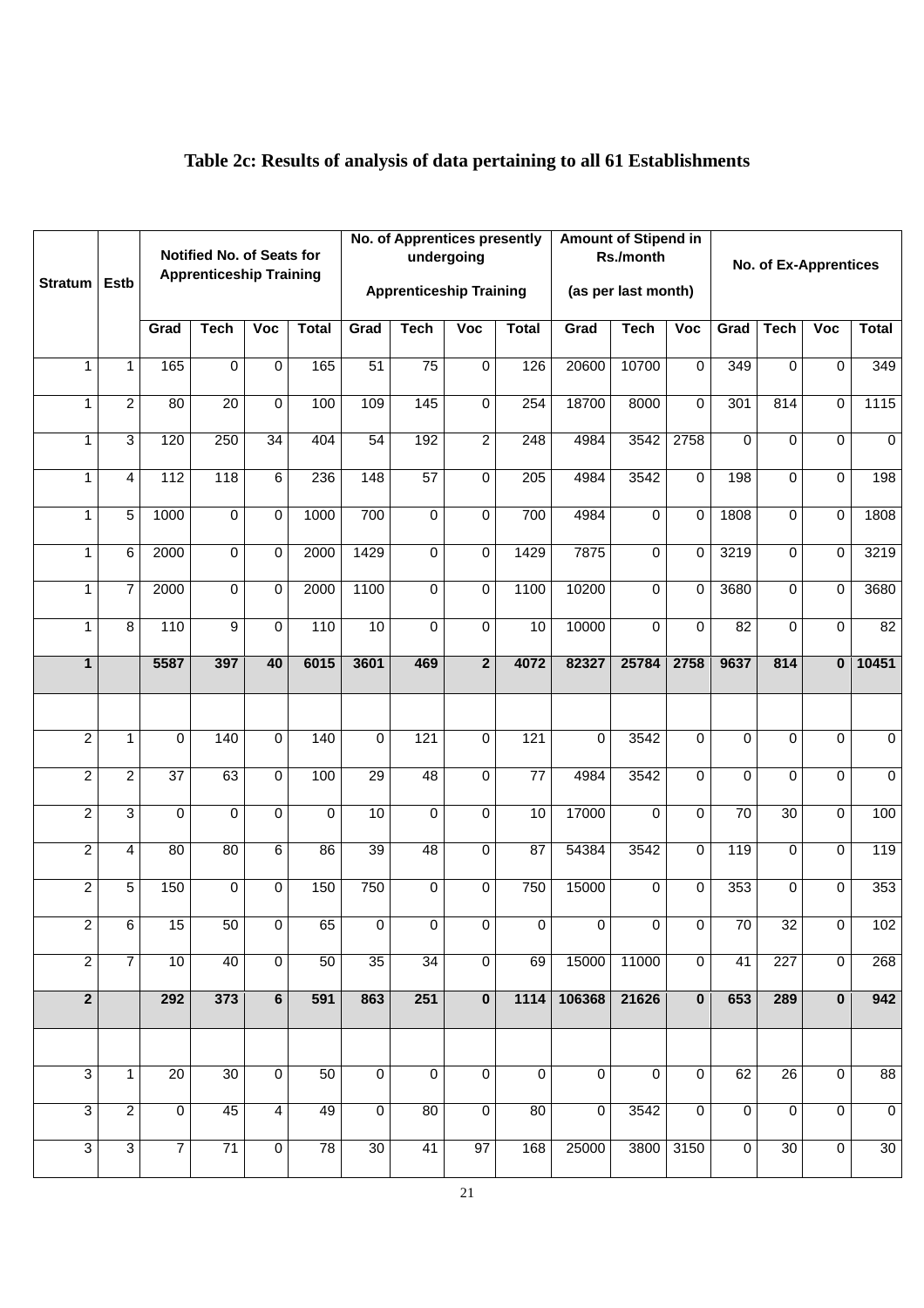|                |                 |          |                                                             |            |                  |                | No. of Apprentices presently   |            |                |          | <b>Amount of Stipend in</b> |          |          |                |                       |                  |
|----------------|-----------------|----------|-------------------------------------------------------------|------------|------------------|----------------|--------------------------------|------------|----------------|----------|-----------------------------|----------|----------|----------------|-----------------------|------------------|
|                |                 |          | Notified No. of Seats for<br><b>Apprenticeship Training</b> |            |                  |                |                                | undergoing |                |          | Rs./month                   |          |          |                | No. of Ex-Apprentices |                  |
| <b>Stratum</b> | <b>Estb</b>     |          |                                                             |            |                  |                | <b>Apprenticeship Training</b> |            |                |          | (as per last month)         |          |          |                |                       |                  |
|                |                 | Grad     | <b>Tech</b>                                                 | <b>Voc</b> | <b>Total</b>     | Grad           | Tech                           | <b>Voc</b> | <b>Total</b>   | Grad     | <b>Tech</b>                 | Voc      | Grad     | <b>Tech</b>    | <b>Voc</b>            | <b>Total</b>     |
| 3              | $\overline{4}$  | 10       | 20                                                          | $\Omega$   | 30               | $\Omega$       | 30                             | $\Omega$   | 30             | $\Omega$ | 3542                        | $\Omega$ | 78       | 26             | $\Omega$              | 104              |
| 3              | 5               | $\Omega$ | 120                                                         | $\Omega$   | 120              | $\Omega$       | 154                            | 0          | 154            | $\Omega$ | 3542                        | $\Omega$ | $\Omega$ | $\Omega$       | $\Omega$              | $\overline{0}$   |
| 3              | 6               | 10       | 20                                                          | $\Omega$   | 30               | 16             | 20                             | $\Omega$   | 36             | 41667    | 12000                       | $\Omega$ | 31       | 103            | $\Omega$              | 134              |
| 3              | 6               | 40       | 100                                                         | $\Omega$   | 140              | 39             | $\overline{12}$                | $\Omega$   | 51             | 41667    | 12000                       | $\Omega$ | 69       | 179            | $\Omega$              | $\overline{248}$ |
| 3              | 6               | 40       | 50                                                          | $\Omega$   | 90               | $\Omega$       | $\Omega$                       | $\Omega$   | $\Omega$       | $\Omega$ | $\Omega$                    | $\Omega$ | 46       | 40             | $\Omega$              | 86               |
| 3              | $\overline{7}$  | $\Omega$ | $\Omega$                                                    | $\Omega$   | $\Omega$         | $\overline{2}$ | $\Omega$                       | 0          | $\overline{2}$ | 4984     | $\Omega$                    | $\Omega$ | 1        | $\Omega$       | $\Omega$              | $\mathbf{1}$     |
| 3              | 8               | $\Omega$ | $\Omega$                                                    | 35         | 35               | $\Omega$       | $\Omega$                       | $\Omega$   | $\Omega$       | $\Omega$ | $\Omega$                    | $\Omega$ | $\Omega$ | $\mathbf 0$    | $\Omega$              | $\mathbf 0$      |
| 3              | 9               | 30       | 324                                                         | 8          | 362              | $\Omega$       | 8                              | $\Omega$   | 8              | $\Omega$ | 3542                        | $\Omega$ | $\Omega$ | $\overline{4}$ | $\Omega$              | $\overline{4}$   |
| 3              | $\overline{10}$ | $\Omega$ | $\Omega$                                                    | $\Omega$   | $\overline{29}$  | $\Omega$       | $\Omega$                       | 0          | $\Omega$       | $\Omega$ | $\Omega$                    | $\Omega$ | $\Omega$ | $\mathbf 0$    | $\Omega$              | 85               |
| 3              | 11              | 4        | 200                                                         | $\Omega$   | $\overline{204}$ | $\overline{4}$ | 196                            | $\Omega$   | 200            | 4984     | 3542                        | $\Omega$ | $\Omega$ | $\Omega$       | $\Omega$              | $\mathbf 0$      |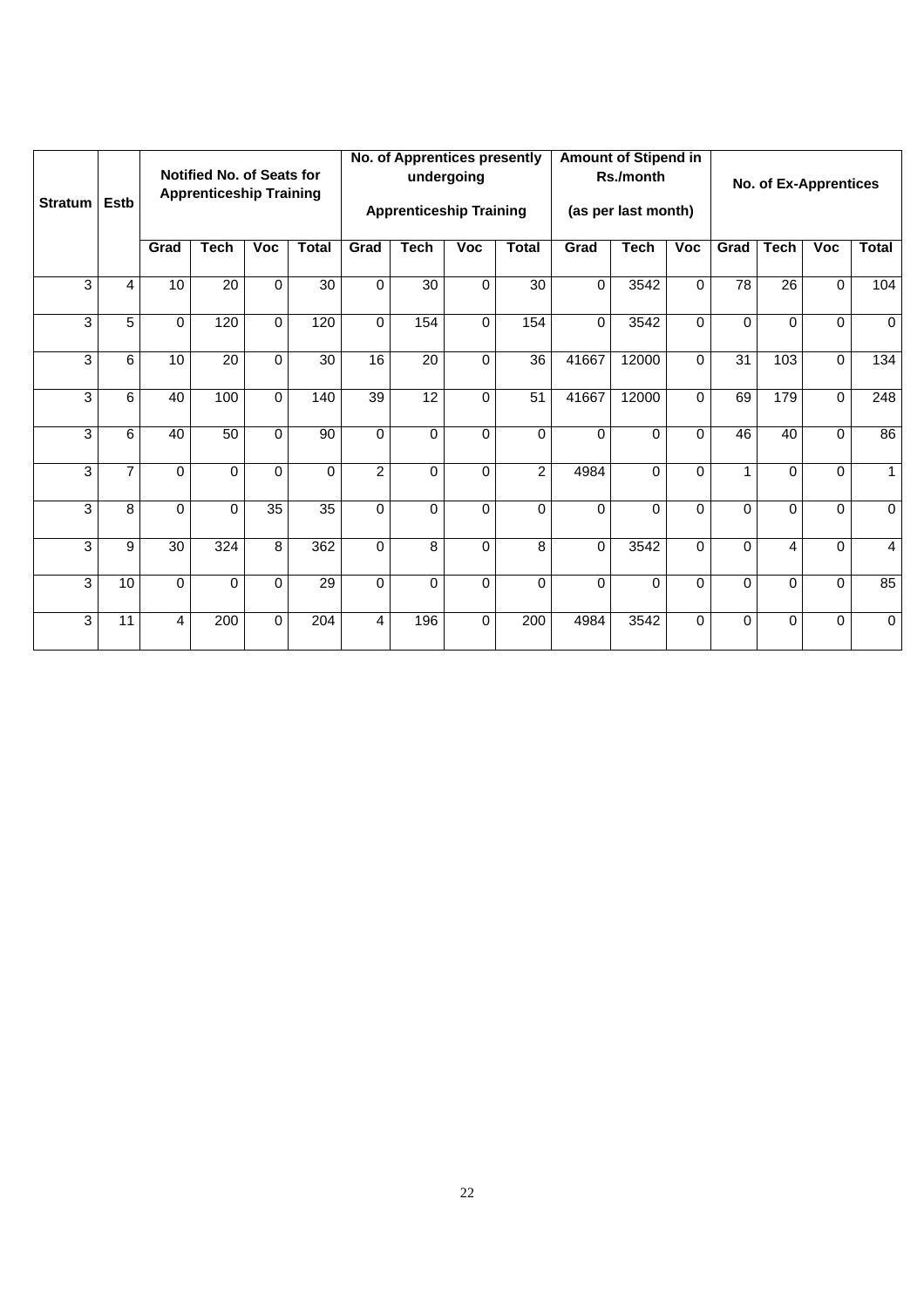| Stratum Estb            |                         | Notified No. of Seats for<br><b>Apprenticeship Training</b><br>Voc<br><b>Total</b><br>Grad<br><b>Tech</b> |                 |                 |                 |                  | <b>No. of Apprentices presently</b><br>undergoing<br><b>Apprenticeship Training</b> |                         |                 | <b>Amount of Stipend in</b> | Rs./month<br>(as per last month) |                |                 |                | No. of Ex-Apprentices |                |
|-------------------------|-------------------------|-----------------------------------------------------------------------------------------------------------|-----------------|-----------------|-----------------|------------------|-------------------------------------------------------------------------------------|-------------------------|-----------------|-----------------------------|----------------------------------|----------------|-----------------|----------------|-----------------------|----------------|
|                         |                         |                                                                                                           |                 |                 |                 | Grad             | <b>Tech</b>                                                                         | $\overline{\text{Voc}}$ | <b>Total</b>    | Grad                        | <b>Tech</b>                      | Voc            | Grad            | Tech           | Voc                   | <b>Total</b>   |
| $\overline{3}$          | 12                      | 80                                                                                                        | 152             | 18              | 250             | 72               | $\overline{115}$                                                                    | $\overline{0}$          | 187             | 4984                        | 3542                             | $\mathbf 0$    | $\mathbf 0$     | $\mathbf 0$    | $\mathbf 0$           | $\overline{0}$ |
| $\overline{3}$          | 13                      | $\overline{0}$                                                                                            | $\overline{0}$  | 24              | $\overline{24}$ | 0                | 0                                                                                   | $\overline{0}$          | $\Omega$        | 0                           | 0                                | $\mathbf 0$    | $\Omega$        | $\overline{0}$ | $\overline{0}$        | $\overline{0}$ |
| $\overline{3}$          | 14                      | $\overline{0}$                                                                                            | 324             | 0               | 324             | 0                | 10                                                                                  | $\overline{0}$          | 10              | 0                           | 3542                             | $\mathbf 0$    | $\Omega$        | $\overline{0}$ | $\mathbf 0$           | $\overline{0}$ |
| $\overline{3}$          | 15                      | $\overline{0}$                                                                                            | $\overline{24}$ | 0               | $\overline{24}$ | 0                | 4                                                                                   | $\overline{0}$          | 4               | 0                           | 3542                             | $\mathbf 0$    | $\Omega$        | $\overline{0}$ | $\overline{0}$        | $\overline{0}$ |
| $\overline{3}$          | 16                      | 50                                                                                                        | 70              | $\overline{0}$  | 120             | 13               | $\overline{0}$                                                                      | $\overline{0}$          | 13              | 20600                       | 0                                | $\overline{0}$ | $\overline{75}$ | 147            | $\overline{0}$        | 212            |
| $\overline{3}$          | $\overline{17}$         | 60                                                                                                        | 60              | $\overline{0}$  | 120             | 25               | $\overline{13}$                                                                     | $\overline{0}$          | $\overline{38}$ | 4984                        | 3542                             | $\Omega$       | $\Omega$        | $\mathbf 0$    | $\mathbf 0$           | $\overline{0}$ |
| $\overline{3}$          | 18                      | $\mathbf 0$                                                                                               | $\overline{0}$  | 29              | 29              | 0                | 0                                                                                   | 43                      | 43              | $\Omega$                    | 0                                | 2758           | $\mathbf 0$     | $\overline{0}$ | 64                    | 64             |
| $\overline{\mathbf{3}}$ |                         | 351                                                                                                       | 1610            | 118             | 2108            | $\overline{201}$ | 683                                                                                 | 140                     | 1024            | 148870                      | 59678                            | 5908           | 362             | 555            | 64                    | 1056           |
|                         |                         |                                                                                                           |                 |                 |                 |                  |                                                                                     |                         |                 |                             |                                  |                |                 |                |                       |                |
| 4                       | $\mathbf{1}$            | $\mathbf{1}$                                                                                              | $\overline{2}$  | 0               | $\overline{3}$  | 0                | $\overline{0}$                                                                      | $\overline{0}$          | $\mathbf 0$     | $\overline{0}$              | $\Omega$                         | $\overline{0}$ | $\overline{5}$  | $\overline{9}$ | $\Omega$              | 14             |
| 4                       | $\overline{2}$          | 0                                                                                                         | $\overline{0}$  | 15              | 15              | 0                | $\overline{0}$                                                                      | $\overline{0}$          | $\mathbf 0$     | 0                           | $\Omega$                         | $\overline{0}$ | $\Omega$        | $\Omega$       | $\Omega$              | $\overline{0}$ |
| 4                       | 4                       | 0                                                                                                         | $\Omega$        | $\overline{3}$  | $\overline{3}$  | 0                | $\overline{0}$                                                                      | $\overline{0}$          | $\mathbf 0$     | $\overline{0}$              | $\Omega$                         | $\overline{0}$ | $\Omega$        | $\Omega$       | $\Omega$              | $\overline{0}$ |
| 4                       | $\overline{5}$          | $\mathbf 0$                                                                                               | 10              | $\overline{0}$  | 10              | 0                | $\overline{0}$                                                                      | $\overline{0}$          | $\mathbf 0$     | 0                           | $\Omega$                         | $\Omega$       | $\Omega$        | $\Omega$       | $\mathbf 0$           | $\overline{0}$ |
| 4                       | 6                       | $\mathbf 0$                                                                                               | 10              | 0               | 10              | 0                | 0                                                                                   | $\overline{0}$          | $\mathbf 0$     | 0                           | 0                                | $\Omega$       | $\Omega$        | $\overline{0}$ | $\overline{0}$        | $\overline{0}$ |
| 4                       | $\overline{7}$          | $\mathbf 0$                                                                                               | $\mathbf 0$     | 10              | 10              | 0                | 0                                                                                   | $\overline{0}$          | $\mathbf 0$     | 0                           | 0                                | $\Omega$       | $\Omega$        | $\Omega$       | $\mathbf 0$           | $\overline{0}$ |
| $\overline{4}$          | $\overline{\mathbf{8}}$ | $\overline{0}$                                                                                            | $\overline{0}$  | $\overline{3}$  | $\overline{0}$  | $\overline{0}$   | $\overline{0}$                                                                      | $\overline{0}$          | $\overline{0}$  | $\overline{0}$              | $\overline{0}$                   | $\overline{0}$ | $\overline{0}$  | $\overline{0}$ | $\overline{0}$        | $\overline{0}$ |
| $\overline{4}$          | $\overline{9}$          | $\overline{0}$                                                                                            | $\overline{0}$  | $\overline{20}$ | $\overline{20}$ | 0                | $\mathbf 0$                                                                         | $\overline{\mathsf{o}}$ | $\mathbf 0$     | $\overline{0}$              | $\overline{0}$                   | $\overline{0}$ | $\overline{0}$  | $\overline{0}$ | $\overline{0}$        | $\overline{0}$ |
| 4                       | 10                      | $\overline{0}$                                                                                            | $\overline{0}$  | $\overline{5}$  | $\overline{5}$  | 0                | $\mathbf 0$                                                                         | $\overline{0}$          | $\mathbf 0$     | $\overline{0}$              | $\overline{0}$                   | $\overline{0}$ | $\overline{0}$  | $\overline{0}$ | $\overline{0}$        | $\overline{0}$ |
| 4                       | 11                      | $\overline{0}$                                                                                            | $\overline{0}$  | $\overline{5}$  | $\overline{5}$  | $\overline{0}$   | $\mathbf 0$                                                                         | $\overline{0}$          | $\mathbf 0$     | $\overline{0}$              | $\overline{0}$                   | $\overline{0}$ | $\overline{0}$  | $\overline{0}$ | $\overline{0}$        | $\overline{0}$ |
| 4                       | 12                      | $\mathbf 0$                                                                                               | $\overline{0}$  | $\overline{5}$  | $\overline{5}$  | 0                | $\mathbf 0$                                                                         | $\mathbf 0$             | $\mathbf 0$     | $\overline{0}$              | $\overline{0}$                   | $\Omega$       | $\overline{0}$  | $\overline{0}$ | $\mathbf 0$           | $\overline{0}$ |
| 4                       | 13                      | $\overline{0}$                                                                                            | $\overline{0}$  | 31              | 31              | $\overline{0}$   | $\mathbf 0$                                                                         | $\overline{0}$          | $\mathbf 0$     | $\overline{0}$              | $\overline{0}$                   | $\overline{0}$ | $\overline{0}$  | $\overline{0}$ | $\overline{5}$        | $\overline{5}$ |
| $\overline{4}$          | 14                      | $\overline{0}$                                                                                            | $\overline{0}$  | 24              | 24              | $\overline{0}$   | $\overline{0}$                                                                      | $\overline{0}$          | $\overline{0}$  | $\overline{0}$              | $\overline{0}$                   | $\overline{0}$ | $\overline{0}$  | $\overline{0}$ | $\overline{3}$        | $\overline{3}$ |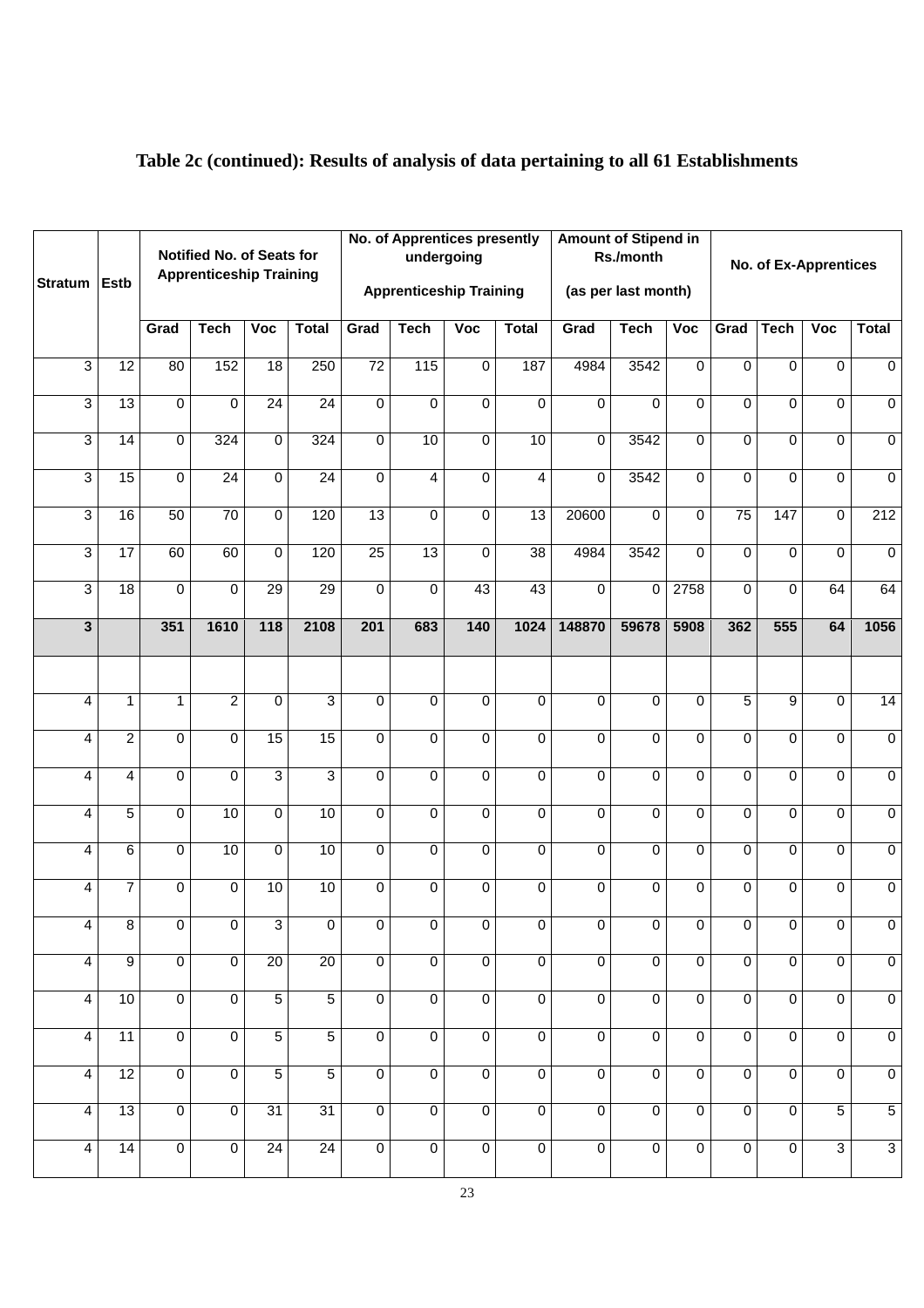| 4 | 16 | 0   | 60              | 0   | 60  | 0   | 19 |   | 19  | 0     | 3542  | $\Omega$ | 0   | 0   | 0               | 0              |
|---|----|-----|-----------------|-----|-----|-----|----|---|-----|-------|-------|----------|-----|-----|-----------------|----------------|
| 4 | 17 |     |                 | 27  | 27  | 0   | 0  |   |     |       |       | 0        |     |     | ົ               | $\overline{2}$ |
| 4 | 18 | 200 | 300             | 50  | 550 | 257 | 37 |   | 294 | 21500 | 12000 | 0        | 150 | 113 | 0               | 263            |
| 4 | 19 | 9   | 10 <sup>°</sup> | 11  | 30  |     | 8  | 9 | 24  | 4984  | 3542  | 2758     | 0   |     | 0               | $\overline{0}$ |
| 4 | 20 | 40  | 40              | 0   | 80  | 0   | 0  |   |     | ი     |       | 0        | 70  |     | $\Omega$        | 70             |
| 4 |    | 250 | 432             | 209 | 888 | 264 | 64 | 9 | 337 | 26484 | 19084 | 2758     | 225 | 122 | 10 <sub>1</sub> | 357            |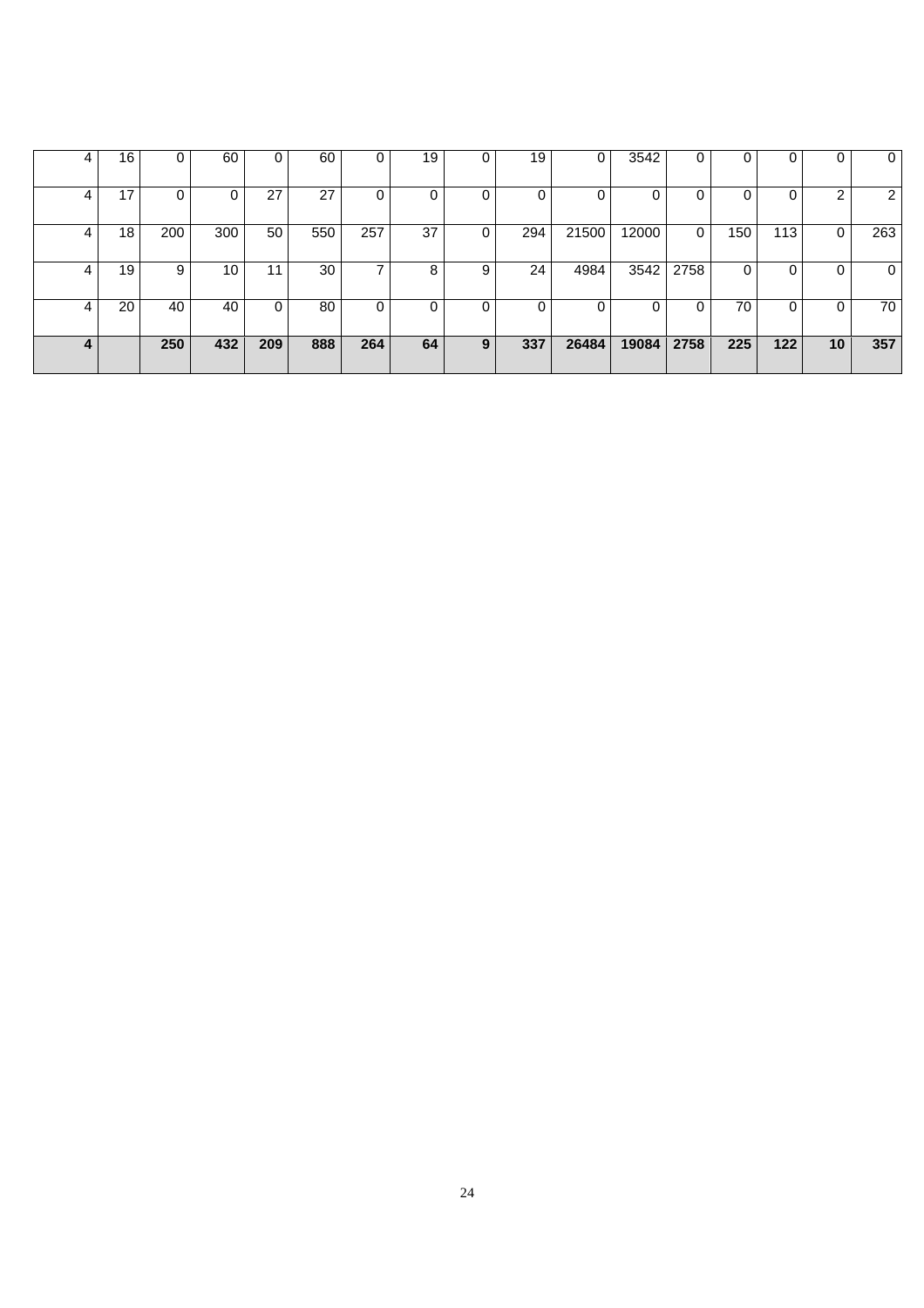| <b>Stratum</b> | <b>Estb</b>    |                | <b>Notified No. of Seats for</b><br><b>Apprenticeship Training</b> |                |                |                | No. of Apprentices presently<br><b>Apprenticeship Training</b> | undergoing   |                | <b>Amount of Stipend in</b> | Rs./month<br>(as per last month) |              |                |                | No. of Ex-Apprentices |                |
|----------------|----------------|----------------|--------------------------------------------------------------------|----------------|----------------|----------------|----------------------------------------------------------------|--------------|----------------|-----------------------------|----------------------------------|--------------|----------------|----------------|-----------------------|----------------|
|                |                | Grad           | <b>Tech</b>                                                        | <b>Voc</b>     | <b>Total</b>   | Grad           | <b>Tech</b>                                                    | <b>Voc</b>   | <b>Total</b>   | Grad                        | <b>Tech</b>                      | <b>Voc</b>   | Grad           | <b>Tech</b>    | <b>Voc</b>            | <b>Total</b>   |
| 5              | 1              | 1              |                                                                    | $\Omega$       | $\overline{2}$ | $\Omega$       | $\Omega$                                                       | $\Omega$     | $\Omega$       | $\Omega$                    | $\Omega$                         | $\Omega$     | $\Omega$       | $\Omega$       | $\Omega$              | $\mathbf 0$    |
| 5              | $\overline{2}$ | $\Omega$       | 4                                                                  | $\Omega$       | 4              | $\Omega$       | $\Omega$                                                       | $\Omega$     | $\Omega$       | $\Omega$                    | $\Omega$                         | 0            | $\overline{7}$ | $\Omega$       | $\Omega$              | $\overline{7}$ |
| 5              | 3              | $\Omega$       | $\Omega$                                                           | 20             | 20             | $\Omega$       | $\Omega$                                                       | $\Omega$     | $\Omega$       | $\Omega$                    | $\Omega$                         | $\Omega$     | 0              | $\Omega$       | 0                     | $\mathbf 0$    |
| 5              | 4              | $\Omega$       | 4                                                                  | $\Omega$       | 4              | 0              | $\Omega$                                                       | $\Omega$     | $\Omega$       | $\Omega$                    | $\Omega$                         | $\Omega$     | 0              | $\overline{2}$ | $\Omega$              | $\overline{2}$ |
| 5              | 5              | 4              | $\Omega$                                                           | $\Omega$       | 4              | $\overline{2}$ | $\Omega$                                                       | $\Omega$     | $\overline{2}$ | 11500                       | $\Omega$                         | $\Omega$     | 5              | $\Omega$       | $\Omega$              | $\sqrt{5}$     |
| 5              | 6              | $\overline{7}$ | $\overline{2}$                                                     | $\Omega$       | 9              | 7              | $\Omega$                                                       | $\Omega$     | $\overline{7}$ | 8424                        | $\Omega$                         | $\Omega$     | 0              | $\Omega$       | $\Omega$              | $\mathbf 0$    |
| 5              | $\overline{7}$ | 1              | $\overline{7}$                                                     | $\overline{2}$ | 10             | $\Omega$       | $\overline{2}$                                                 | $\Omega$     | $\overline{2}$ | $\Omega$                    | 3542                             | 1            | 0              | $\Omega$       | $\Omega$              | $\mathbf 0$    |
| 5              | 8              | 4              | 6                                                                  | $\Omega$       | 10             | 3              | $\Omega$                                                       | $\Omega$     | 3              | 4984                        | $\Omega$                         | $\Omega$     | 0              | $\Omega$       | $\Omega$              | $\overline{0}$ |
| 5              |                | 17             | 24                                                                 | 22             | 63             | 12             | $\overline{2}$                                                 | $\mathbf{0}$ | 14             | 24908                       | 3542                             | $\mathbf{1}$ | 12             | $\overline{2}$ | $\mathbf{0}$          | 14             |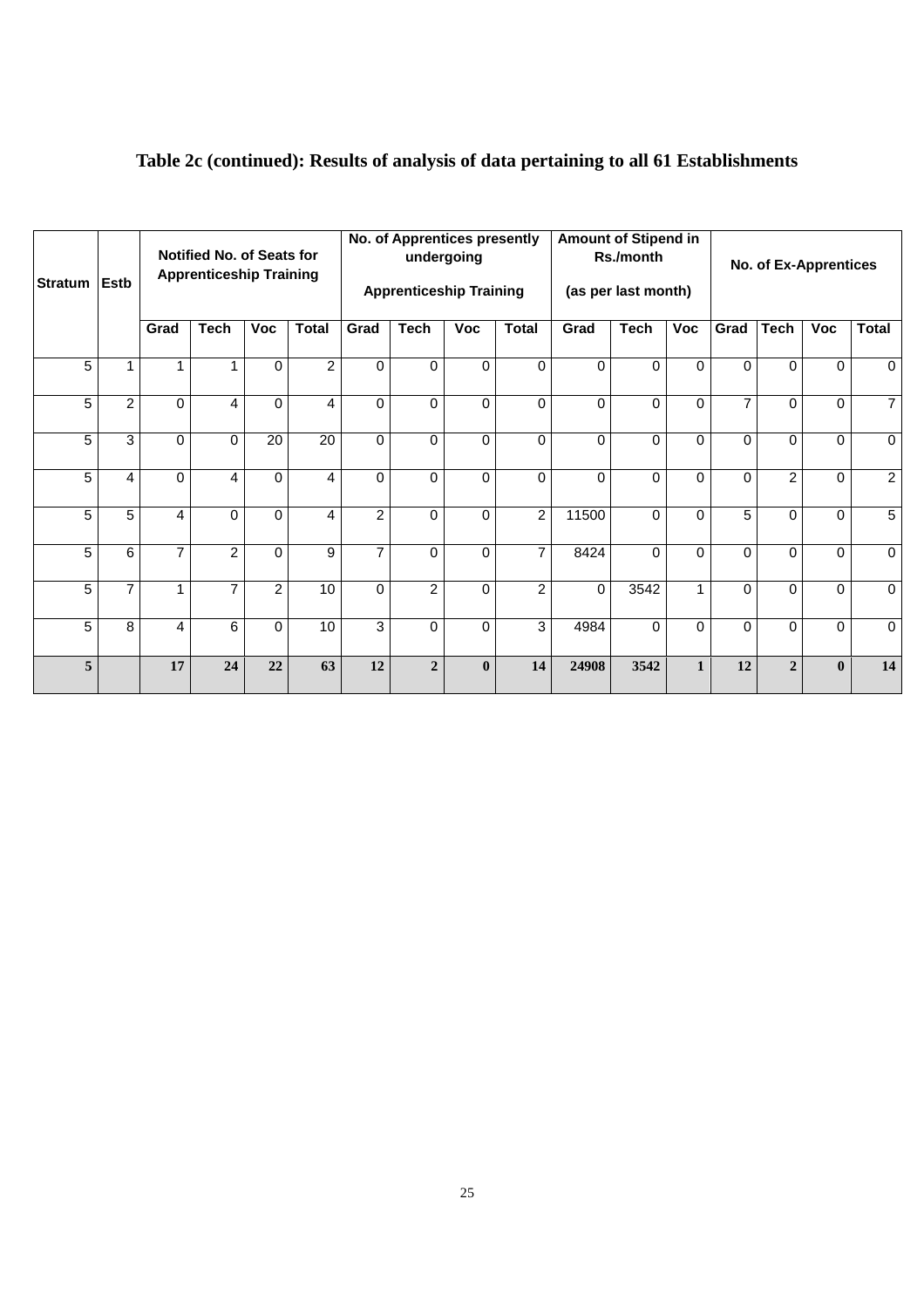|                  |                         |                         | <b>Beneficial?</b>              |                                                               |                                 |                       |                         |                                                 |                                 |                                            |                         |
|------------------|-------------------------|-------------------------|---------------------------------|---------------------------------------------------------------|---------------------------------|-----------------------|-------------------------|-------------------------------------------------|---------------------------------|--------------------------------------------|-------------------------|
| Stratum Estb     |                         |                         | (Yes:1, No:2,<br>No Response:0) |                                                               | Why beneficial to Establishment |                       |                         |                                                 |                                 | <b>Why beneficial to Apprentices</b>       |                         |
|                  |                         | to                      | to<br>Apprentices Establishment | <b>Helps</b><br><b>Recruitment</b><br>after Training Manpower | Getting<br><b>Trained</b>       | Financial<br>from GOI |                         | <b>Enhances</b><br>Support Others Employability | <b>Enhances</b><br><b>Skill</b> | <b>Encourages</b><br>to be<br>Entrepreneur | <b>Others</b>           |
| $\mathbf{1}$     | $\mathbf{1}$            | $\mathbf{1}$            | 1                               | $\mathbf{1}$                                                  | 1                               | $\mathbf{1}$          | $\mathbf 0$             | 1                                               | $\mathbf{1}$                    | 1                                          | $\overline{0}$          |
| $\mathbf{1}$     | $\overline{2}$          | $\mathbf{1}$            | $\mathbf{1}$                    | $\mathbf{1}$                                                  | $\mathbf{1}$                    | $\mathbf{1}$          | $\mathbf 0$             | $\mathbf{1}$                                    | $\mathbf{1}$                    | $\mathbf{1}$                               | $\overline{0}$          |
| $\mathbf 1$      | $\overline{3}$          | $\mathbf{1}$            | $\mathbf{1}$                    | $\mathbf{1}$                                                  | $\overline{0}$                  | $\mathbf{1}$          | $\mathbf 0$             | $\mathbf{1}$                                    | $\mathbf{1}$                    | $\mathbf{1}$                               | $\overline{0}$          |
| $\mathbf 1$      | $\overline{\mathbf{4}}$ | $\mathbf{1}$            | $\mathbf{1}$                    | $\mathbf{1}$                                                  | $\mathbf{1}$                    | $\mathbf{1}$          | $\mathbf 0$             | 1                                               | 1                               | 0                                          | $\overline{0}$          |
| $\mathbf 1$      | $\overline{5}$          | $\mathbf{1}$            | $\mathbf{1}$                    | $\mathbf{1}$                                                  | $\mathbf 1$                     | $\mathbf{1}$          | $\mathbf 0$             | 1                                               | 1                               | $\Omega$                                   | $\overline{0}$          |
| $\mathbf 1$      | 6                       | $\mathbf{1}$            | $\mathbf{1}$                    | $\mathbf{1}$                                                  | $\mathbf 1$                     | $\mathbf{1}$          | $\mathbf 0$             | 1                                               | 1                               | $\Omega$                                   | $\overline{0}$          |
| $\mathbf{1}$     | $\overline{7}$          | $\mathbf{1}$            | $\mathbf{1}$                    | $\mathbf{1}$                                                  | $\mathbf{1}$                    | $\mathbf 0$           | $\mathbf 0$             | $\mathbf{1}$                                    | $\mathbf{1}$                    | 0                                          | $\mathbf 0$             |
| $\mathbf{1}$     | $\overline{8}$          | $\mathbf{1}$            | $\mathbf{1}$                    | $\mathbf{1}$                                                  | $\mathbf{1}$                    | $\mathbf{1}$          | $\mathbf 0$             | $\mathbf{1}$                                    | $\mathbf{1}$                    | $\mathbf{1}$                               | $\mathbf 0$             |
| $\mathbf{1}$     |                         | $\overline{\mathbf{8}}$ | $\overline{\mathbf{8}}$         | $\overline{\mathbf{8}}$                                       | $\overline{7}$                  | $\overline{7}$        | $\overline{\mathbf{0}}$ | $\overline{\mathbf{8}}$                         | $\pmb{8}$                       | 4                                          | $\mathbf 0$             |
|                  |                         |                         |                                 |                                                               |                                 |                       |                         |                                                 |                                 |                                            |                         |
| $\overline{2}$   | $\mathbf{1}$            | $\mathbf{1}$            | $\mathbf{1}$                    | $\mathbf{1}$                                                  | $\mathbf{1}$                    | $\mathbf{1}$          | $\mathbf 0$             | $\mathbf{1}$                                    | $\mathbf{1}$                    | $\mathbf{1}$                               | $\overline{0}$          |
| $\overline{2}$   | $\overline{2}$          | $\mathbf{1}$            | $\mathbf{1}$                    | $\mathbf{1}$                                                  | $\mathbf{1}$                    | $\mathbf{1}$          | $\mathbf 0$             | $\mathbf{1}$                                    | $\mathbf{1}$                    | $\mathbf{1}$                               | $\overline{0}$          |
| $\overline{2}$   | 3                       | $\mathbf{1}$            | $\mathbf{1}$                    | $\mathbf{1}$                                                  | $\mathbf{1}$                    | $\mathbf{1}$          | $\mathbf 0$             | $\mathbf{1}$                                    | $\mathbf{1}$                    | 0                                          | $\overline{0}$          |
| $\boldsymbol{2}$ | 4                       | 1                       | 1                               | 0                                                             | 0                               | 1                     | 0                       | 1                                               | $\mathbf{1}$                    | 0                                          | $\pmb{0}$               |
| $\overline{2}$   | $\overline{5}$          | $\mathbf{1}$            | 1                               | $\mathbf{1}$                                                  | 1                               | $\Omega$              | $\mathbf 0$             |                                                 | 1                               | 0                                          | $\overline{0}$          |
| $\overline{2}$   | $\overline{6}$          | $\overline{1}$          | $\overline{1}$                  | $\overline{1}$                                                | $\overline{1}$                  | $\overline{0}$        | $\overline{0}$          | 1                                               | $\mathbf{1}$                    | $\overline{0}$                             | $\overline{0}$          |
| $\overline{2}$   | $\overline{7}$          | $\overline{1}$          | $\overline{1}$                  | $\overline{1}$                                                | $\mathbf{1}$                    | $\overline{1}$        | $\overline{0}$          | 1                                               | $\mathbf{1}$                    | $\pmb{0}$                                  | $\overline{0}$          |
| $\overline{2}$   |                         | $\overline{7}$          | $\overline{7}$                  | $6\overline{6}$                                               | $\bullet$                       | $\overline{5}$        | $\overline{\mathbf{0}}$ | $\overline{7}$                                  | $\overline{7}$                  | $\overline{2}$                             | $\overline{\mathbf{0}}$ |
|                  |                         |                         |                                 |                                                               |                                 |                       |                         |                                                 |                                 |                                            |                         |
| $\overline{3}$   | $\mathbf{1}$            | $\overline{1}$          | $\mathbf 1$                     | $\overline{1}$                                                | $\overline{1}$                  | $\overline{1}$        | $\overline{0}$          | 1                                               | 1                               | $\mathbf 0$                                | $\overline{0}$          |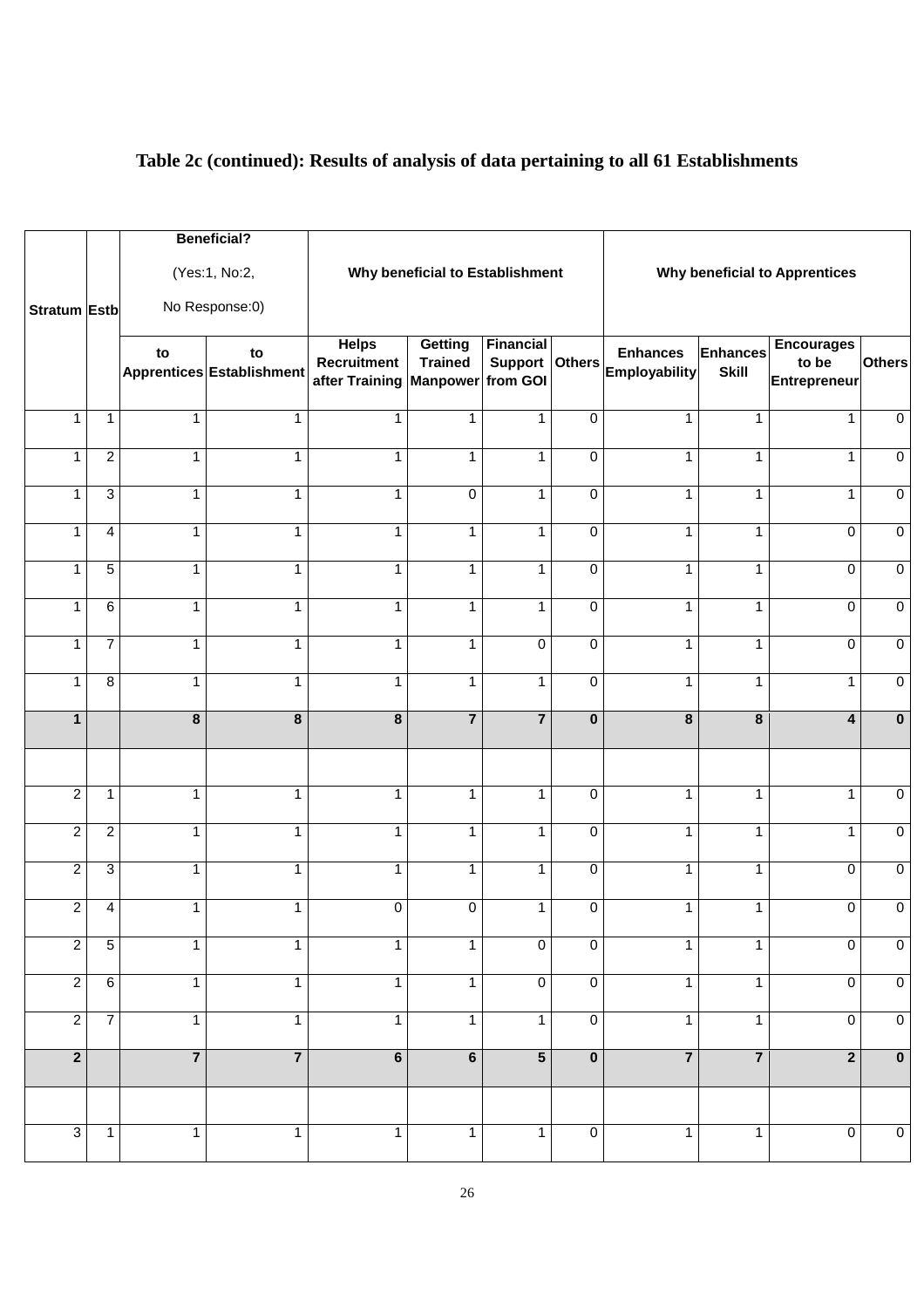| <b>Stratum Estb</b> |                 |                | <b>Beneficial?</b><br>(Yes:1, No:2,<br>No Response:0) | <b>Helps</b>                         | Why beneficial to Establishment<br><b>Getting</b> | <b>Financial</b> |                |                                                 |                          | <b>Why beneficial to Apprentices</b><br><b>Encourages</b> |                |
|---------------------|-----------------|----------------|-------------------------------------------------------|--------------------------------------|---------------------------------------------------|------------------|----------------|-------------------------------------------------|--------------------------|-----------------------------------------------------------|----------------|
|                     |                 | to             | to<br>Apprentices Establishment                       | <b>Recruitment</b><br>after Training | <b>Trained</b><br><b>Manpower</b>                 | from GOI         |                | <b>Enhances</b><br>Support Others Employability | Enhances<br><b>Skill</b> | to be<br><b>Entrepreneur</b>                              | <b>Others</b>  |
| 3                   | $\overline{2}$  | 1              | 0                                                     | $\mathbf 1$                          | $\Omega$                                          | $\Omega$         | 0              | 1                                               | 0                        | $\Omega$                                                  | $\Omega$       |
| $\overline{3}$      | $\overline{3}$  | $\overline{1}$ | $\overline{0}$                                        | $\mathbf{1}$                         | $\mathbf{1}$                                      | $\Omega$         | $\overline{0}$ | $\mathbf{1}$                                    | 1                        | 1                                                         | $\mathbf 0$    |
| 3                   | 4               | $\mathbf{1}$   | 1                                                     | $\mathbf 0$                          | $\mathbf{1}$                                      | $\mathbf 0$      | $\overline{0}$ | $\mathbf{1}$                                    | 1                        | $\Omega$                                                  | $\overline{0}$ |
| 3                   | $\sqrt{5}$      | $\mathbf{1}$   | $\mathbf{1}$                                          | $\mathbf{1}$                         | $\mathbf{1}$                                      | $\mathbf{1}$     | $\overline{0}$ | $\mathbf{1}$                                    | $\mathbf{1}$             | $\mathbf{1}$                                              | $\mathbf 0$    |
| $\overline{3}$      | $\overline{6}$  | $\mathbf{1}$   | $\mathbf{1}$                                          | $\mathbf{1}$                         | $\mathbf{1}$                                      | $\mathbf{1}$     | $\mathbf{1}$   | $\mathbf{1}$                                    | $\mathbf{1}$             | $\mathbf{1}$                                              | 1              |
| 3                   | 6               | $\mathbf{1}$   | $\mathbf{1}$                                          | $\mathbf{1}$                         | $\mathbf{1}$                                      | $\mathbf{1}$     | $\overline{0}$ | $\mathbf{1}$                                    | 1                        | 1                                                         | $\mathbf 0$    |
| $\overline{3}$      | 6               | $\mathbf{1}$   | $\mathbf{1}$                                          | $\mathbf{1}$                         | $\mathbf{1}$                                      | $\mathbf{1}$     | $\overline{0}$ | $\mathbf{1}$                                    | $\mathbf{1}$             | $\mathbf{1}$                                              | $\mathbf 0$    |
| $\overline{3}$      | $\overline{7}$  | 1              | $\mathbf{1}$                                          | $\Omega$                             | $\mathbf{1}$                                      | $\mathbf{1}$     | $\overline{0}$ | $\mathbf{1}$                                    | $\mathbf{1}$             | $\Omega$                                                  | $\mathbf 0$    |
| 3                   | 8               | $\mathbf{1}$   | $\mathbf{1}$                                          | $\mathbf{1}$                         | $\mathbf 0$                                       | $\mathbf{1}$     | $\overline{0}$ | $\mathbf{1}$                                    | $\mathbf{1}$             | $\mathbf{1}$                                              | $\mathbf 0$    |
| 3                   | $\overline{9}$  | 1              | 1                                                     | 1                                    | 1                                                 | 1                | $\mathbf{1}$   | 1                                               | 1                        | 1                                                         | 1              |
| 3                   | $\overline{10}$ | $\mathbf{1}$   | $\mathbf{1}$                                          | $\Omega$                             | $\mathbf{1}$                                      | $\Omega$         | $\mathbf 0$    | $\mathbf{1}$                                    | $\Omega$                 | $\Omega$                                                  | $\Omega$       |
| $\overline{3}$      | 11              | $\mathbf{1}$   | $\mathbf{1}$                                          | $\Omega$                             | $\mathbf{1}$                                      | $\Omega$         | $\Omega$       | $\Omega$                                        | $\mathbf{1}$             | $\Omega$                                                  | $\Omega$       |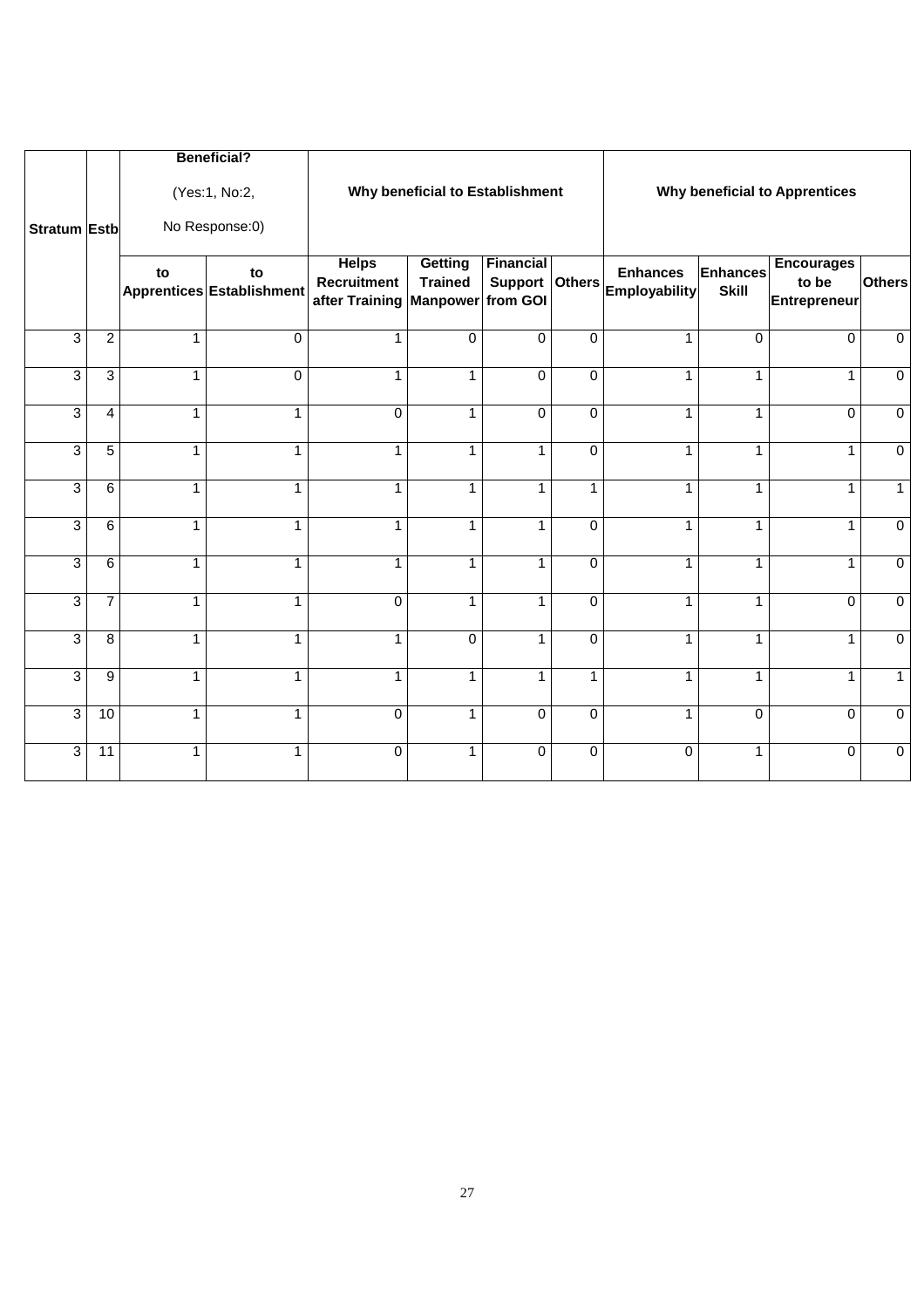|                           |                 |                                  | <b>Beneficial?</b>               |                                                      |                                              |                                  |                                  |                                                 |                                 |                                            |                                  |
|---------------------------|-----------------|----------------------------------|----------------------------------|------------------------------------------------------|----------------------------------------------|----------------------------------|----------------------------------|-------------------------------------------------|---------------------------------|--------------------------------------------|----------------------------------|
| Stratum Estb              |                 |                                  | (Yes:1, No:2,<br>No Response:0)  |                                                      | Why beneficial to Establishment              |                                  |                                  |                                                 |                                 | <b>Why beneficial to Apprentices</b>       |                                  |
|                           |                 | to                               | to<br>Apprentices Establishment  | <b>Helps</b><br><b>Recruitment</b><br>after Training | Getting<br><b>Trained</b><br><b>Manpower</b> | <b>Financial</b><br>from GOI     |                                  | <b>Enhances</b><br>Support Others Employability | <b>Enhances</b><br><b>Skill</b> | <b>Encourages</b><br>to be<br>Entrepreneur | <b>Others</b>                    |
| 3                         | $\overline{12}$ | $\mathbf{1}$                     | $\mathbf{1}$                     | $\mathbf 0$                                          | 1                                            | $\mathbf{1}$                     | 0                                | $\mathbf{1}$                                    | 1                               | 1                                          | $\mathbf 0$                      |
| 3                         | 13              | $\mathbf{1}$                     | $\mathbf{1}$                     | $\mathbf{1}$                                         | 1                                            | $\mathbf{1}$                     | 0                                | $\mathbf{1}$                                    | 1                               | $\mathbf{1}$                               | $\overline{0}$                   |
| $\ensuremath{\mathsf{3}}$ | $\overline{14}$ | $\mathbf{1}$                     | $\mathbf{1}$                     | $\overline{0}$                                       | 1                                            | $\mathbf{1}$                     | $\overline{0}$                   | $\mathbf{1}$                                    | 1                               | 0                                          | $\overline{0}$                   |
| $\ensuremath{\mathsf{3}}$ | 15              | $\mathbf{1}$                     | 0                                | $\overline{0}$                                       | $\mathbf 0$                                  | $\mathbf{1}$                     | $\overline{0}$                   | $\mathbf{1}$                                    | 1                               | $\mathbf{1}$                               | $\mathbf 0$                      |
| 3                         | 16              | $\mathbf{1}$                     | $\mathbf{1}$                     | $\mathbf{1}$                                         | $\mathbf{1}$                                 | $\mathbf 0$                      | $\overline{0}$                   | $\mathbf{1}$                                    | 1                               | $\mathbf{1}$                               | $\overline{0}$                   |
| 3                         | 17              | $\mathbf{1}$                     | $\mathbf{1}$                     | $\mathbf 0$                                          | $\overline{0}$                               | $\mathbf 0$                      | $\mathbf{1}$                     | $\mathbf{1}$                                    | 1                               | $\Omega$                                   | $\overline{0}$                   |
| $\overline{3}$            | $\overline{18}$ | $\mathbf{1}$                     | $\mathbf{1}$                     | $\mathbf{1}$                                         | $\overline{0}$                               | $\mathbf{1}$                     | $\overline{0}$                   | $\mathbf{1}$                                    | 1                               | $\Omega$                                   | $\overline{0}$                   |
| $\mathbf{3}$              |                 | $\overline{20}$                  | 17                               | 12                                                   | 15                                           | 13                               | 3                                | 19                                              | 18                              | 11                                         | $\overline{2}$                   |
|                           |                 |                                  |                                  |                                                      |                                              |                                  |                                  |                                                 |                                 |                                            |                                  |
| 4                         | $\mathbf{1}$    | $\mathbf{1}$                     | $\mathbf{1}$                     | $\mathbf 0$                                          | $\mathbf{1}$                                 | $\mathbf 0$                      | $\mathbf 0$                      | 0                                               | $\mathbf{1}$                    | 0                                          | $\pmb{0}$                        |
| 4                         | $\overline{2}$  | $\mathbf{1}$                     | $\mathbf{1}$                     | $\mathbf 0$                                          | $\mathbf{1}$                                 | $\mathbf{1}$                     | $\mathbf 0$                      | $\pmb{0}$                                       | $\mathbf{1}$                    | 0                                          | $\pmb{0}$                        |
| 4                         | 4               | $\mathbf{1}$                     | $\mathbf{1}$                     | $\mathbf 0$                                          | $\mathbf{1}$                                 | $\mathbf{1}$                     | $\overline{0}$                   | $\mathbf{1}$                                    | $\mathbf{1}$                    | $\mathbf{1}$                               | $\overline{0}$                   |
| 4                         | $\overline{5}$  | $\mathbf{1}$                     | $\mathbf{1}$                     | $\mathbf 0$                                          | $\mathbf{1}$                                 | $\mathbf 0$                      | $\overline{0}$                   | $\mathbf{1}$                                    | $\mathbf{1}$                    | 0                                          | $\overline{0}$                   |
| 4                         | 6               | $\mathbf{1}$                     | $\mathbf{1}$                     | $\mathbf 0$                                          | $\mathbf{1}$                                 | $\mathbf{1}$                     | $\pmb{0}$                        | $\mathbf{1}$                                    | $\mathbf{1}$                    | 0                                          | $\overline{0}$                   |
| $\overline{4}$            | $\overline{7}$  | $\mathbf{1}$                     | $\mathbf{1}$                     | $\Omega$                                             | 1                                            | $\mathbf{1}$                     | 0                                | 1                                               | 1                               | 0                                          | $\mathbf 0$                      |
| $\overline{4}$            | $\overline{8}$  | $\mathbf{1}$                     | $\mathbf{1}$                     | $\mathbf{1}$                                         | $\mathbf{1}$                                 | $\mathbf{1}$                     | $\overline{0}$                   | $\mathbf{1}$                                    | $\mathbf{1}$                    | $\mathbf{1}$                               | $\overline{0}$                   |
| $\overline{4}$            | $\overline{9}$  | $\overline{1}$                   | $\overline{1}$                   | $\overline{0}$                                       | $\overline{1}$                               | $\overline{1}$                   | $\overline{0}$                   | $\overline{1}$                                  | $\mathbf{1}$                    | 0                                          | $\overline{0}$                   |
| $\overline{4}$            | 10              | $\overline{1}$<br>$\overline{1}$ | $\overline{1}$<br>$\overline{1}$ | $\overline{0}$<br>$\overline{0}$                     | $\overline{1}$<br>$\overline{1}$             | $\overline{1}$<br>$\overline{1}$ | $\overline{0}$<br>$\overline{0}$ | $\overline{1}$<br>$\overline{1}$                | $\mathbf{1}$                    | $\overline{1}$                             | $\overline{0}$<br>$\overline{0}$ |
| $\overline{4}$            | 11              |                                  |                                  |                                                      |                                              |                                  |                                  |                                                 | $\mathbf{1}$                    | 0                                          |                                  |
| $\overline{4}$            | 12              | $\overline{1}$                   | $\overline{1}$                   | $\overline{0}$                                       | $\mathbf{1}$                                 | $\overline{1}$                   | $\overline{0}$                   | $\overline{1}$                                  | $\mathbf{1}$                    | $\overline{0}$                             | $\overline{0}$                   |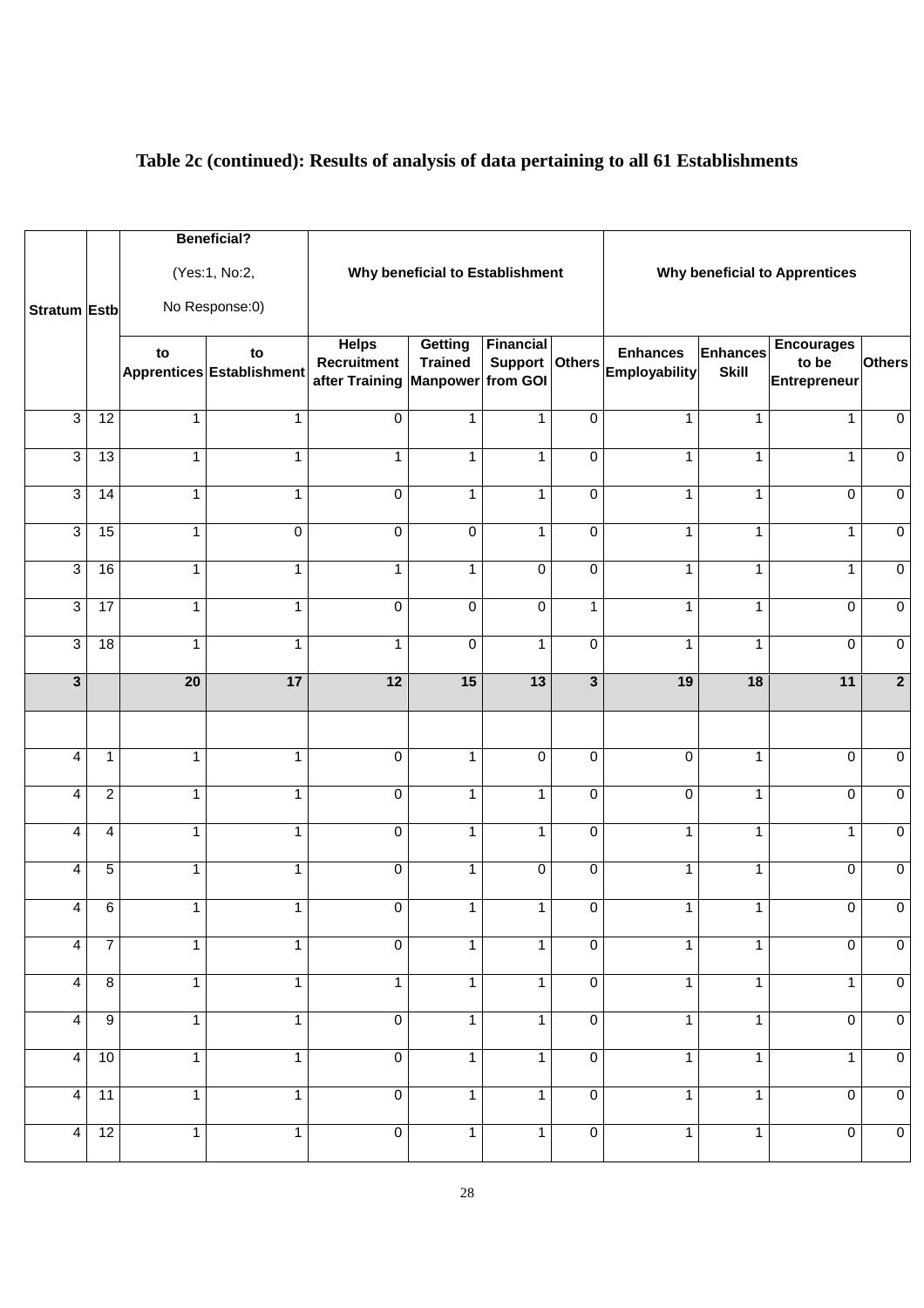|                         |                 |              | <b>Beneficial?</b>              |                                                                            |                                 |                                    |              |                                         |                                 |                                                   |               |
|-------------------------|-----------------|--------------|---------------------------------|----------------------------------------------------------------------------|---------------------------------|------------------------------------|--------------|-----------------------------------------|---------------------------------|---------------------------------------------------|---------------|
| Stratum Estb            |                 |              | (Yes:1, No:2,<br>No Response:0) |                                                                            | Why beneficial to Establishment |                                    |              |                                         |                                 | <b>Why beneficial to Apprentices</b>              |               |
|                         |                 | to           | to<br>Apprentices Establishment | <b>Helps</b><br><b>Recruitment</b><br>after Training   Manpower   from GOI | Getting<br><b>Trained</b>       | <b>Financial</b><br>Support Others |              | <b>Enhances</b><br><b>Employability</b> | <b>Enhances</b><br><b>Skill</b> | <b>Encourages</b><br>to be<br><b>Entrepreneur</b> | <b>Others</b> |
| 4                       | 13              | 1            | 1                               | $\Omega$                                                                   | 1                               | 0                                  | $\mathbf 0$  | $\mathbf 0$                             | 1                               | 0                                                 | $\mathbf 0$   |
| 4                       | 14              | $\mathbf{1}$ |                                 | $\Omega$                                                                   | 1                               | 0                                  | $\mathbf 0$  | $\Omega$                                | 1                               | $\Omega$                                          | $\mathbf 0$   |
| 4                       | 16              | 1            |                                 |                                                                            | $\Omega$                        | $\Omega$                           | $\mathbf 0$  | $\mathbf 0$                             | 1                               | $\mathbf 0$                                       | $\mathbf 0$   |
| $\overline{4}$          | 17              | 1            |                                 | $\Omega$                                                                   |                                 | 0                                  | $\Omega$     | 1                                       | $\Omega$                        |                                                   | $\mathbf{0}$  |
| 4                       | 18              | 1            |                                 | 4                                                                          |                                 | $\overline{\phantom{a}}$           | $\mathbf 0$  | 1                                       |                                 | 0                                                 | $\mathbf 0$   |
| 4                       | $\overline{19}$ | 1            | 1                               | 1                                                                          | 1                               | 1                                  | $\mathbf 0$  | 1                                       | 1                               |                                                   | $\mathbf{0}$  |
| 4                       | $\overline{20}$ | 1            | 1                               | $\Omega$                                                                   | 1                               | 0                                  | $\mathbf 0$  | 1                                       | 1                               | $\Omega$                                          | $\mathbf 0$   |
| $\overline{\mathbf{4}}$ |                 | 18           | 18                              | $\overline{\mathbf{4}}$                                                    | 17                              | 11                                 | $\mathbf{0}$ | 13                                      | 17                              | 5                                                 | $\mathbf 0$   |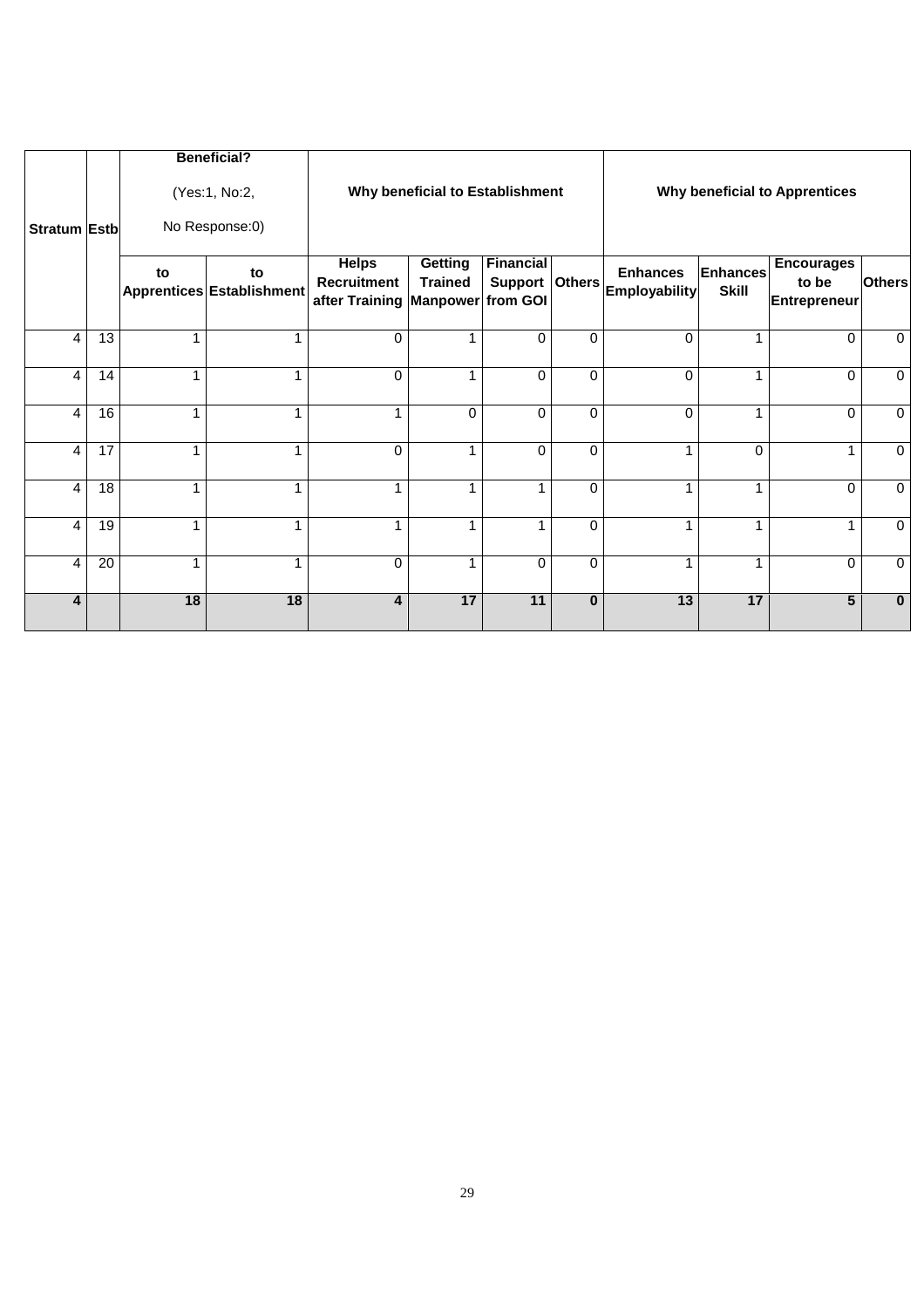|                     |                |              | <b>Beneficial?</b>              |                                                      |                                                       |                             |               |                                         |                                 |                                            |                |
|---------------------|----------------|--------------|---------------------------------|------------------------------------------------------|-------------------------------------------------------|-----------------------------|---------------|-----------------------------------------|---------------------------------|--------------------------------------------|----------------|
| <b>Stratum Estb</b> |                |              | (Yes:1, No:2,                   |                                                      | Why beneficial to Establishment                       |                             |               |                                         |                                 | <b>Why beneficial to Apprentices</b>       |                |
|                     |                |              | No Response:0)                  |                                                      |                                                       |                             |               |                                         |                                 |                                            |                |
|                     |                | to           | to<br>Apprentices Establishment | <b>Helps</b><br><b>Recruitment</b><br>after Training | <b>Getting</b><br><b>Trained</b><br>Manpower from GOI | <b>Financial</b><br>Support | <b>Others</b> | <b>Enhances</b><br><b>Employability</b> | <b>Enhances</b><br><b>Skill</b> | <b>Encourages</b><br>to be<br>Entrepreneur | <b>Others</b>  |
|                     |                |              |                                 |                                                      |                                                       |                             |               |                                         |                                 |                                            |                |
| 5                   | 1              | 1            | $\Omega$                        | $\Omega$                                             | $\Omega$                                              | $\mathbf 1$                 | $\Omega$      | $\Omega$                                | $\mathbf{1}$                    | $\Omega$                                   | $\mathbf 0$    |
| 5                   | $\overline{c}$ | $\mathbf{1}$ | 1                               | 1                                                    | $\mathbf{1}$                                          | $\mathbf{1}$                | 0             | $\mathbf{1}$                            | $\mathbf{1}$                    | $\mathbf 0$                                | $\mathbf 0$    |
| $\overline{5}$      | $\overline{3}$ | $\mathbf{1}$ | $\mathbf{1}$                    | $\mathbf 0$                                          | 1                                                     | 1                           | $\Omega$      | 1                                       | $\mathbf{1}$                    | $\Omega$                                   | $\mathbf 0$    |
| $\overline{5}$      | 4              | $\mathbf{1}$ | $\mathbf{1}$                    | 1                                                    | $\mathbf 0$                                           | $\Omega$                    | $\mathbf 0$   | $\mathbf{1}$                            | $\mathbf 0$                     | $\Omega$                                   | $\mathbf 0$    |
| $\overline{5}$      | $\overline{5}$ | $\mathbf{1}$ | 1                               | 1                                                    | $\Omega$                                              | $\Omega$                    | $\Omega$      | 1                                       | $\mathbf 1$                     | $\Omega$                                   | $\mathbf 0$    |
| $\overline{5}$      | 6              | 1            | 1                               | $\mathbf 0$                                          | $\mathbf 0$                                           | $\mathbf 0$                 | $\mathbf{1}$  | 1                                       | 1                               | $\mathbf 0$                                | $\mathbf 0$    |
| 5                   | $\overline{7}$ | 1            | 1                               | 1                                                    | 1                                                     | 1                           | $\Omega$      | 1                                       | $\mathbf 1$                     | $\Omega$                                   | 0              |
| $\overline{5}$      | $\overline{8}$ | $\mathbf{1}$ | 1                               | 1                                                    | 1                                                     | 1                           | $\mathbf 0$   | 1                                       | 1                               | $\mathbf 0$                                | $\overline{0}$ |
| 5                   |                | $\bf{8}$     | $\overline{7}$                  | $\sqrt{5}$                                           | $\overline{\mathbf{4}}$                               | 5                           | $\mathbf{1}$  | $\overline{7}$                          | $\overline{7}$                  | $\bf{0}$                                   | $\bf{0}$       |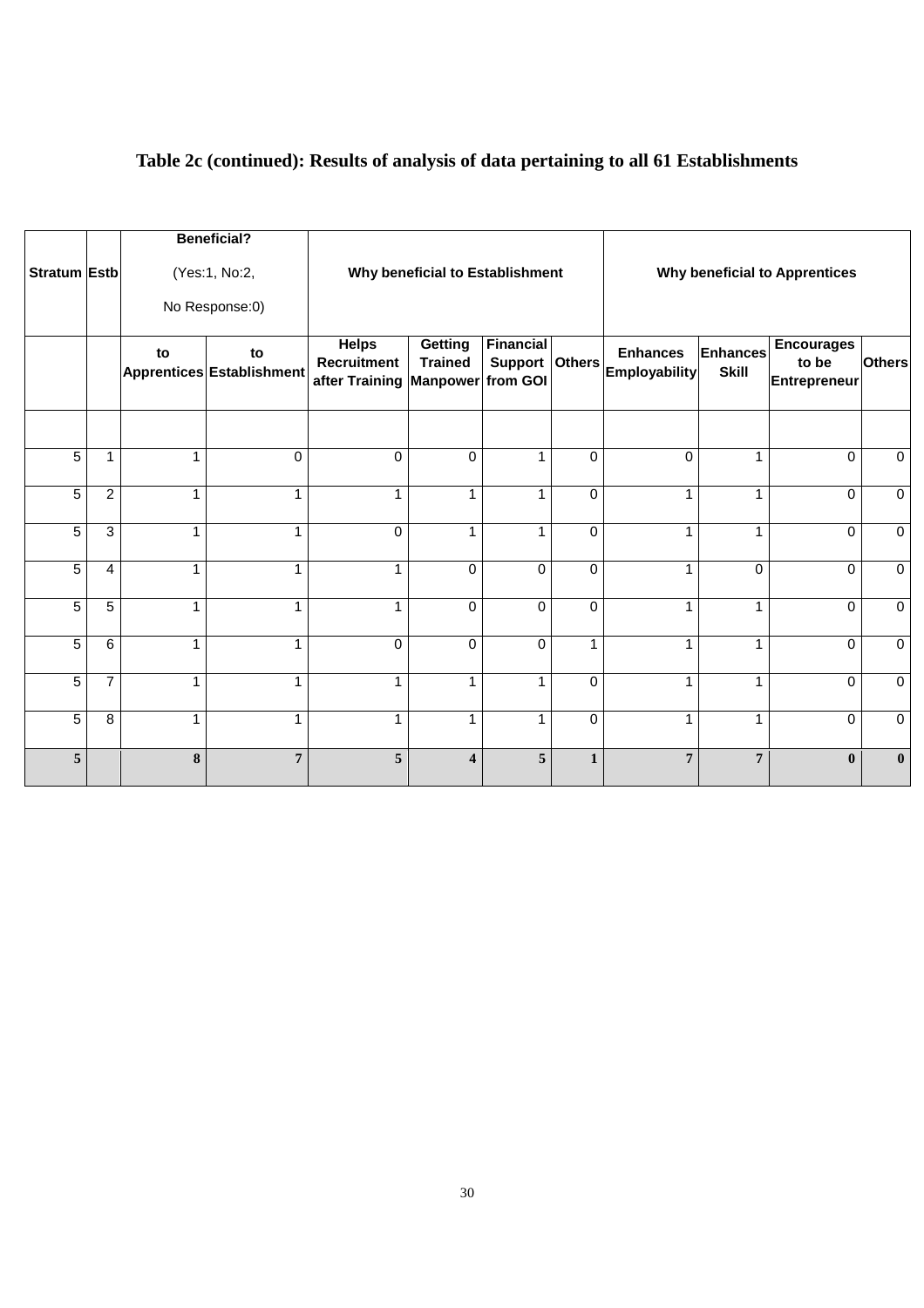

# 3%  $-1%$ **Religion**  $\Box$ Hindu<br> $\Box$ Muslim 90% Christian Others





### **Pie-charts corresponding to Ex Apprentice items**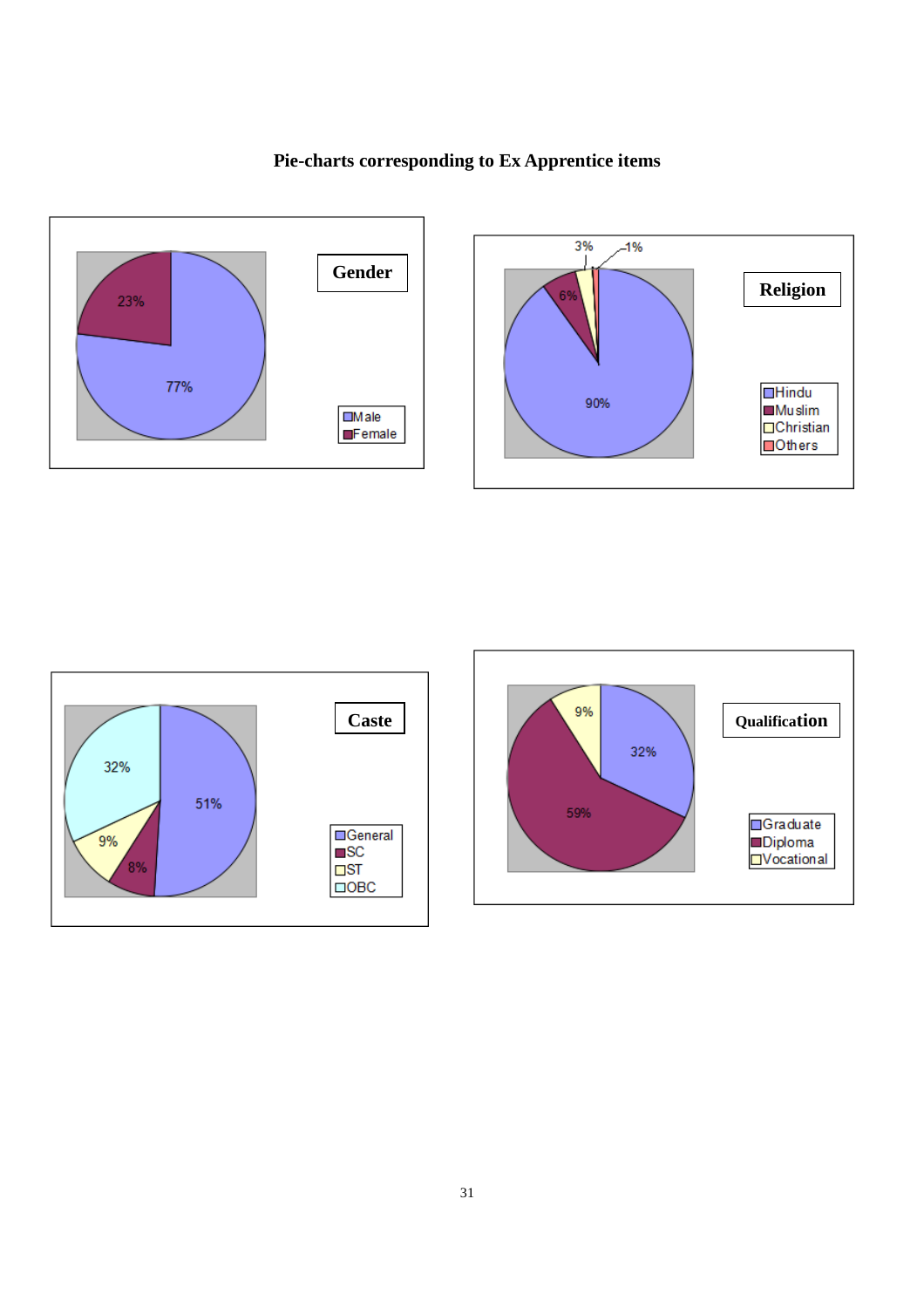

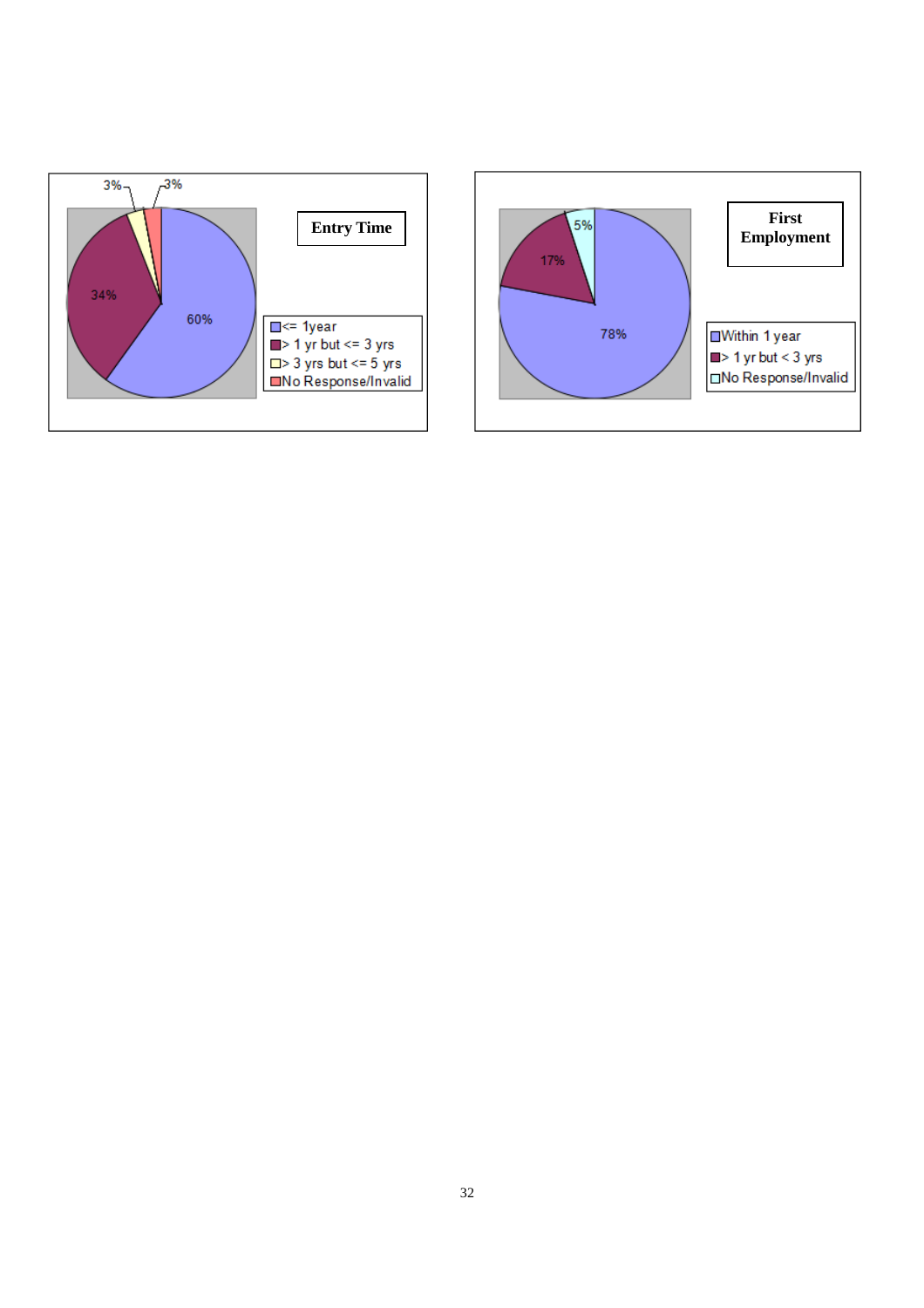#### **Pie-charts corresponding to Ex Apprentice items (continued)**





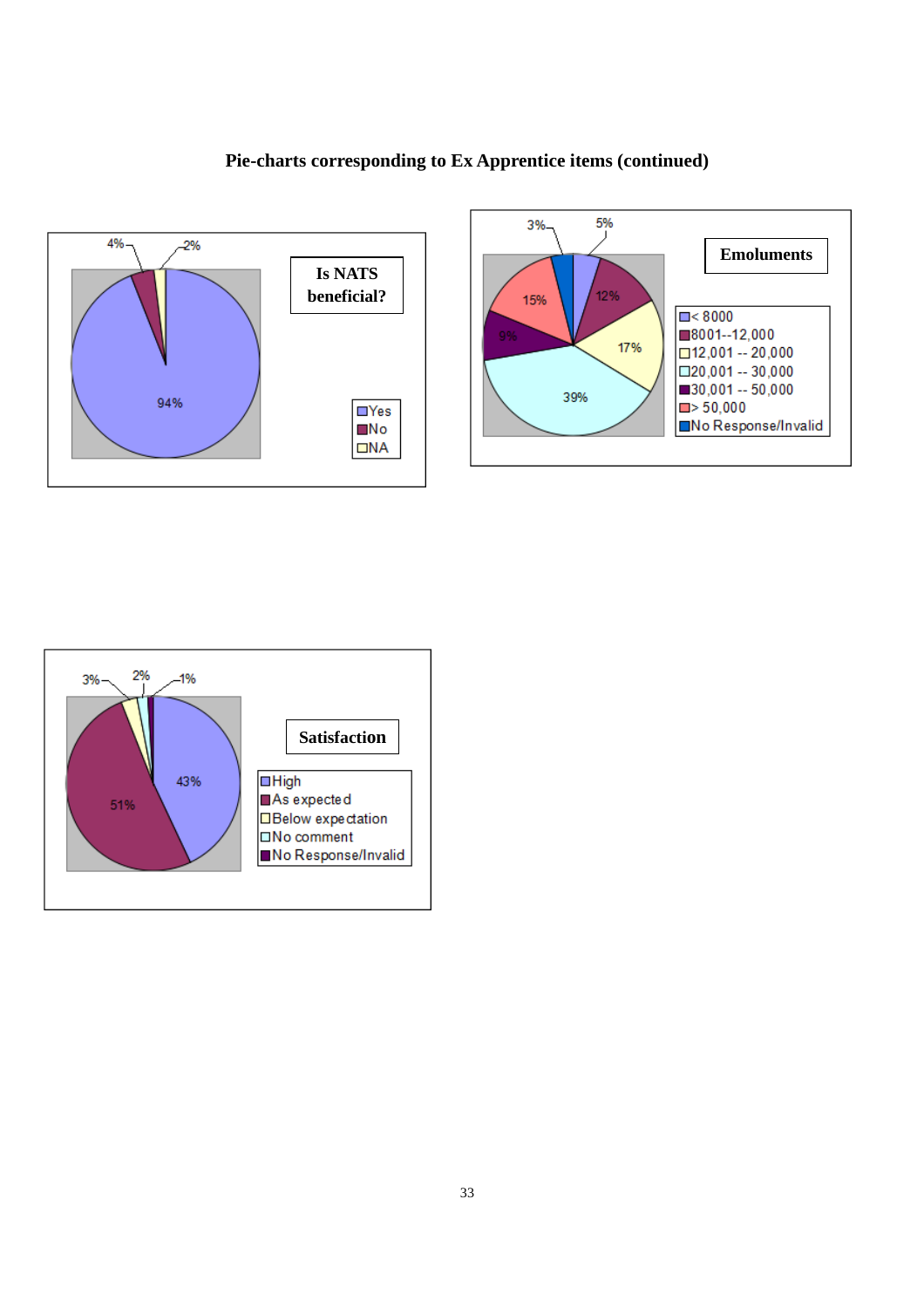### **Pie-charts corresponding to Current Apprentice items**







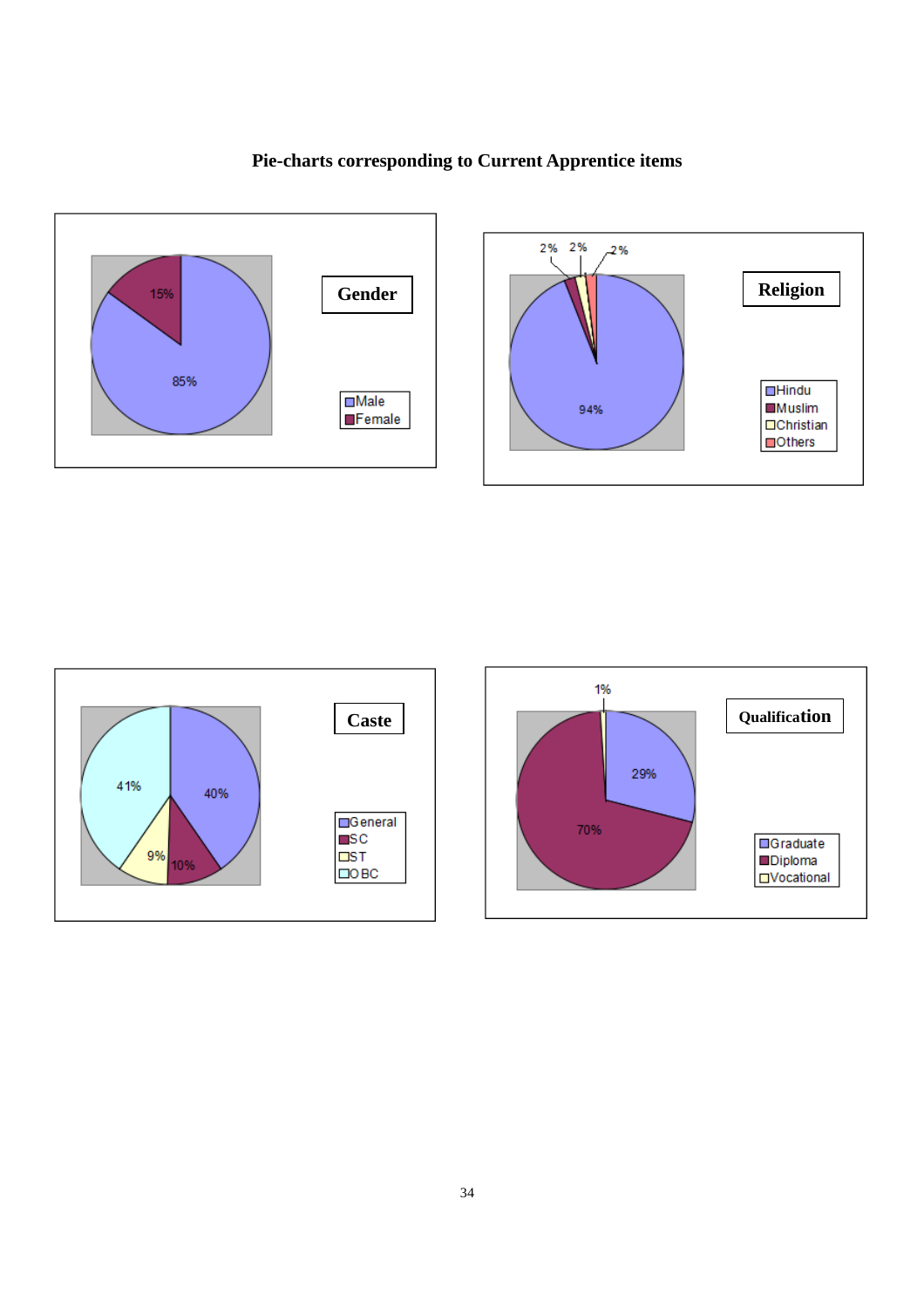